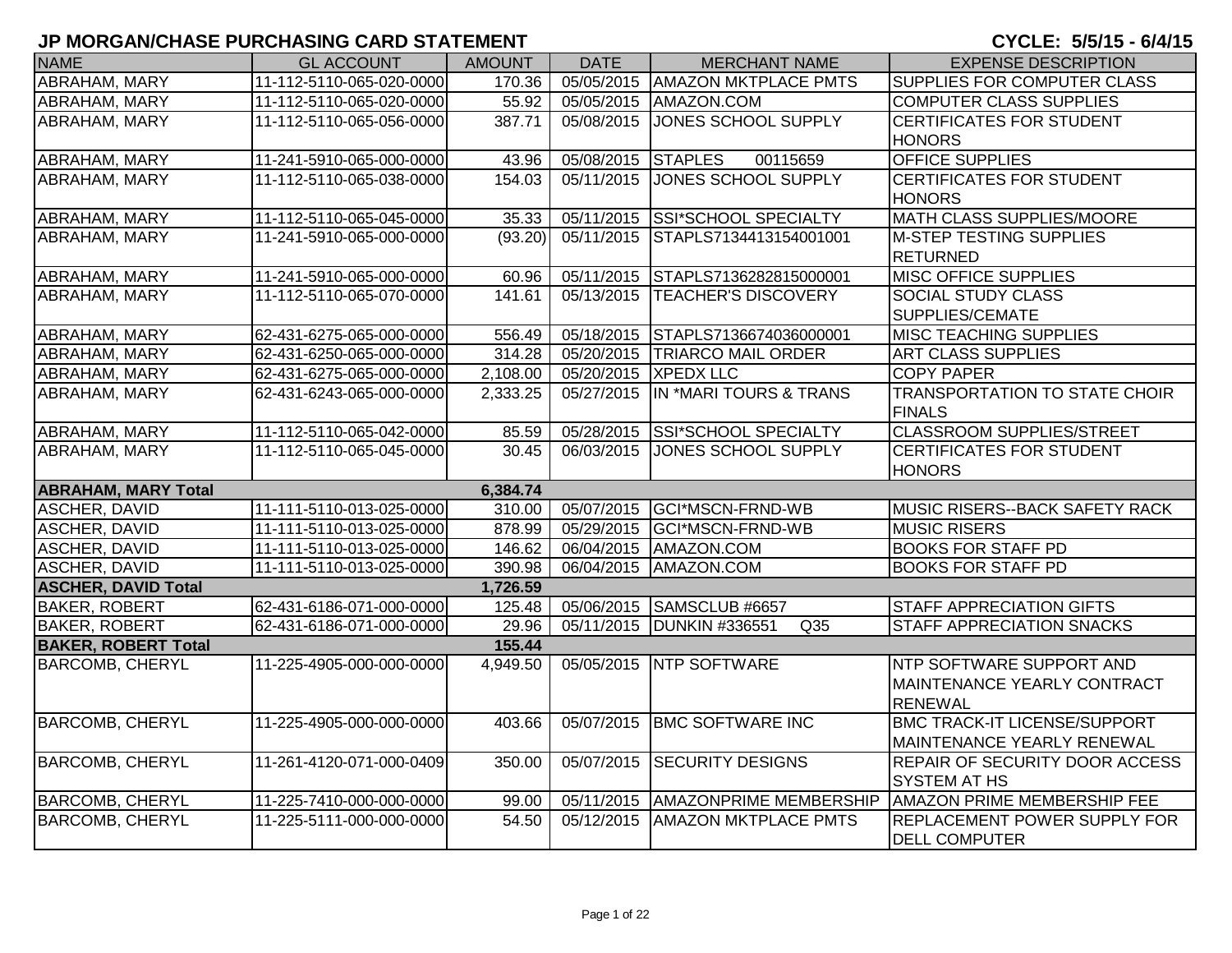| <b>NAME</b>                  | <b>GL ACCOUNT</b>        | <b>AMOUNT</b> | <b>DATE</b>     | <b>MERCHANT NAME</b>               | <b>EXPENSE DESCRIPTION</b>                                                                 |
|------------------------------|--------------------------|---------------|-----------------|------------------------------------|--------------------------------------------------------------------------------------------|
| <b>BARCOMB, CHERYL</b>       | 11-225-7410-000-000-0000 | 125.00        | 05/12/2015 MCLS |                                    | <b>MICHIGAN COLLABORATIVE LIBRARY</b>                                                      |
|                              |                          |               |                 |                                    | <b>SERVICES ANNUAL MEMBERSHIP FEE</b>                                                      |
| <b>BARCOMB, CHERYL</b>       | 11-225-5111-000-000-0000 | 125.00        | 05/14/2015      |                                    | COMPLETE BATTERY SOURC REPLACEMENT BATTERY BACK-UPS                                        |
| <b>BARCOMB, CHERYL</b>       | 11-225-5111-000-000-0000 | 22.50         | 05/15/2015      | <b>PAYPAL *SAY IT WALL</b>         | NUMBER LABELS FOR CHROMEBOOK                                                               |
|                              |                          |               |                 |                                    | <b>CARTS</b>                                                                               |
| <b>BARCOMB, CHERYL</b>       | 11-225-5111-000-000-0000 | 20.00         | 05/19/2015      | WWW.NEWEGG.COM                     | <b>PROMO CARD FOR VO HAND HELD</b><br><b>BARCODE SCANNER</b>                               |
| <b>BARCOMB, CHERYL</b>       | 11-225-5111-000-000-0000 | 108.98        | 05/19/2015      | WWW.NEWEGG.COM                     | <b>BARCODE SCANNER FOR VO BOOK</b><br><b>CHECKOUT</b>                                      |
| <b>BARCOMB, CHERYL</b>       | 11-225-5111-000-000-0000 | 25.88         | 05/21/2015      | <b>TAYLOR SECURITY LOCK</b>        | PADLOCK FOR CHROMEBOOK CART                                                                |
| <b>BARCOMB, CHERYL</b>       | 11-225-5111-000-000-0000 | 99.90         | 05/25/2015      | <b>ASSET GENIE</b>                 | (2) REPLACEMENT BEZELS FOR DELL<br><b>CHROMEBOOKS</b>                                      |
| <b>BARCOMB, CHERYL</b>       | 11-225-4120-000-000-0000 | 111.75        | 05/25/2015      | <b>SQ *POD DROP REPAIR</b>         | <b>REPAIR VO IPAD</b>                                                                      |
| <b>BARCOMB, CHERYL</b>       | 11-225-5111-000-000-0000 | 484.35        | 05/27/2015      | <b>TAYLOR SECURITY LOCK</b>        | (27) PADLOCKS FOR CHROMEBOOK<br><b>CARTS</b>                                               |
| <b>BARCOMB, CHERYL</b>       | 11-225-5111-000-000-0000 | 17.98         | 06/03/2015      | <b>AMAZON MKTPLACE PMTS</b>        | (2) IPAD FIRST GENERATION CASES                                                            |
| <b>BARCOMB, CHERYL</b>       | 11-225-5111-000-000-0000 | 139.90        | 06/03/2015      | <b>AMAZON MKTPLACE PMTS</b>        | (10) IPAD 4TH GENERATION CASES                                                             |
| <b>BARCOMB, CHERYL Total</b> |                          | 7,137.90      |                 |                                    |                                                                                            |
| <b>BARR, STEVEN</b>          | 11-252-3220-000-000-0000 | 231.73        | 05/08/2015      | <b>DAYS INNS</b>                   | HOTEL FOR BARR AND DRAGOO-<br>HOMELAND SECURITY CONFERENCE                                 |
| <b>BARR, STEVEN</b>          | 11-252-3220-000-000-0000 | 29.38         | 05/08/2015      | <b>DAYS INNS</b>                   | BREAKFAST FOR BARR AND DRAGOO-<br>HOMELAND SECURITY CONFERENCE                             |
| <b>BARR, STEVEN</b>          | 11-252-7410-000-000-0000 | 500.00        | 05/08/2015      | <b>DETROIT ECONOMIC CLUB</b>       | <b>MEMBERSHIP</b>                                                                          |
| <b>BARR, STEVEN</b>          | 11-252-3220-000-000-0000 | (20.00)       | 05/08/2015      | <b>HOLIDAY INNS</b>                | BREAKFAST FOR BARR AND DRAGOO-                                                             |
|                              |                          |               |                 |                                    | <b>HOMELAND SECURITY CONFERENCE</b>                                                        |
| <b>BARR, STEVEN</b>          | 11-252-3220-000-000-0000 | (155.00)      | 05/08/2015 MSBO |                                    | <b>CREDIT FOR PRE-CONFERENCE</b>                                                           |
|                              |                          |               |                 |                                    | <b>SESSION NOT ATTENDED</b>                                                                |
| <b>BARR, STEVEN</b>          | 11-252-7910-000-000-0000 | 28.85         | 05/08/2015      | <b>STEVE &amp; ROCKYS</b>          | LUNCH MEETING WITH SHERYL<br>WALSH (CITY OF NOVI) RE: VIDEO<br><b>BROADCASTING PROJECT</b> |
| <b>BARR, STEVEN</b>          | 11-252-3220-000-000-0000 | 100.00        | 05/12/2015      | <b>DETROIT ECONOMIC CLUB</b>       | ATTENDANCE AT 5/18/15 MEETING<br>(BARR AND WEBBER)                                         |
| <b>BARR, STEVEN</b>          | 11-252-3220-000-000-0000 | 55.00         |                 | 05/15/2015   DETROIT ECONOMIC CLUB | <b>DEC MEETING</b>                                                                         |
| <b>BARR, STEVEN</b>          | 11-252-3220-000-000-0000 | 9.00          |                 | 05/19/2015  RENAISSANCE CTR-CPS#41 | <b>PARKING FOR DEC MEETING</b>                                                             |
| <b>BARR, STEVEN Total</b>    |                          | 778.96        |                 |                                    |                                                                                            |
| <b>BEDFORD, JULIE</b>        | 62-431-6275-015-000-0000 | 9.97          |                 | 05/06/2015   AMAZON MKTPLACE PMTS  | <b>SCHOOL BOOKS</b>                                                                        |
| <b>BEDFORD, JULIE</b>        | 62-431-6275-015-000-0000 | 9.52          |                 | 05/07/2015   AMAZON MKTPLACE PMTS  | <b>BOOKS</b>                                                                               |
| <b>BEDFORD, JULIE</b>        | 62-431-6275-015-000-0000 | 9.99          |                 | 05/07/2015   AMAZON MKTPLACE PMTS  | <b>BOOKS</b>                                                                               |
| <b>BEDFORD, JULIE</b>        | 62-431-6275-015-000-0000 | 136.61        |                 | 05/08/2015   FITNESS FINDERS INC   | <b>WALKING CLUB</b>                                                                        |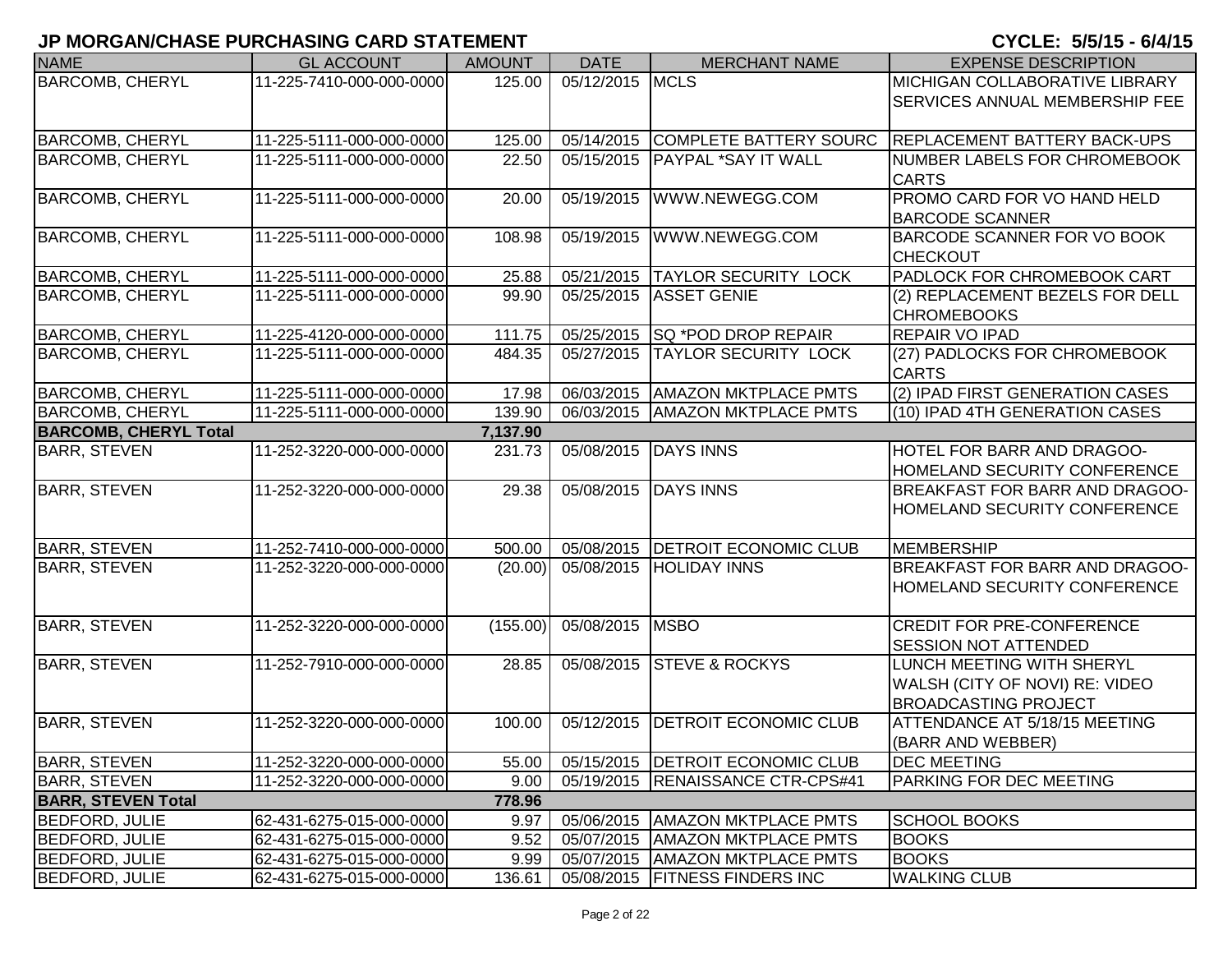| <b>NAME</b>                     | <b>GL ACCOUNT</b>        | <b>AMOUNT</b> | <b>DATE</b>        | <b>MERCHANT NAME</b>                                    | <b>EXPENSE DESCRIPTION</b>                                          |
|---------------------------------|--------------------------|---------------|--------------------|---------------------------------------------------------|---------------------------------------------------------------------|
| <b>BEDFORD, JULIE</b>           | 62-431-6275-015-000-0000 | 45.60         |                    | 05/11/2015   AMAZON.COM                                 | <b>BOOK</b>                                                         |
| <b>BEDFORD, JULIE</b>           | 62-431-6275-015-000-0000 | 95.65         | 05/13/2015 TARGET  | 00014654                                                | <b>STAFF TREATS</b>                                                 |
| <b>BEDFORD, JULIE</b>           | 62-431-6275-015-000-0000 | 38.00         |                    | 05/19/2015 FITNESS FINDERS INC                          | <b>WALKING CLUB</b>                                                 |
| <b>BEDFORD, JULIE</b>           | 62-431-6275-015-000-0000 | 10.15         |                    | 06/01/2015 MEIJER INC #046 Q01                          | <b>DCC THANK-YOU</b>                                                |
| <b>BEDFORD, JULIE</b>           | 62-431-6275-015-000-0000 | 124.23        | 06/01/2015 TARGET  | 00009225                                                | <b>STAFF APPRECIATION</b>                                           |
| <b>BEDFORD, JULIE</b>           | 62-431-6275-015-000-0000 | 27.49         |                    | 06/03/2015 FITNESS FINDERS INC                          | <b>WALKING CLUB</b>                                                 |
| <b>BEDFORD, JULIE Total</b>     |                          | 507.21        |                    |                                                         |                                                                     |
| <b>BLESSED, KATE</b>            | 11-351-3220-000-953-0000 | 78.00         |                    | 05/25/2015 APPELBAUM TRAINING INS                       | TRAINING FOR MARIE DEBONO AND<br><b>CAROL CALDWELL (CARE AIDES)</b> |
| <b>BLESSED, KATE Total</b>      |                          | 78.00         |                    |                                                         |                                                                     |
| <b>BRASIL, SANDRA</b>           | 62-431-6220-055-000-0000 | 573.00        | 05/05/2015         | THE HENRY FORD                                          | <b>FIELD TRIP FOR PERONIS/MCDONALD</b>                              |
|                                 |                          |               |                    |                                                         | <b>TEAM</b>                                                         |
| <b>BRASIL, SANDRA</b>           | 62-431-6220-055-000-0000 | 928.00        | 05/11/2015         | <b>THE HENRY FORD</b>                                   | <b>FIELD TRIP FOR</b>                                               |
|                                 |                          |               |                    |                                                         | DEHNE/PHILLIPS/MICHALSKI/GRIMM                                      |
|                                 |                          |               |                    |                                                         | <b>TEAM</b>                                                         |
| <b>BRASIL, SANDRA</b>           | 11-111-5110-055-017-0000 | 106.35        | 05/20/2015         | AMAZON.COM                                              | COUNSELING BOOKS FOR TURN                                           |
|                                 |                          |               |                    |                                                         | <b>AROUND</b>                                                       |
| <b>BRASIL, SANDRA</b>           | 11-111-5110-055-025-0000 | 88.41         | 05/20/2015         | JONES SCHOOL SUPPLY                                     | <b>AWARDS AND RIBBONS</b>                                           |
| <b>BRASIL, SANDRA</b>           | 11-111-5110-055-010-0000 | 285.91        |                    | 05/22/2015 DBC*BLICK ART MATERIAL                       | <b>ART SUPPLIES</b>                                                 |
| <b>BRASIL, SANDRA</b>           | 62-431-6220-055-000-0000 | 432.00        |                    | 05/28/2015 THE HENRY FORD                               | <b>FIELD TRIP FOR MULHALL/ERNSTER</b>                               |
| <b>BRASIL, SANDRA</b>           | 62-431-6220-055-000-0000 | 528.00        |                    | 05/28/2015 THE HENRY FORD                               | FIELD TRIP FOR WALTHALL/DIAL                                        |
| <b>BRASIL, SANDRA</b>           | 62-431-6220-055-000-0000 | 592.00        | 06/01/2015         | <b>THE HENRY FORD</b>                                   | <b>FIELD TRIP FOR DUTHIE/MALARKEY</b>                               |
|                                 |                          |               |                    |                                                         | <b>TEAM</b>                                                         |
| <b>BRASIL, SANDRA</b>           | 62-431-6220-055-000-0000 | 576.00        | 06/01/2015         | THE HENRY FORD                                          | <b>FIELDL TRIP FOR KUHN/CAMPOS TEAM</b>                             |
|                                 |                          |               |                    |                                                         |                                                                     |
| <b>BRASIL, SANDRA</b>           | 62-431-6220-055-000-0000 | 966.58        |                    | 06/02/2015   DBC*BLICK ART MATERIAL                     | <b>ART SUPPLIES</b>                                                 |
| <b>BRASIL, SANDRA Total</b>     |                          | 5,076.25      |                    |                                                         |                                                                     |
| <b>BRATNEY, BETHANY</b>         | 62-431-6166-071-000-0000 | 116.55        |                    | 05/08/2015   FOLLETT SCHOOL SOLUTIO                     | <b>NEW MATERIALS FOR LMC</b>                                        |
| <b>BRATNEY, BETHANY</b>         | 11-222-5990-071-000-0000 | 24.68         |                    | 05/08/2015 NEXT CHAPTER BOOKSTORE NEW MATERIALS FOR LMC |                                                                     |
| <b>BRATNEY, BETHANY</b>         | 62-431-6166-071-000-0000 | 343.76        |                    | 05/19/2015   FOLLETT SCHOOL SOLUTIO                     | NEW MATERIALS FOR LMC                                               |
| <b>BRATNEY, BETHANY Total</b>   |                          | 484.99        |                    |                                                         |                                                                     |
| <b>BUNKER, JEFFREY</b>          | 11-261-4120-000-000-0000 | 135.90        |                    | 05/18/2015 NOVI MUFFLER COMPANY I                       | MTCE EXHAUST ON V10 RED DUMP                                        |
| <b>BUNKER, JEFFREY</b>          | 11-261-4120-000-000-0000 | 435.08        |                    | 05/18/2015 NOVI MUFFLER COMPANY I                       | MTCE EXHAUST ON 2005 F250                                           |
| <b>BUNKER, JEFFREY Total</b>    |                          | 570.98        |                    |                                                         |                                                                     |
| <b>BURKHARDT, LORETTA</b>       | 62-431-6415-065-000-0000 | 17.99         |                    | 05/06/2015 ORIENTAL TRADING CO                          | <b>PROPS FOR THEATER SHOW</b>                                       |
| <b>BURKHARDT, LORETTA</b>       | 62-431-6415-065-000-0000 | 48.66         |                    | 05/11/2015   ORIENTAL TRADING CO                        | <b>PROPS FOR THEATER SHOW</b>                                       |
| <b>BURKHARDT, LORETTA</b>       | 62-431-6415-065-000-0000 | 124.99        | 05/14/2015 STAPLES | 00115659                                                | <b>POSTERS FOR THEATER SHOW</b>                                     |
| <b>BURKHARDT, LORETTA</b>       | 62-431-6415-065-000-0000 | 27.48         | 05/25/2015 STAPLES | 00115659                                                | <b>PAPER FOR TICKETS FOR THEATER</b>                                |
|                                 |                          |               |                    |                                                         | <b>SHOW</b>                                                         |
| <b>BURKHARDT, LORETTA</b>       | 62-431-6415-065-000-0000 | 680.00        |                    | 05/25/2015   TOBINS LAKE STUDIOS, I                     | <b>BACKDROPS FOR THEATER SHOW</b>                                   |
| <b>BURKHARDT, LORETTA</b>       | 62-431-6415-065-000-0000 | 19.95         | 05/27/2015 TARGET  | 00014654                                                | <b>PROPS FOR SHOW</b>                                               |
| <b>BURKHARDT, LORETTA Total</b> |                          | 919.07        |                    |                                                         |                                                                     |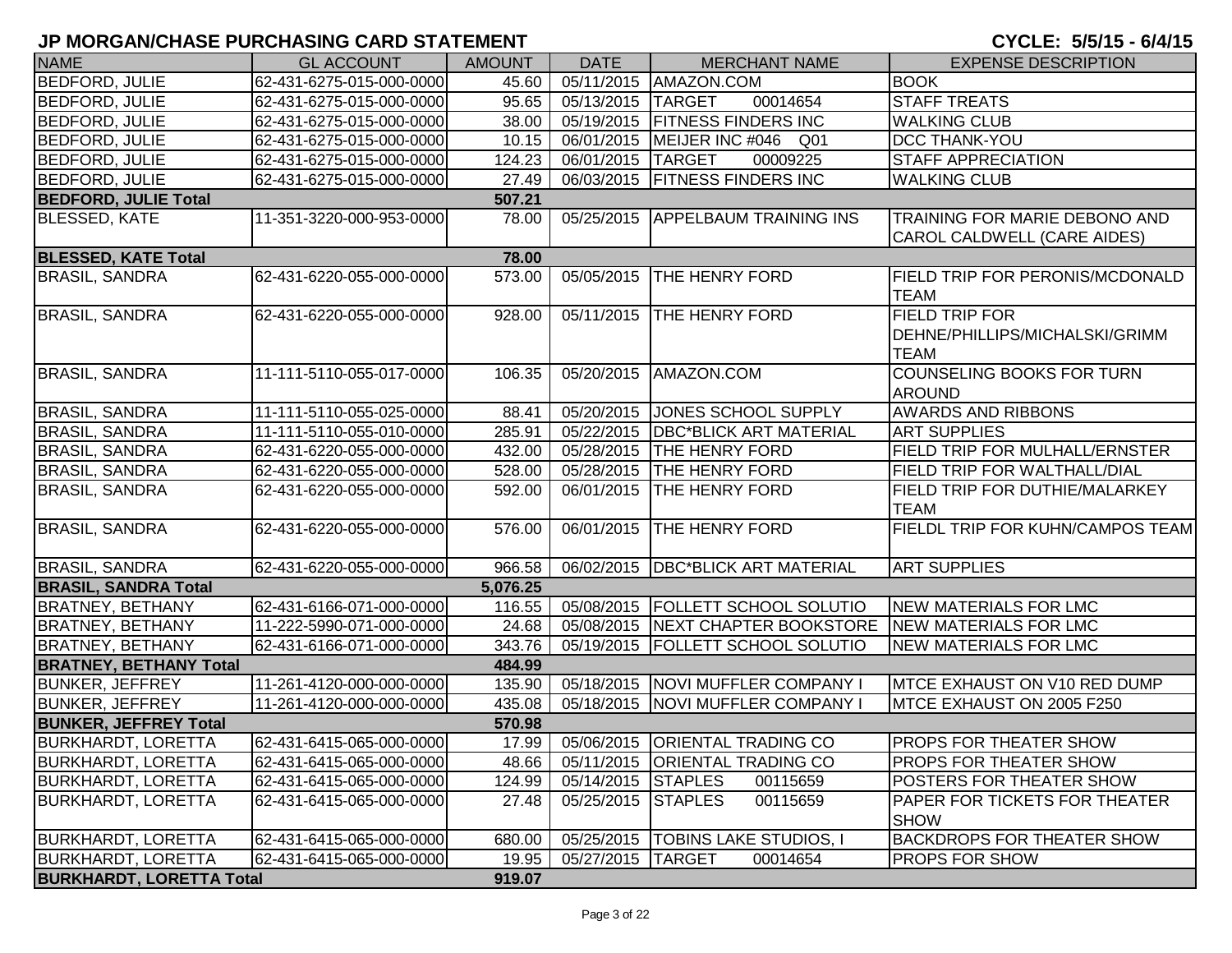| <b>NAME</b>                   | <b>GL ACCOUNT</b>        | <b>AMOUNT</b> | <b>DATE</b>        | <b>MERCHANT NAME</b>                            | <b>EXPENSE DESCRIPTION</b>            |
|-------------------------------|--------------------------|---------------|--------------------|-------------------------------------------------|---------------------------------------|
| <b>BURNHAM, SUSAN</b>         | 11-241-5990-011-000-0000 | 49.86         | 05/07/2015 STAPLES | 00107730                                        | KINDERGARTEN COPIES OF 7 HABITS       |
|                               |                          |               |                    |                                                 | <b>TREE</b>                           |
| <b>BURNHAM, SUSAN</b>         | 11-241-5990-011-000-0000 | 4.67          | 05/07/2015         | 00107730<br><b>STAPLES</b>                      | KINDERGARTEN 7 HABITS TREE            |
|                               |                          |               |                    |                                                 | <b>COPIES</b>                         |
| <b>BURNHAM, SUSAN</b>         | 11-241-5990-011-000-0000 | 49.86         | 05/07/2015         | <b>STAPLES</b><br>00107730                      | <b>COPIES OF 7 HABITS TREE FOR</b>    |
|                               |                          |               |                    |                                                 | KINDERGARTEN PARENTS                  |
| <b>BURNHAM, SUSAN</b>         | 11-241-5990-011-000-0000 | 32.26         |                    | 05/25/2015   AMAZON.COM                         | <b>FOLDERS FOR STAFF</b>              |
| <b>BURNHAM, SUSAN</b>         | 11-241-5990-011-000-0000 | 110.00        | 05/25/2015         | 00009225<br><b>TARGET</b>                       | <b>GIFT CARDS BUS DRIVER</b>          |
| <b>BURNHAM, SUSAN</b>         | 11-241-5990-011-000-0000 | 32.26         |                    | 05/26/2015   AMAZON.COM                         | <b>FOLDERS FOR STAFF</b>              |
| <b>BURNHAM, SUSAN</b>         | 11-241-5990-011-000-0000 | 10.00         |                    | Q <sub>01</sub><br>05/28/2015   MEIJER INC #046 | <b>GIFT CARD BUS DRIVER</b>           |
| <b>BURNHAM, SUSAN Total</b>   |                          | 288.91        |                    |                                                 |                                       |
| <b>CARTER, NICOLE</b>         | 62-431-6175-071-000-0000 | 81.96         |                    | 05/22/2015   JETS PIZZA #46                     | CHOIR PIZZA FOR FINAL SENIOR          |
|                               |                          |               |                    |                                                 | <b>MEETING</b>                        |
| <b>CARTER, NICOLE Total</b>   |                          | 81.96         |                    |                                                 |                                       |
| CIANCIO, WANDA                | 11-132-4917-000-000-6710 | 60.00         | 05/06/2015         | WALGREENS #4454                                 | GOOGLE PLAY AND ITUNES CARDS          |
|                               |                          |               |                    |                                                 | <b>FOR APPS</b>                       |
| CIANCIO, WANDA                | 11-225-4120-000-000-0000 | 279.98        | 05/11/2015         | <b>SQ *POD DROP REPAIR</b>                      | <b>IPAD REPAIR</b>                    |
| CIANCIO, WANDA                | 11-225-5910-000-000-0000 | 62.01         | 05/11/2015         | <b>TLF THE VILLAGE FLORIS</b>                   | <b>FLOWERS FOR EMPLOYEE IN</b>        |
|                               |                          |               |                    |                                                 | <b>HOSPITAL</b>                       |
| CIANCIO, WANDA                | 11-225-4120-000-000-0000 | 111.75        |                    | 05/21/2015   SQ * POD DROP REPAIR               | <b>IPAD REPAIR</b>                    |
| <b>CIANCIO, WANDA Total</b>   |                          | 513.74        |                    |                                                 |                                       |
| CIANFERRA, LINDA              | 11-221-3220-000-000-6710 | 252.88        |                    | 05/06/2015 AMWAY GRAND PLAZA HOTE               | <b>STATE OF ADULT ED CONFERENCE</b>   |
| CIANFERRA, LINDA              | 11-132-5110-000-914-6710 | 109.98        | 05/13/2015         | <b>TARGET</b><br>00014654                       | TRACK PHONE AND PHONE MINUTES         |
|                               |                          |               |                    |                                                 | CARD FOR USE AT MOTT SITE             |
| <b>CIANFERRA, LINDA</b>       | 62-431-6301-033-000-0000 | 98.00         |                    | 05/20/2015 EXPEDIA*1105765324768                | <b>TRAVEL INSURANCE</b>               |
| <b>CIANFERRA, LINDA</b>       | 62-431-6301-033-000-0000 | 683.20        |                    | 05/21/2015 AMERICAN AIRLINES                    | <b>CASAS INSTITUTE TRAINING</b>       |
| CIANFERRA, LINDA              | 62-431-6301-033-000-0000 | 683.20        | 05/21/2015         | <b>AMERICAN AIRLINES</b>                        | <b>CASAS INSTITUTE TRAINING</b>       |
| CIANFERRA, LINDA              | 11-131-5110-000-000-6710 | 1,631.79      |                    | 06/01/2015 STAPLS7137284581000002               | ADULT ED PROGRAM SUPPLIES             |
| CIANFERRA, LINDA              | 62-431-6301-033-000-0000 | 25.48         |                    | 06/02/2015 KROGER #632                          | <b>GRADUATION REHERSAL -</b>          |
| <b>CIANFERRA, LINDA Total</b> |                          | 3,484.53      |                    |                                                 |                                       |
| CLARK, KIM                    | 62-431-6217-055-000-0000 | 16.06         |                    | 05/05/2015   AMAZON.COM                         | <b>BOOKS FOR MEDIA CENTERS</b>        |
| CLARK, KIM                    | 62-431-6217-055-000-0000 | 5.99          |                    | 05/08/2015   AMAZON.COM                         | <b>BOOKS FOR MEDIA CENTERS</b>        |
| CLARK, KIM                    | 62-431-6217-055-000-0000 | 4.47          | 05/11/2015         | <b>AMAZON MKTPLACE PMTS</b>                     | <b>BOOKS FOR MEDIA CENTERS</b>        |
| CLARK, KIM                    | 62-431-6217-055-000-0000 | 41.97         | 05/14/2015         | PANERA BREAD #876                               | <b>BAGELS FOR BOOK CLUBS IN MEDIA</b> |
|                               |                          |               |                    |                                                 | <b>CENTERS</b>                        |
| <b>CLARK, KIM</b>             | 62-431-6217-055-000-0000 | 27.18         |                    | 05/15/2015   AMAZON.COM                         | <b>BOOKS FOR MEDIA CENTERS</b>        |
| CLARK, KIM                    | 62-431-6217-055-000-0000 | 436.53        |                    | 05/18/2015 SCHOLASTIC BOOK FAIRS                | <b>BOOKS FOR MEDIA CENTERS</b>        |
| <b>CLARK, KIM</b>             | 62-431-6217-055-000-0000 | 18.60         |                    | 05/27/2015   AMAZON.COM                         | <b>BOOKS FOR MEDIA CENTER</b>         |
| CLARK, KIM                    | 62-431-6217-055-000-0000 | 801.90        |                    | 05/29/2015   DEMCO INC                          | SUPPLIES FOR MEDIA CENTERS            |
| CLARK, KIM                    | 62-431-6217-055-000-0000 | 53.38         |                    | 05/29/2015   DEMCO INC                          | SUPPLIES FOR MEDIA CENTER             |
| CLARK, KIM                    | 62-431-6217-055-000-0000 | 37.99         |                    | 05/29/2015   FOLLETT SCHOOL SOLUTIO             | <b>SUPPLIES FOR MEDIA CENTER</b>      |
| <b>CLARK, KIM Total</b>       |                          | 1,444.07      |                    |                                                 |                                       |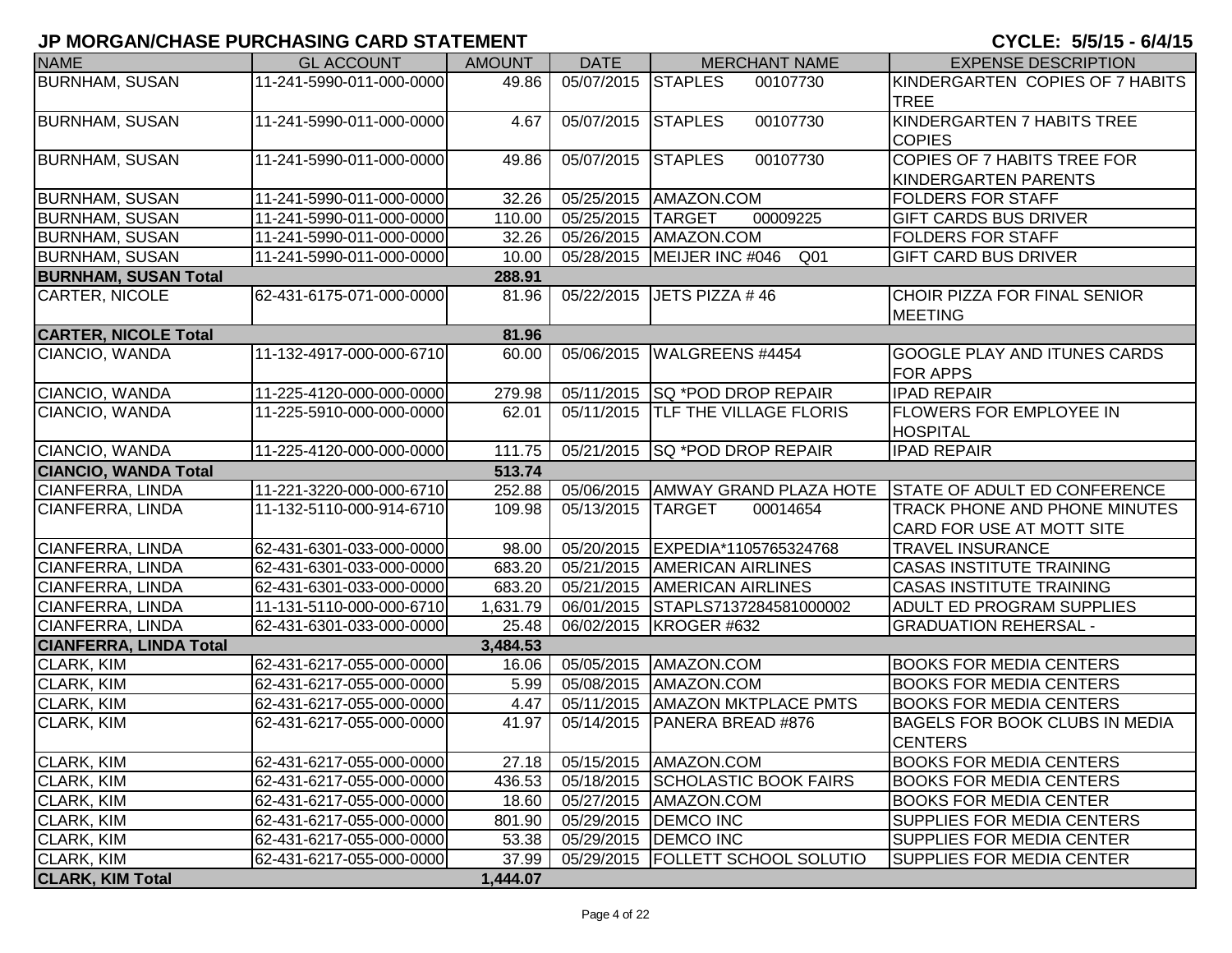| <b>NAME</b>                  | <b>GL ACCOUNT</b>        | <b>AMOUNT</b> | <b>DATE</b> | <b>MERCHANT NAME</b>              | <b>EXPENSE DESCRIPTION</b>               |
|------------------------------|--------------------------|---------------|-------------|-----------------------------------|------------------------------------------|
| COOLMAN, ROBERT              | 11-261-5992-071-000-0000 | 9.78          |             | 05/05/2015 CITY ELECTRIC SUPPLY   | <b>HS CAUTION TAPE</b>                   |
| COOLMAN, ROBERT              | 11-261-5992-065-000-0000 | 51.90         | 05/08/2015  | <b>CITY ELECTRIC SUPPLY</b>       | <b>MS WIRING BOX</b>                     |
| COOLMAN, ROBERT              | 11-261-5992-000-000-0000 | 12.27         | 05/08/2015  | <b>CITY ELECTRIC SUPPLY</b>       | <b>MTCE STOCK</b>                        |
| COOLMAN, ROBERT              | 11-261-4910-000-000-0000 | 47.00         |             | 05/15/2015 GREEN OAK TIRE         | <b>MTCE REPAIR FLAT</b>                  |
| COOLMAN, ROBERT              | 11-261-5992-000-000-0000 | 12.00         | 05/15/2015  | <b>REDFORD LOCK COMPANY I</b>     | MTCE 3 KEYS CUT                          |
| COOLMAN, ROBERT              | 11-261-5992-000-000-0000 | 68.75         | 05/19/2015  | CONSERVA ELECTRIC SUPP            | <b>MTCE STOCK LAMPS</b>                  |
| COOLMAN, ROBERT              | 11-261-5992-000-000-0000 | 144.90        | 05/19/2015  | CONSERVA ELECTRIC SUPP            | <b>IMTCE STOCK LAMPS &amp; BATTERIES</b> |
| COOLMAN, ROBERT              | 11-261-5992-011-000-0000 | 57.11         | 05/19/2015  | <b>WW GRAINGER</b>                | VO WEATHER STATION                       |
| COOLMAN, ROBERT              | 11-261-5992-005-000-0000 | 80.00         | 05/20/2015  | <b>AT&amp;T FM54 5031</b>         | <b>MTCE PHONE COVER</b>                  |
| COOLMAN, ROBERT              | 11-261-5992-060-000-0000 | 81.44         | 05/20/2015  | <b>CITY ELECTRIC SUPPLY</b>       | <b>ITC COMPUTER SYSTEM</b>               |
| <b>COOLMAN, ROBERT</b>       | 11-261-5992-071-000-0000 | 64.00         | 05/21/2015  | <b>CITY ELECTRIC SUPPLY</b>       | HS CF #3                                 |
| COOLMAN, ROBERT              | 11-261-5992-000-000-0000 | 595.00        | 05/25/2015  | CONSERVA ELECTRIC SUPP            | <b>MTCE STOCK T8</b>                     |
| COOLMAN, ROBERT              | 11-261-5992-000-000-0000 | 134.42        | 05/29/2015  | <b>WW GRAINGER</b>                | <b>IMTCE METER/TESTER FOR ERIC</b>       |
|                              |                          |               |             |                                   | <b>HETTEL</b>                            |
| COOLMAN, ROBERT              | 11-261-5992-071-000-0000 | 96.35         | 06/01/2015  | <b>CONSERVA ELECTRIC SUPP</b>     | <b>HS POOL BALLAST</b>                   |
| <b>COOLMAN, ROBERT Total</b> |                          | 1,454.92      |             |                                   |                                          |
| <b>DIATIKAR, CHRISTINE</b>   | 11-252-7912-000-000-0000 | 53.99         | 05/06/2015  | <b>CDW GOVERNMENT</b>             | CHARGED IN ERROR, SEE CREDIT ON          |
|                              |                          |               |             |                                   | 5.13.15                                  |
| <b>DIATIKAR, CHRISTINE</b>   | 11-225-4905-000-000-0000 | 21,594.10     | 05/07/2015  | <b>CDW GOVERNMENT</b>             | <b>BARCOMB-MICROSOFT LICENSE</b>         |
|                              |                          |               |             |                                   | <b>AGREEMENTS</b>                        |
| <b>DIATIKAR, CHRISTINE</b>   | 11-212-5990-065-093-4290 | 1,790.16      |             | 05/07/2015 CDW GOVERNMENT         | LEPHART, ASUS (10)                       |
| <b>DIATIKAR, CHRISTINE</b>   | 11-212-5990-071-093-4290 | 991.34        | 05/07/2015  | <b>CDW GOVERNMENT</b>             | LEPHART, ASUS (10)                       |
| <b>DIATIKAR, CHRISTINE</b>   | 11-212-5990-065-093-4290 | 289.99        | 05/07/2015  | DMI* DELL K-12 PTR                | LEPHART-DELL MONO PRINTER                |
| <b>DIATIKAR, CHRISTINE</b>   | 62-431-6243-065-000-0000 | 5,544.00      |             | 05/07/2015   FESTIVALS OF MUSIC   | <b>CEDAR POINT</b>                       |
| <b>DIATIKAR, CHRISTINE</b>   | 62-431-6212-055-000-0000 | 96.00         | 05/07/2015  | <b>FESTIVALS OF MUSIC</b>         | <b>CEDAR POINT</b>                       |
| <b>DIATIKAR, CHRISTINE</b>   | 11-212-5990-071-093-4290 | 1,170.00      | 05/08/2015  | <b>CDW GOVERNMENT</b>             | LEPHART, GOOGLE PLAY AND                 |
|                              |                          |               |             |                                   | <b>WARRANTY</b>                          |
| <b>DIATIKAR, CHRISTINE</b>   | 11-127-5110-071-042-3440 | 1,147.90      |             | 05/08/2015 SSI*SCHOOL SPECIALTY   | PO 29159-DEMO ENGINES AND                |
|                              |                          |               |             |                                   | <b>SUPPLIES</b>                          |
| <b>DIATIKAR, CHRISTINE</b>   | 11-252-5910-000-000-0000 | 183.85        |             | 05/08/2015 STAPLS7136197303000001 | <b>OFFICE SUPPLIES</b>                   |
| <b>DIATIKAR, CHRISTINE</b>   | 11-293-5998-000-000-0000 | 379.90        | 05/11/2015  | <b>TEAM SPORTS</b>                | PO 29129, LAX BALLS                      |
| <b>DIATIKAR, CHRISTINE</b>   | 11-293-5998-000-000-0000 | 199.95        | 05/11/2015  | <b>TEAM SPORTS</b>                | PO 29183, LAX BALLS                      |
| <b>DIATIKAR, CHRISTINE</b>   | 62-431-6172-061-000-0000 | 630.00        | 05/11/2015  | <b>TEAM SPORTS</b>                | PO 29182, FB TEES                        |
| <b>DIATIKAR, CHRISTINE</b>   | 62-431-6116-061-000-0000 | 360.00        | 05/11/2015  | <b>TEAM SPORTS</b>                | PO 29184, CHEER/TUMBLERS                 |
| <b>DIATIKAR, CHRISTINE</b>   | 62-431-6104-061-000-0000 | 612.00        |             | 05/11/2015  TEAM SPORTS           | PO 29185, WINTER HATS                    |
| <b>DIATIKAR, CHRISTINE</b>   | 62-431-6172-061-000-0000 | 182.00        |             | 05/11/2015  TEAM SPORTS           | PO 29186, STOPWATCHES                    |
| DIATIKAR, CHRISTINE          | 62-431-6169-071-000-0000 | 1,100.00      | 05/12/2015  | AERIAL ENTERPRISES INC            | <b>MUSICAL SUPPLIES</b>                  |
| <b>DIATIKAR, CHRISTINE</b>   | 11-293-4910-000-000-0000 | 3,054.55      | 05/12/2015  | <b>PLYMOUTH NOVI 155</b>          | 3/15                                     |
| <b>DIATIKAR, CHRISTINE</b>   | 62-431-6117-061-000-0000 | 7,034.60      | 05/12/2015  | <b>SERVICE SPORTS INC</b>         | PO 29524, BASEBALL SUPPLIES              |
| <b>DIATIKAR, CHRISTINE</b>   | 11-293-6410-000-000-0000 | 2,525.00      | 05/12/2015  | <b>SERVICE SPORTS INC</b>         | PO 29452, NEW BB EQUIPMENT               |
| DIATIKAR, CHRISTINE          | 11-293-5998-000-000-0000 | 1,945.00      |             | 05/12/2015 SERVICE SPORTS INC     | PO 29254, GAME BALLS                     |
| <b>DIATIKAR, CHRISTINE</b>   | 11-293-5998-000-000-0000 | 140.00        |             | 05/12/2015 SERVICE SPORTS INC     | PO 29253, GAME BALLS                     |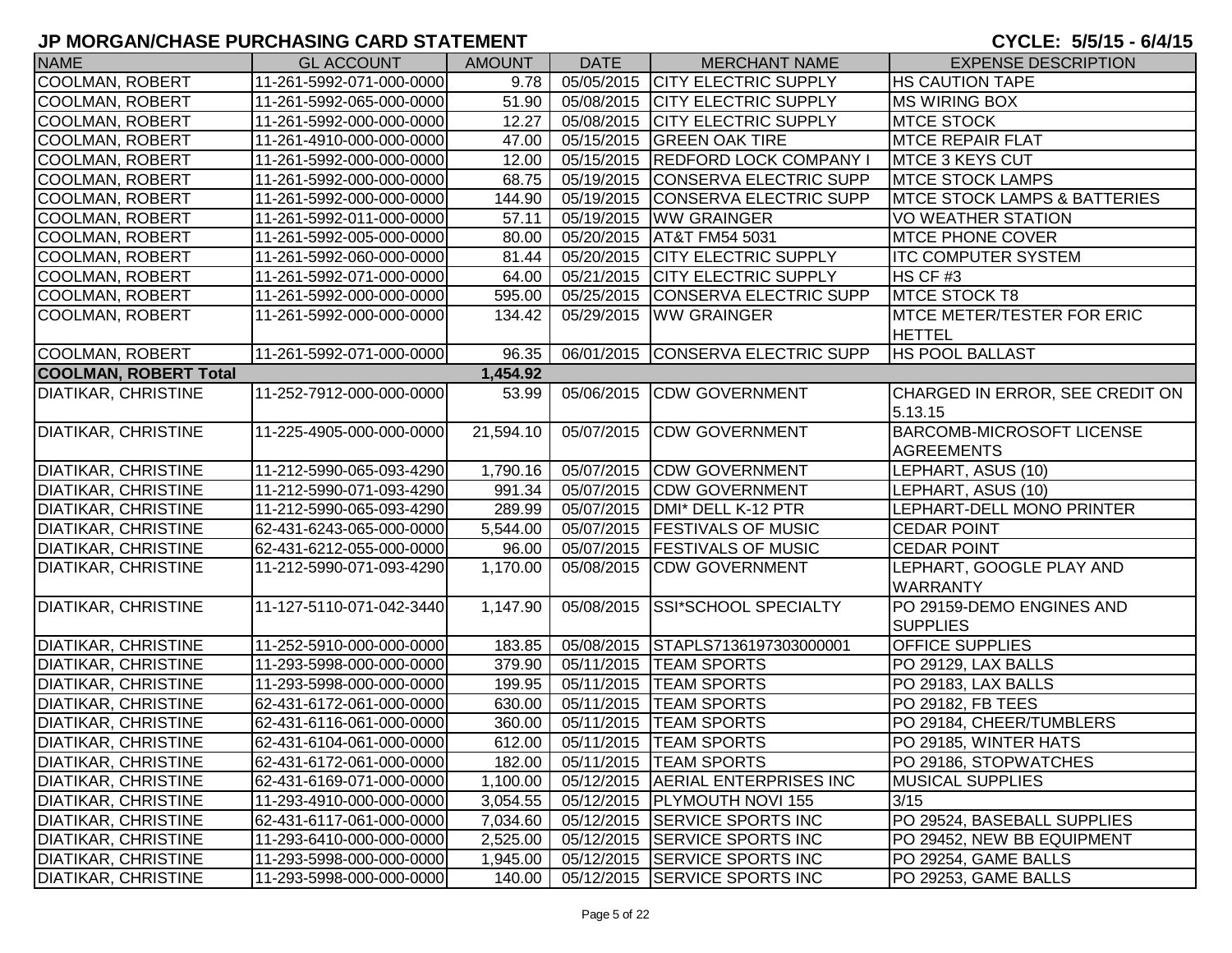| <b>NAME</b>                | <b>GL ACCOUNT</b>        | <b>AMOUNT</b> | <b>DATE</b>        | <b>MERCHANT NAME</b>               | <b>EXPENSE DESCRIPTION</b>         |
|----------------------------|--------------------------|---------------|--------------------|------------------------------------|------------------------------------|
| <b>DIATIKAR, CHRISTINE</b> | 62-431-6103-061-000-0000 | 2,623.75      |                    | 05/12/2015 SERVICE SPORTS INC      | PO 29481, V BB UNIFORMS            |
| <b>DIATIKAR, CHRISTINE</b> | 11-271-5710-000-000-0000 | 13,915.44     |                    | 05/13/2015 CORRIGAN OIL #2 - BRI   | 4/17/15-7503 GAL DIESEL            |
| <b>DIATIKAR, CHRISTINE</b> | 62-431-6169-071-000-0000 | 2,499.00      |                    | 05/13/2015   FANTASEE LIGHTING     | <b>MUSICAL SUPPLIES</b>            |
| <b>DIATIKAR, CHRISTINE</b> | 62-431-6217-055-000-0000 | 6,254.47      |                    | 05/13/2015 SCHOLASTIC BOOK FAIRS   | <b>BOOK FAIR</b>                   |
| <b>DIATIKAR, CHRISTINE</b> | 62-431-6275-013-000-0000 | 4,507.86      |                    | 05/13/2015 SCHOLASTIC BOOK FAIRS   | PO 29611-BOOK FAIR                 |
| <b>DIATIKAR, CHRISTINE</b> | 11-252-7912-000-000-0000 | (53.99)       |                    | 05/14/2015 CDW GOVERNMENT          | <b>CREDIT FOR 5.5.15 CHARGE</b>    |
| DIATIKAR, CHRISTINE        | 11-252-7910-000-000-0000 | 45.21         |                    | 05/14/2015 JETS PIZZA #46          | MEETING/BARR                       |
| <b>DIATIKAR, CHRISTINE</b> | 62-431-6212-055-000-0000 | 3,553.02      |                    | 05/14/2015   METRO MOTOR COACH LLC | <b>TRANSPORTATION/SONTAGG TRIP</b> |
| <b>DIATIKAR, CHRISTINE</b> | 62-431-6239-065-000-0000 | 7,711.00      |                    | 05/18/2015   FESTIVALS OF MUSIC    | CEDAR POINT 5/16/15                |
| <b>DIATIKAR, CHRISTINE</b> | 62-431-6238-065-000-0000 | 6,859.00      |                    | 05/18/2015   FESTIVALS OF MUSIC    | CEDAR POINT 5/16/15                |
| <b>DIATIKAR, CHRISTINE</b> | 11-271-5710-000-000-0000 | 15,425.43     |                    | 05/22/2015 CORRIGAN OIL #2 - BRI   | 5/14/15-7501 GAL DIESEL            |
| <b>DIATIKAR, CHRISTINE</b> | 62-431-6190-071-000-0000 | 25.00         | 05/25/2015 DELTA   |                                    | <b>HOSA FLIGHTS TO NATIONALS</b>   |
| <b>DIATIKAR, CHRISTINE</b> | 62-431-6190-071-000-0000 | 25.00         | 05/25/2015 DELTA   |                                    | <b>HOSA FLIGHTS TO NATIONALS</b>   |
| <b>DIATIKAR, CHRISTINE</b> | 62-431-6190-071-000-0000 | 25.00         | 05/25/2015 DELTA   |                                    | <b>HOSA FLIGHTS TO NATIONALS</b>   |
| <b>DIATIKAR, CHRISTINE</b> | 62-431-6190-071-000-0000 | 696.55        | 05/25/2015 DELTA   |                                    | <b>HOSA FLIGHTS TO NATIONALS</b>   |
| <b>DIATIKAR, CHRISTINE</b> | 62-431-6190-071-000-0000 | 681.20        | 05/25/2015 DELTA   |                                    | <b>HOSA FLIGHTS TO NATIONALS</b>   |
| <b>DIATIKAR, CHRISTINE</b> | 62-431-6190-071-000-0000 | 696.55        | 05/25/2015 DELTA   |                                    | <b>HOSA FLIGHTS TO NATIONALS</b>   |
| <b>DIATIKAR, CHRISTINE</b> | 62-431-6190-071-000-0000 | 25.00         | 05/25/2015 DELTA   |                                    | <b>HOSA FLIGHTS TO NATIONALS</b>   |
| <b>DIATIKAR, CHRISTINE</b> | 62-431-6190-071-000-0000 | 25.00         | 05/25/2015 DELTA   |                                    | <b>HOSA FLIGHTS TO NATIONALS</b>   |
| <b>DIATIKAR, CHRISTINE</b> | 62-431-6190-071-000-0000 | 25.00         | 05/25/2015 DELTA   |                                    | <b>HOSA FLIGHTS TO NATIONALS</b>   |
| <b>DIATIKAR, CHRISTINE</b> | 62-431-6190-071-000-0000 | 25.00         | 05/25/2015 DELTA   |                                    | <b>HOSA FLIGHTS TO NATIONALS</b>   |
| <b>DIATIKAR, CHRISTINE</b> | 62-431-6190-071-000-0000 | 25.00         | 05/25/2015 DELTA   |                                    | <b>HOSA FLIGHTS TO NATIONALS</b>   |
| <b>DIATIKAR, CHRISTINE</b> | 62-431-6190-071-000-0000 | 25.00         | 05/25/2015 DELTA   |                                    | <b>HOSA FLIGHTS TO NATIONALS</b>   |
| <b>DIATIKAR, CHRISTINE</b> | 62-431-6190-071-000-0000 | 25.00         | 05/25/2015 DELTA   |                                    | <b>HOSA FLIGHTS TO NATIONALS</b>   |
| <b>DIATIKAR, CHRISTINE</b> | 62-431-6190-071-000-0000 | 25.00         | 05/25/2015 DELTA   |                                    | <b>HOSA FLIGHTS TO NATIONALS</b>   |
| <b>DIATIKAR, CHRISTINE</b> | 62-431-6190-071-000-0000 | 589.65        | 05/25/2015   DELTA |                                    | <b>HOSA FLIGHTS TO NATIONALS</b>   |
| <b>DIATIKAR, CHRISTINE</b> | 62-431-6190-071-000-0000 | 696.55        | 05/25/2015 DELTA   |                                    | <b>HOSA FLIGHTS TO NATIONALS</b>   |
| <b>DIATIKAR, CHRISTINE</b> | 62-431-6190-071-000-0000 | 25.00         | 05/25/2015 DELTA   |                                    | <b>HOSA FLIGHTS TO NATIONALS</b>   |
| <b>DIATIKAR, CHRISTINE</b> | 62-431-6190-071-000-0000 | 696.55        | 05/25/2015 DELTA   |                                    | <b>HOSA FLIGHTS TO NATIONALS</b>   |
| <b>DIATIKAR, CHRISTINE</b> | 62-431-6190-071-000-0000 | 25.00         | 05/25/2015 DELTA   |                                    | <b>HOSA FLIGHTS TO NATIONALS</b>   |
| <b>DIATIKAR, CHRISTINE</b> | 62-431-6190-071-000-0000 | 25.00         | 05/25/2015 DELTA   |                                    | <b>HOSA FLIGHTS TO NATIONALS</b>   |
| <b>DIATIKAR, CHRISTINE</b> | 62-431-6190-071-000-0000 | 696.55        | 05/25/2015 DELTA   |                                    | <b>HOSA FLIGHTS TO NATIONALS</b>   |
| <b>DIATIKAR, CHRISTINE</b> | 62-431-6190-071-000-0000 | 25.00         | 05/25/2015 DELTA   |                                    | <b>HOSA FLIGHTS TO NATIONALS</b>   |
| <b>DIATIKAR, CHRISTINE</b> | 62-431-6190-071-000-0000 | 696.55        | 05/25/2015 DELTA   |                                    | <b>HOSA FLIGHTS TO NATIONALS</b>   |
| <b>DIATIKAR, CHRISTINE</b> | 62-431-6190-071-000-0000 | 681.20        | 05/25/2015 DELTA   |                                    | <b>HOSA FLIGHTS TO NATIONALS</b>   |
| <b>DIATIKAR, CHRISTINE</b> | 62-431-6190-071-000-0000 | 681.20        | 05/25/2015 DELTA   |                                    | <b>HOSA FLIGHTS TO NATIONALS</b>   |
| <b>DIATIKAR, CHRISTINE</b> | 62-431-6190-071-000-0000 | 25.00         | 05/25/2015 DELTA   |                                    | <b>HOSA FLIGHTS TO NATIONALS</b>   |
| <b>DIATIKAR, CHRISTINE</b> | 62-431-6190-071-000-0000 | 25.00         | 05/25/2015   DELTA |                                    | <b>HOSA FLIGHTS TO NATIONALS</b>   |
| <b>DIATIKAR, CHRISTINE</b> | 62-431-6190-071-000-0000 | 696.55        | 05/25/2015 DELTA   |                                    | <b>HOSA FLIGHTS TO NATIONALS</b>   |
| <b>DIATIKAR, CHRISTINE</b> | 62-431-6190-071-000-0000 | 25.00         | 05/25/2015   DELTA |                                    | <b>HOSA FLIGHTS TO NATIONALS</b>   |
| <b>DIATIKAR, CHRISTINE</b> | 62-431-6190-071-000-0000 | 696.55        | 05/25/2015 DELTA   |                                    | <b>HOSA FLIGHTS TO NATIONALS</b>   |
| <b>DIATIKAR, CHRISTINE</b> | 62-431-6190-071-000-0000 | 696.55        | 05/25/2015 DELTA   |                                    | <b>HOSA FLIGHTS TO NATIONALS</b>   |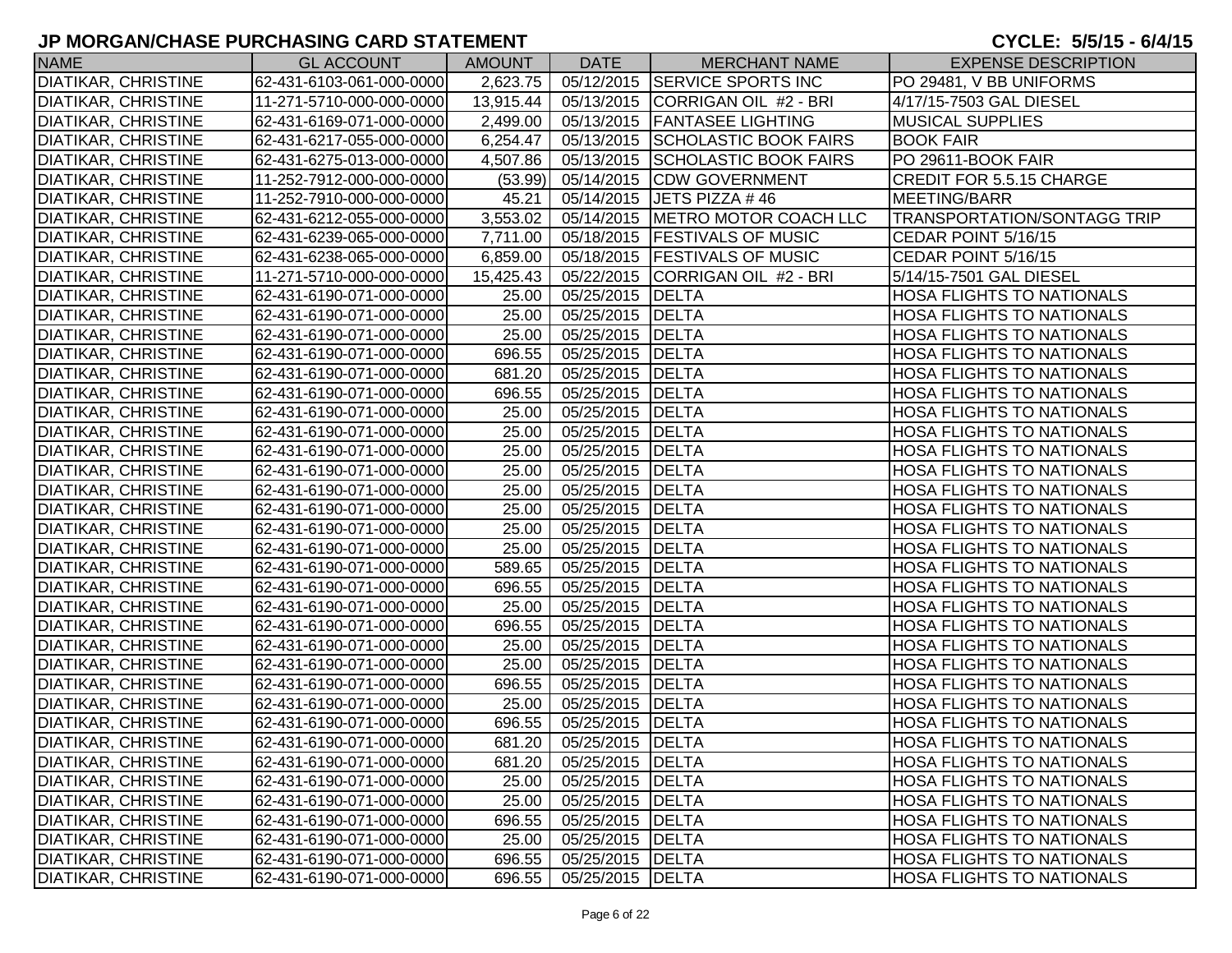| <b>NAME</b>                | <b>GL ACCOUNT</b>        | <b>AMOUNT</b> | <b>DATE</b> | <b>MERCHANT NAME</b>          | <b>EXPENSE DESCRIPTION</b>       |
|----------------------------|--------------------------|---------------|-------------|-------------------------------|----------------------------------|
| <b>DIATIKAR, CHRISTINE</b> | 62-431-6190-071-000-0000 | 25.00         | 05/25/2015  | DELTA                         | <b>HOSA FLIGHTS TO NATIONALS</b> |
| <b>DIATIKAR, CHRISTINE</b> | 62-431-6190-071-000-0000 | 25.00         | 05/25/2015  | DELTA                         | <b>HOSA FLIGHTS TO NATIONALS</b> |
| <b>DIATIKAR, CHRISTINE</b> | 62-431-6190-071-000-0000 | 696.55        | 05/25/2015  | DELTA                         | <b>HOSA FLIGHTS TO NATIONALS</b> |
| <b>DIATIKAR, CHRISTINE</b> | 62-431-6190-071-000-0000 | 696.55        | 05/25/2015  | <b>DELTA</b>                  | <b>HOSA FLIGHTS TO NATIONALS</b> |
| <b>DIATIKAR, CHRISTINE</b> | 62-431-6190-071-000-0000 | 696.55        | 05/25/2015  | DELTA                         | <b>HOSA FLIGHTS TO NATIONALS</b> |
| <b>DIATIKAR, CHRISTINE</b> | 62-431-6190-071-000-0000 | 696.55        | 05/25/2015  | DELTA                         | <b>HOSA FLIGHTS TO NATIONALS</b> |
| <b>DIATIKAR, CHRISTINE</b> | 62-431-6190-071-000-0000 | 696.55        | 05/25/2015  | <b>DELTA</b>                  | <b>HOSA FLIGHTS TO NATIONALS</b> |
| <b>DIATIKAR, CHRISTINE</b> | 62-431-6190-071-000-0000 | 696.55        | 05/25/2015  | <b>DELTA</b>                  | <b>HOSA FLIGHTS TO NATIONALS</b> |
| <b>DIATIKAR, CHRISTINE</b> | 62-431-6190-071-000-0000 | 696.55        | 05/25/2015  | DELTA                         | <b>HOSA FLIGHTS TO NATIONALS</b> |
| <b>DIATIKAR, CHRISTINE</b> | 62-431-6190-071-000-0000 | 25.00         | 05/25/2015  | <b>DELTA</b>                  | <b>HOSA FLIGHTS TO NATIONALS</b> |
| <b>DIATIKAR, CHRISTINE</b> | 62-431-6190-071-000-0000 | 696.55        | 05/25/2015  | <b>DELTA</b>                  | <b>HOSA FLIGHTS TO NATIONALS</b> |
| <b>DIATIKAR, CHRISTINE</b> | 62-431-6190-071-000-0000 | 681.20        | 05/25/2015  | DELTA                         | <b>HOSA FLIGHTS TO NATIONALS</b> |
| <b>DIATIKAR, CHRISTINE</b> | 62-431-6190-071-000-0000 | 25.00         | 05/25/2015  | <b>DELTA</b>                  | <b>HOSA FLIGHTS TO NATIONALS</b> |
| <b>DIATIKAR, CHRISTINE</b> | 62-431-6190-071-000-0000 | 696.55        | 05/25/2015  | <b>DELTA</b>                  | <b>HOSA FLIGHTS TO NATIONALS</b> |
| <b>DIATIKAR, CHRISTINE</b> | 62-431-6190-071-000-0000 | 25.00         | 05/25/2015  | <b>DELTA</b>                  | <b>HOSA FLIGHTS TO NATIONALS</b> |
| <b>DIATIKAR, CHRISTINE</b> | 62-431-6190-071-000-0000 | 25.00         | 05/25/2015  | <b>DELTA</b>                  | <b>HOSA FLIGHTS TO NATIONALS</b> |
| <b>DIATIKAR, CHRISTINE</b> | 62-431-6190-071-000-0000 | 25.00         | 05/25/2015  | <b>DELTA</b>                  | <b>HOSA FLIGHTS TO NATIONALS</b> |
| <b>DIATIKAR, CHRISTINE</b> | 62-431-6190-071-000-0000 | 696.55        | 05/25/2015  | <b>DELTA</b>                  | <b>HOSA FLIGHTS TO NATIONALS</b> |
| <b>DIATIKAR, CHRISTINE</b> | 62-431-6190-071-000-0000 | 25.00         | 05/25/2015  | DELTA                         | <b>HOSA FLIGHTS TO NATIONALS</b> |
| <b>DIATIKAR, CHRISTINE</b> | 62-431-6190-071-000-0000 | 25.00         | 05/25/2015  | <b>DELTA</b>                  | <b>HOSA FLIGHTS TO NATIONALS</b> |
| <b>DIATIKAR, CHRISTINE</b> | 62-431-6190-071-000-0000 | 696.55        | 05/25/2015  | DELTA                         | <b>HOSA FLIGHTS TO NATIONALS</b> |
| <b>DIATIKAR, CHRISTINE</b> | 62-431-6190-071-000-0000 | 696.55        | 05/25/2015  | DELTA                         | <b>HOSA FLIGHTS TO NATIONALS</b> |
| <b>DIATIKAR, CHRISTINE</b> | 62-431-6190-071-000-0000 | 696.55        | 05/25/2015  | <b>DELTA</b>                  | <b>HOSA FLIGHTS TO NATIONALS</b> |
| <b>DIATIKAR, CHRISTINE</b> | 62-431-6190-071-000-0000 | 25.00         | 05/25/2015  | <b>DELTA</b>                  | <b>HOSA FLIGHTS TO NATIONALS</b> |
| <b>DIATIKAR, CHRISTINE</b> | 62-431-6190-071-000-0000 | 696.55        | 05/25/2015  | DELTA                         | <b>HOSA FLIGHTS TO NATIONALS</b> |
| <b>DIATIKAR, CHRISTINE</b> | 62-431-6190-071-000-0000 | 25.00         | 05/25/2015  | <b>DELTA</b>                  | <b>HOSA FLIGHTS TO NATIONALS</b> |
| <b>DIATIKAR, CHRISTINE</b> | 62-431-6190-071-000-0000 | 25.00         | 05/25/2015  | <b>DELTA</b>                  | <b>HOSA FLIGHTS TO NATIONALS</b> |
| <b>DIATIKAR, CHRISTINE</b> | 11-252-7910-000-000-0000 | 31.47         | 05/25/2015  | JETS PIZZA #46                | MEETING/BARR                     |
| <b>DIATIKAR, CHRISTINE</b> | 62-431-6190-071-000-0000 | 840.52        | 06/01/2015  | <b>HILTON HOTELS</b>          | <b>HOTEL FOR NATIONALS</b>       |
| <b>DIATIKAR, CHRISTINE</b> | 62-431-6190-071-000-0000 | 840.52        | 06/01/2015  | <b>HILTON HOTELS</b>          | <b>HOTEL FOR NATIONALS</b>       |
| <b>DIATIKAR, CHRISTINE</b> | 62-431-6190-071-000-0000 | 840.52        | 06/01/2015  | <b>HILTON HOTELS</b>          | <b>HOTEL FOR NATIONALS</b>       |
| <b>DIATIKAR, CHRISTINE</b> | 62-431-6190-071-000-0000 | 840.52        | 06/01/2015  | <b>HILTON HOTELS</b>          | <b>HOTEL FOR NATIONALS</b>       |
| <b>DIATIKAR, CHRISTINE</b> | 62-431-6190-071-000-0000 | 840.52        | 06/01/2015  | <b>HILTON HOTELS</b>          | <b>HOTEL FOR NATIONALS</b>       |
| <b>DIATIKAR, CHRISTINE</b> | 62-431-6190-071-000-0000 | 840.52        |             | 06/01/2015 HILTON HOTELS      | <b>HOTEL FOR NATIONALS</b>       |
| <b>DIATIKAR, CHRISTINE</b> | 62-431-6190-071-000-0000 | 1,050.65      |             | 06/01/2015   HILTON HOTELS    | <b>HOTEL FOR NATIONALS</b>       |
| DIATIKAR, CHRISTINE        | 62-431-6190-071-000-0000 | 840.52        |             | 06/01/2015   HILTON HOTELS    | <b>HOTEL FOR NATIONALS</b>       |
| <b>DIATIKAR, CHRISTINE</b> | 62-431-6190-071-000-0000 | 840.52        | 06/01/2015  | <b>HILTON HOTELS</b>          | <b>HOTEL FOR NATIONALS</b>       |
| <b>DIATIKAR, CHRISTINE</b> | 62-431-6190-071-000-0000 | 840.52        | 06/01/2015  | <b>HILTON HOTELS</b>          | <b>HOTEL FOR NATIONALS</b>       |
| <b>DIATIKAR, CHRISTINE</b> | 11-222-5990-071-000-0000 | 3,600.00      | 06/01/2015  | <b>TCD*GALE</b>               | PO 29616-VARIOUS                 |
| <b>DIATIKAR, CHRISTINE</b> | 11-293-5998-000-000-0000 | 560.00        | 06/02/2015  | <b>SERVICE SPORTS INC</b>     | PO 29636, MS SOFTBALLS           |
| DIATIKAR, CHRISTINE        | 11-293-5990-000-000-0000 | 280.00        |             | 06/02/2015 SERVICE SPORTS INC | PO 29635, MS SOFTBALL EQUIP      |
| DIATIKAR, CHRISTINE        | 11-293-5990-000-000-0000 | 423.00        |             | 06/02/2015 SERVICE SPORTS INC | PO 29634, MS SOFTBALL EQUIP      |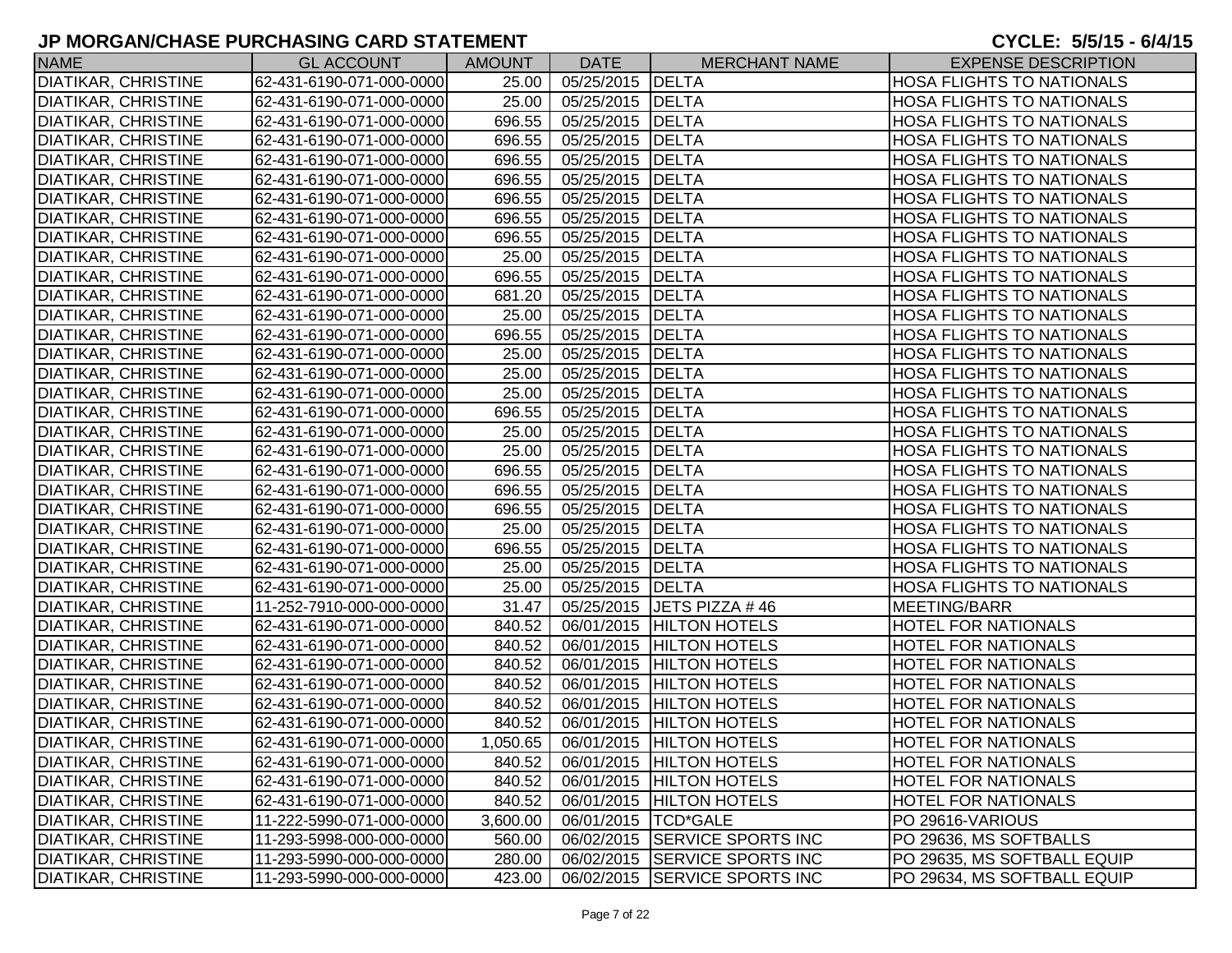| <b>NAME</b>                      | <b>GL ACCOUNT</b>        | <b>AMOUNT</b>         | <b>DATE</b>            | <b>MERCHANT NAME</b>                | <b>EXPENSE DESCRIPTION</b>                                           |
|----------------------------------|--------------------------|-----------------------|------------------------|-------------------------------------|----------------------------------------------------------------------|
| <b>DIATIKAR, CHRISTINE</b>       | 62-431-6165-061-000-0000 | 258.00                | 06/03/2015             | <b>TEAM SPORTS</b>                  | PO 29814-CLOTHING                                                    |
| <b>DIATIKAR, CHRISTINE</b>       | 11-293-5997-000-000-0000 | $\overline{2,}430.00$ | 06/03/2015             | <b>TEAM SPORTS</b>                  | PO 29754-JERSEYS                                                     |
| <b>DIATIKAR, CHRISTINE</b>       | 62-431-6103-061-000-0000 | 3,252.00              | 06/03/2015             | <b>TEAM SPORTS</b>                  | PO 29753-CLOTHING                                                    |
| <b>DIATIKAR, CHRISTINE</b>       | 62-431-6165-061-000-0000 | 325.60                | 06/03/2015             | <b>TEAM SPORTS</b>                  | PO 29748-CLOTHING                                                    |
| <b>DIATIKAR, CHRISTINE</b>       | 62-431-6184-061-000-0000 | 435.00                | 06/03/2015             | <b>TEAM SPORTS</b>                  | PO 29749-CLOTHING                                                    |
| <b>DIATIKAR, CHRISTINE</b>       | 62-431-6184-061-000-0000 | 151.00                | 06/03/2015             | <b>TEAM SPORTS</b>                  | PO 29750-SHORTS                                                      |
| <b>DIATIKAR, CHRISTINE</b>       | 62-431-6163-061-000-0000 | 2,105.64              | 06/03/2015             | <b>TEAM SPORTS</b>                  | PO 29751-POLOS/HATS                                                  |
| <b>DIATIKAR, CHRISTINE</b>       | 62-431-6099-000-000-0000 | 750.00                | 06/04/2015             | <b>PAYPAL *CHRISFULTZ</b>           | <b>ROBOTICS COMPETITION</b>                                          |
| <b>DIATIKAR, CHRISTINE</b>       | 11-252-5910-000-000-0000 | 115.50                | 06/04/2015             | <b>TCT*M&amp;N PARTY STORE</b>      | SHOVELS FOR ECEC CEREMONY                                            |
| <b>DIATIKAR, CHRISTINE Total</b> |                          | 157,782.16            |                        |                                     |                                                                      |
| <b>DIGLIO, CAROL</b>             | 11-283-3220-000-000-0000 | 158.73                | 05/25/2015 RADISSON    |                                     | CONFERENCE LODGING/PATEL                                             |
| <b>DIGLIO, CAROL Total</b>       |                          | 158.73                |                        |                                     |                                                                      |
| DINKELMANN, KATY                 | 62-431-6770-071-000-0000 | 18.57                 | 05/21/2015             | TIM HORTON'S #914221                | <b>STAFF TREATS</b>                                                  |
| DINKELMANN, KATY                 | 62-431-6275-071-000-0000 | 21.99                 | 06/01/2015             | OWW*ORBITZ.COM                      | HARVARD CONFERENCE FLIGHT FEES                                       |
| <b>DINKELMANN, KATY</b>          | 62-431-6275-071-000-0000 | 43.98                 | 06/01/2015             | OWW*ORBITZ.COM                      | HARVARD CONFERENCE FLIGHT FEES                                       |
| <b>DINKELMANN, KATY</b>          | 62-431-6275-071-000-0000 | 312.36                | 06/01/2015             | <b>SPIRIT AIRLINES-SPIRIT</b>       | HARVARD CONFERENCE FLIGHT FEES                                       |
| <b>DINKELMANN, KATY</b>          | 62-431-6275-071-000-0000 | 63.09                 | 06/01/2015             | <b>SPIRIT AIRLINES-SPIRIT</b>       | HARVARD CONFERENCE FLIGHT FEES                                       |
| <b>DINKELMANN, KATY Total</b>    |                          | 459.99                |                        |                                     |                                                                      |
| <b>DRAGOO, MICHAEL</b>           | 11-261-5993-071-000-0000 | 888.16                | 05/05/2015             | COCHRANE SUPPLY AND EN              | <b>GRNDS IRRIGATION AT SOUTH</b><br><b>SPORTS PARK</b>               |
| DRAGOO, MICHAEL                  | 11-261-3220-000-000-0000 | 60.00                 | 05/06/2015             | <b>CHOP HOUSE GRAND RAPID</b>       | <b>MSBO DINNER</b>                                                   |
| <b>DRAGOO, MICHAEL</b>           | 11-261-5991-071-000-0000 | 861.69                | 05/07/2015   KELE, INC |                                     | <b>HS VAV</b>                                                        |
| DRAGOO, MICHAEL                  | 11-261-5992-071-000-0000 | 19.33                 |                        | 05/15/2015 SERVICECENT              | <b>HS POOL DOLPHIN</b>                                               |
| DRAGOO, MICHAEL                  | 11-261-5992-071-000-0000 | 1,980.00              | 05/29/2015             | <b>BASS</b>                         | <b>HS VAV CONTROLLERS</b>                                            |
| <b>DRAGOO, MICHAEL Total</b>     |                          | 3,809.18              |                        |                                     |                                                                      |
| <b>FALLONE, MARIA</b>            | 62-431-6275-014-000-0000 | 72.00                 | 05/07/2015             | <b>BOOKS ARE FUN IVR</b>            | <b>BOOK SETS FOR LITERACY LIBRARY</b>                                |
| <b>FALLONE, MARIA</b>            | 62-431-6275-014-000-0000 | 59.50                 | 05/13/2015             |                                     | REI*GREENWOODHEINEMANN SECOND GRADE LITERACY LIBRARY<br><b>BOOKS</b> |
| <b>FALLONE, MARIA</b>            | 62-431-6275-014-000-0000 | 69.90                 |                        | 05/14/2015   FLAGHOUSE INC          | <b>FIELD DAY EQUIPMENT</b>                                           |
| <b>FALLONE, MARIA</b>            | 11-111-5110-014-025-0000 | 30.20                 | 05/15/2015             | <b>SSI*SCHOOL SPECIALTY</b>         | <b>FIELD DAY EQUIPMENT</b>                                           |
| <b>FALLONE, MARIA</b>            | 62-431-6275-014-000-0000 | 23.54                 |                        | 05/19/2015 COTTAGE INN PIZZA NOVI   | LUNCH FOR SP. ED. MEETING                                            |
| <b>FALLONE, MARIA</b>            | 62-431-6275-014-000-0000 | 15.00                 | 05/22/2015             | <b>DUNCAN DISPOSAL SYSTEM</b>       | <b>RECYCLING</b>                                                     |
| <b>FALLONE, MARIA</b>            | 62-431-6275-014-000-0000 | 67.46                 | 05/25/2015             | COTTAGE INN PIZZA NOVI              | LUNCH FOR INTERVIEWING STAFF                                         |
| <b>FALLONE, MARIA</b>            | 62-431-6275-014-000-0000 | 327.80                | 05/27/2015             | IN *ACME PARTYWORKS (2)             | <b>SNO CONE MACHINE FOR FIELD DAY</b>                                |
| <b>FALLONE, MARIA</b>            | 11-111-3220-014-000-0000 | 50.00                 | 05/28/2015             | <b>OAKLAND SCHOOLS-RC INT</b>       | <b>ATTENDANCE CONFERENCE OAKLAND</b><br><b>SCHOOLS</b>               |
| <b>FALLONE, MARIA</b>            | 62-431-6275-014-000-0000 | 66.95                 |                        | 05/29/2015   DISCOUNT RUBBER STAMPS | SIGNATURE STAMPS FOR OFFICE                                          |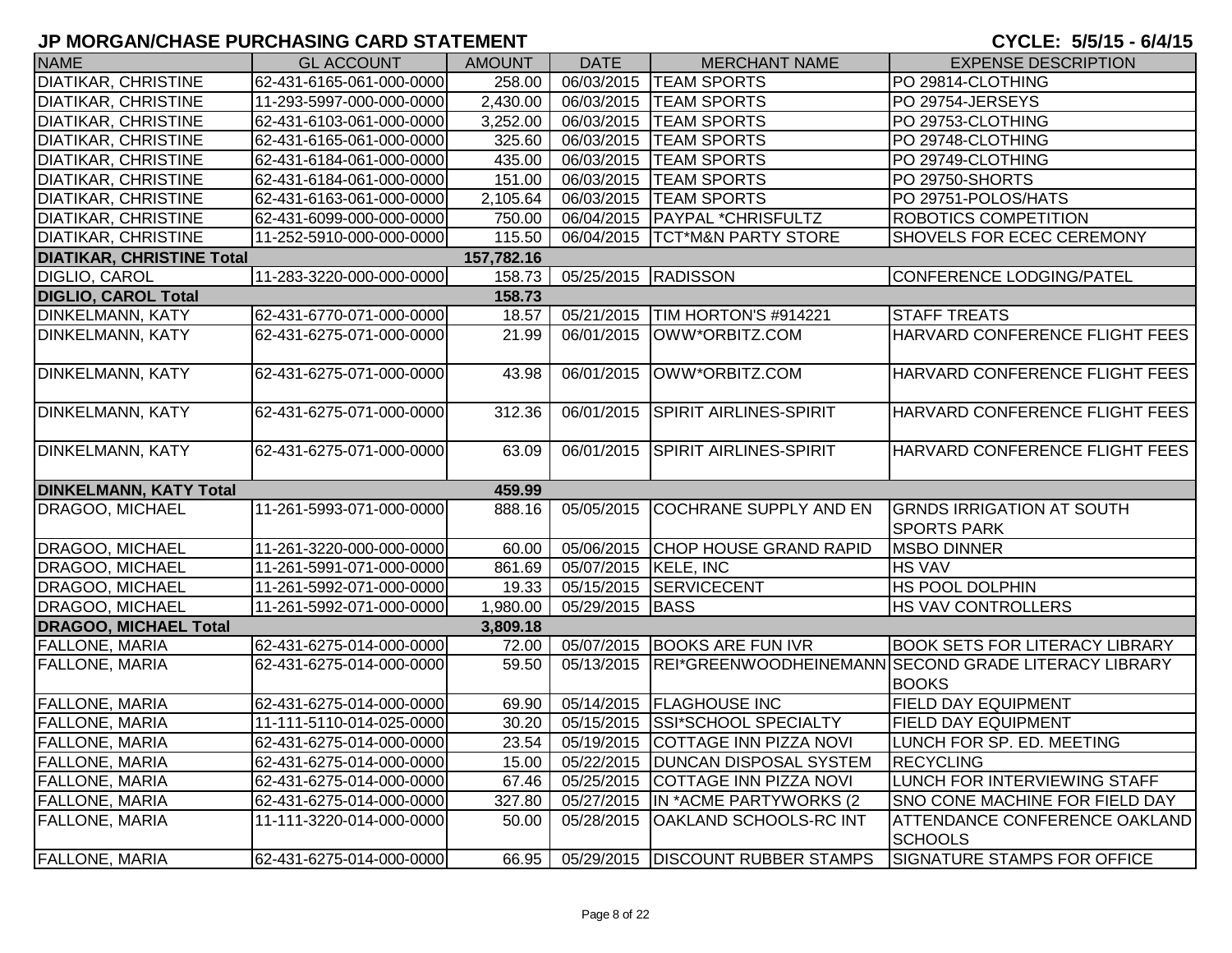| <b>NAME</b>                                     | <b>GL ACCOUNT</b>        | <b>AMOUNT</b> | <b>DATE</b>       | <b>MERCHANT NAME</b>                | <b>EXPENSE DESCRIPTION</b>             |
|-------------------------------------------------|--------------------------|---------------|-------------------|-------------------------------------|----------------------------------------|
| <b>FALLONE, MARIA</b>                           | 62-431-6275-014-000-0000 | 995.35        |                   | 05/29/2015   FOLLETT SCHOOL SOLUTIO | <b>BOOKS FOR MEDIA CENTER/LIBRARY</b>  |
|                                                 |                          |               |                   |                                     |                                        |
| <b>FALLONE, MARIA</b>                           | 41-456-6420-014-000-0014 | 878.99        |                   | 05/29/2015 GCI*MSCN-FRND-WB         | <b>CHOIR RISERS</b>                    |
| <b>FALLONE, MARIA</b>                           | 62-431-6275-014-000-0000 | 75.00         |                   | 05/29/2015 IN *ACME PARTYWORKS (2   | SNO CONE MACHINE FOR FIELD DAY         |
| <b>FALLONE, MARIA</b>                           | 11-111-3220-014-000-0000 | (35.00)       | 06/01/2015        | <b>OAKLAND SCHOOLS-RC INT</b>       | <b>REFUND FOR ATTENDANCE</b>           |
|                                                 |                          |               |                   |                                     | CONFERENCE AT OAKLAND SCHOOLS          |
|                                                 |                          |               |                   |                                     |                                        |
| <b>FALLONE, MARIA</b>                           | 62-431-6275-014-000-0000 | 99.50         |                   | 06/03/2015   AMAZON MKTPLACE PMTS   | <b>BIRTHDAY CARDS FOR STUDENTS</b>     |
| <b>FALLONE, MARIA Total</b>                     |                          | 2,796.19      |                   |                                     |                                        |
| FENCHEL, LISA                                   | 62-431-6275-055-000-0000 | 116.88        |                   | 06/03/2015   THE BIG SALAD OF NOVI  | <b>TURN AROUND LUNCH</b>               |
| <b>FENCHEL, LISA Total</b>                      |                          | 116.88        |                   |                                     |                                        |
| <b>FRANK, KELLY</b>                             | 11-118-5110-000-000-3430 | 99.99         |                   | 05/11/2015   LAKESHORE LEARNING #45 | <b>SUPPLIES</b>                        |
| FRANK, KELLY                                    | 11-118-5110-000-000-3430 | 78.87         | 06/01/2015 TARGET | 00022541                            | <b>SUPPLIES</b>                        |
| <b>FRANK, KELLY Total</b>                       |                          | 178.86        |                   |                                     |                                        |
| <b>FULAR, JAMES</b>                             | 11-261-5993-071-000-0000 | 31.29         |                   | 05/05/2015 ETNA DISTRIBUTORS WIXO   | HS IRRIGATION REPAIR, EAST             |
|                                                 |                          |               |                   |                                     | <b>PRACTICE FIELD</b>                  |
| <b>FULAR, JAMES</b>                             | 11-261-5993-071-000-0000 | 83.50         | 05/06/2015        | THE HOME DEPOT 2737                 | HS IRRIGATION REPAIR, EAST             |
|                                                 |                          |               |                   |                                     | <b>PRACTICE FIELD</b>                  |
| <b>FULAR, JAMES</b>                             | 11-261-5993-071-000-0000 | 842.24        |                   | 05/13/2015 RESIDEX, LLC             | <b>HS QUICK DRY FOR SOFTBALL &amp;</b> |
|                                                 |                          |               |                   |                                     | <b>HARDBALL FIELDS</b>                 |
| <b>FULAR, JAMES</b>                             | 11-261-5730-000-000-0000 | 189.45        |                   | 05/21/2015   NOVI MUFFLER COMPANY I | <b>MTCE PICK UP EXHAUST</b>            |
| <b>FULAR, JAMES Total</b>                       |                          | 1,146.48      |                   |                                     |                                        |
| FURLOW, SETH                                    | 11-113-5110-071-065-0000 | 28.98         |                   | 05/12/2015 KROGER #671              | MOLAR VOLUME GAS CHALLENGE             |
| <b>FURLOW, SETH</b>                             | 11-113-5110-071-065-0000 | (4.05)        |                   | 05/25/2015 CVS/PHARMACY #08190      | <b>CREDIT FOR MISTAKE</b>              |
| FURLOW, SETH                                    | 11-113-5110-071-065-0000 | 4.05          |                   | 05/25/2015 CVS/PHARMACY #08190      | <b>MISTAKE</b>                         |
| <b>FURLOW, SETH Total</b>                       |                          | 28.98         |                   |                                     |                                        |
| <b>GASIDLO, MEGAN</b>                           | 11-112-5110-065-065-0000 | 64.95         |                   | 05/25/2015  RADIOSHACK COR00163634  | <b>BOUGHT BATTERIES FOR</b>            |
|                                                 |                          |               |                   |                                     | <b>STOPWATCHES IN 7TH GRADE</b>        |
|                                                 |                          |               |                   |                                     | <b>SCIENCE DEPARTMENT</b>              |
| <b>GASIDLO, MEGAN Total</b>                     |                          | 64.95         |                   |                                     |                                        |
| <b>GILMORE, MEGAN</b>                           | 11-118-5110-000-951-0000 | 16.00         |                   | 05/11/2015  DOLRTREE 3613 00036137  | <b>TEACHING SUPPLIES</b>               |
| GILMORE, MEGAN                                  | 11-118-5110-000-951-0000 | 6.74          | 05/11/2015        | THE HOME DEPOT 2737                 | <b>TEACHING SUPPLIES</b>               |
| <b>GILMORE, MEGAN</b>                           | 11-118-5110-000-951-0000 | 9.78          | 06/04/2015        | KROGER #632                         | <b>TEACHING SUPPLIES</b>               |
| <b>GILMORE, MEGAN</b>                           | 11-118-5110-000-951-0000 | 10.17         | 06/04/2015        | MICHAELS STORES 3744                | <b>TEACHING SUPPLIES</b>               |
| <b>GILMORE, MEGAN Total</b>                     |                          | 42.69         |                   |                                     |                                        |
| GONZALEZ-SHEERAN, MAR(11-112-5110-065-065-0000) |                          | 492.88        |                   | 05/11/2015   FLINN SCIENTIFIC, I    | 7TH GRADE SCIENCE EQUIPMENT:           |
|                                                 |                          |               |                   |                                     | BEAKERS, PRISMS, LENSES,               |
| GONZALEZ-SHEERAN, MAR(62-431-6257-065-000-0000) |                          | 18.38         |                   | 05/20/2015   MEIJER INC #122 Q01    | STUDENT COUNCIL END OF THE YEAR        |
|                                                 |                          |               |                   |                                     | TREAT: PAPER PRODUCTS, CUPS,           |
|                                                 |                          |               |                   |                                     | <b>PLATES</b>                          |
| GONZALEZ-SHEERAN, MAR(62-431-6257-065-000-0000) |                          | 19.96         | 05/20/2015        | SAMS CLUB #6657                     | STUDENT COUNCIL ICE CREAM TREAT        |
|                                                 |                          |               |                   |                                     |                                        |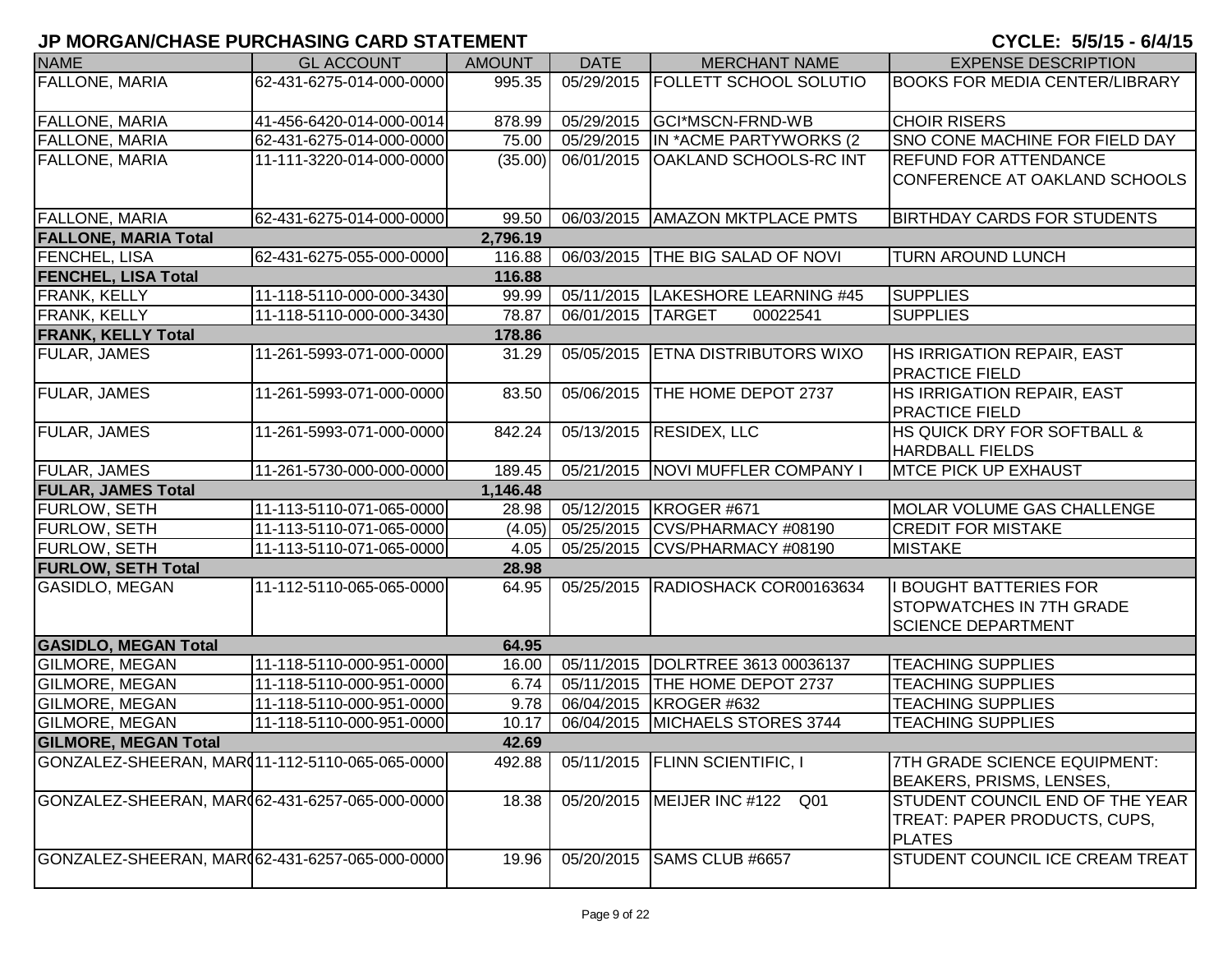|                                                 |                          |               |             |                                      | $\frac{1}{2}$                          |
|-------------------------------------------------|--------------------------|---------------|-------------|--------------------------------------|----------------------------------------|
| <b>NAME</b>                                     | <b>GL ACCOUNT</b>        | <b>AMOUNT</b> | <b>DATE</b> | <b>MERCHANT NAME</b>                 | <b>EXPENSE DESCRIPTION</b>             |
| GONZALEZ-SHEERAN, MAR(62-431-6257-065-000-0000) |                          | 59.88         | 05/21/2015  | <b>ALEX PIZZERIA</b>                 | PIZZA- STUDENT COUNCIL                 |
| GONZALEZ-SHEERAN, MAR062-431-6257-065-000-0000  |                          | 69.00         |             | 06/02/2015   KROGER #632             | 8TH GRADE FAREWELL ACTIVITY -          |
|                                                 |                          |               |             |                                      | BEVERAGES, CUPS, NAPKINS, PLATES       |
| GONZALEZ-SHEERAN, MAR062-431-6257-065-000-0000  |                          | 549.00        | 06/03/2015  | <b>NICKANDERSON</b>                  | DJ, PHOTO BOOTH FOR 8TH GRADE          |
|                                                 |                          |               |             |                                      | <b>FAREWELL ACTIVITY</b>               |
| GONZALEZ-SHEERAN, MAR062-431-6257-065-000-0000  |                          | 175.00        | 06/04/2015  | <b>BEGONIA BROTHERS</b>              | <b>BALANCE FOR INFTABLE SLIDE; 8TH</b> |
|                                                 |                          |               |             |                                      | <b>GRADE FAREWLL ACTIVITY</b>          |
|                                                 |                          |               |             |                                      | AFTERNOON                              |
| <b>GONZALEZ-SHEERAN, MARGARET Total</b>         |                          | 1,384.10      |             |                                      |                                        |
| <b>GORDON, BRIAN</b>                            | 62-431-6104-061-000-0000 | 25.66         | 05/07/2015  | <b>BENITOS PIZZA-NOVI</b>            | <b>LUNCH FOR WORKERS</b>               |
| GORDON, BRIAN                                   | 62-431-6104-061-000-0000 | 58.86         |             | 05/11/2015 BENITOS PIZZA-NOVI        | <b>DINNER FOR WORKERS</b>              |
| GORDON, BRIAN                                   | 11-293-7410-000-000-0000 | 600.00        | 05/11/2015  | <b>CRANBROOK SCHOOLS</b>             | <b>LAX JAM ENTRY FEE</b>               |
| <b>GORDON, BRIAN</b>                            | 11-293-7910-000-000-0000 | 256.98        | 05/11/2015  | SAMSCLUB #6657                       | <b>SUPPLIES FOR SOFTBALL</b>           |
| GORDON, BRIAN                                   | 62-431-6104-061-000-0000 | 15.70         | 05/11/2015  | <b>SOUTH LYON HOTEL</b>              | <b>LUNCH KLAA</b>                      |
| <b>GORDON, BRIAN</b>                            | 62-431-6104-061-000-0000 | 29.63         | 05/11/2015  | TIM HORTON'S #915370                 | <b>BREAKFAST KLAA</b>                  |
| <b>GORDON, BRIAN</b>                            | 11-293-4120-000-000-0000 | 25.25         | 05/12/2015  | <b>DISCOUNT-TIRE-CO MID-0</b>        | <b>TIRE FOR GOLF CART</b>              |
| GORDON, BRIAN                                   | 11-293-7910-000-000-0000 | 86.90         | 05/13/2015  | SAMSCLUB #6657                       | <b>KLAA SUPPLIES</b>                   |
| <b>GORDON, BRIAN</b>                            | 62-431-6104-061-000-0000 | 33.90         | 05/13/2015  | TIM HORTON'S #914221                 | <b>BREAKFAST FOR CAPTAINS MEETING</b>  |
|                                                 |                          |               |             |                                      |                                        |
| <b>GORDON, BRIAN</b>                            | 62-431-6104-061-000-0000 | 29.13         |             | 05/15/2015 BENITOS PIZZA-NOVI        | <b>LUNCH FOR OFFICE</b>                |
| <b>GORDON, BRIAN</b>                            | 62-431-6114-061-000-0000 | 300.00        | 05/18/2015  | MOCSVSU MBB CAMP                     | <b>BOYS BASKETBALL CAMP</b>            |
| <b>GORDON, BRIAN</b>                            | 11-293-4120-000-000-0000 | 22.45         | 05/25/2015  | DISCOUNT-TIRE-CO MID-0               | TIRE REPAIR GOLF CART                  |
| <b>GORDON, BRIAN</b>                            | 11-293-5910-000-000-0000 | 34.31         | 05/25/2015  | SAMS CLUB #6657                      | <b>SUPPLIES FOR OFFICE</b>             |
| <b>GORDON, BRIAN</b>                            | 62-431-6104-061-000-0000 | 30.00         | 05/25/2015  | <b>STARBUCKS CARD RELOAD</b>         | <b>GIFT CARD</b>                       |
| <b>GORDON, BRIAN</b>                            | 62-431-6104-061-000-0000 | 30.00         | 05/25/2015  | <b>STARBUCKS CARD RELOAD</b>         | <b>GIFT CARD</b>                       |
| <b>GORDON, BRIAN</b>                            | 11-293-5990-000-000-0000 | 1,000.00      | 05/27/2015  | <b>EVOLUTION SPORTSPLEX</b>          | TURF FOR SOFTBALL BATTING CAGE         |
| <b>GORDON, BRIAN</b>                            | 62-431-6104-061-000-0000 | 15.11         | 05/29/2015  | <b>SUBWAY</b><br>03229267            | LUNCH FOR OFFICE                       |
| <b>GORDON, BRIAN</b>                            | 62-431-6104-061-000-0000 | 29.66         | 06/01/2015  | <b>BENITOS PIZZA-NOVI</b>            | <b>LUNCH FOR WORKERS</b>               |
| <b>GORDON, BRIAN</b>                            | 62-431-6104-061-000-0000 | 31.16         | 06/01/2015  | <b>CHAMPS PUB</b>                    | LUNCH KLAA MEETING                     |
|                                                 |                          |               |             |                                      | SOFTBALL/BASEBALL                      |
| <b>GORDON, BRIAN</b>                            | 62-431-6110-061-000-0000 | 1,422.75      | 06/01/2015  | <b>HAMPTON INN HOTELS</b>            | HOTEL ROOM FOR STATE TENNIS            |
|                                                 |                          |               |             |                                      | <b>TOURNAMENT</b>                      |
| <b>GORDON, BRIAN</b>                            | 62-431-6103-061-000-0000 | 3,600.00      |             | 06/01/2015   SQ * CARTER CROMPTON, I | SOFTBALL BATTING CAGE                  |
| GORDON, BRIAN                                   | 11-293-5999-000-000-0000 |               |             | 53.00 06/04/2015 ESCO PROMOTIONS     | <b>PLATE FOR PLAQUES</b>               |
| <b>GORDON, BRIAN</b>                            | 11-293-3610-000-000-0000 | 87.94         |             | 06/04/2015 SAMSCLUB #6657            | <b>OFFICE SUPPLIES</b>                 |
| <b>GORDON, BRIAN Total</b>                      |                          | 7,818.39      |             |                                      |                                        |
| <b>GREBINSKI, KRISTEN</b>                       | 62-431-6243-065-000-0000 | 192.84        |             | 05/15/2015   HUNGRY HOWIES #544      | REHEARSAL DINNER                       |
| <b>GREBINSKI, KRISTEN</b>                       | 62-431-6243-065-000-0000 | 5.50          | 05/20/2015  | MUSICNOTES.COM                       | <b>CHOIR MUSIC</b>                     |
| <b>GREBINSKI, KRISTEN</b>                       | 62-431-6243-065-000-0000 | 5.95          |             | 05/27/2015   MUSICNOTES.COM          | <b>CHOIR MUSIC</b>                     |
| <b>GREBINSKI, KRISTEN</b>                       | 62-431-6243-065-000-0000 | 5.95          | 05/29/2015  | MUSICNOTES.COM                       | <b>CHOIR MUSIC</b>                     |
| <b>GREBINSKI, KRISTEN Total</b>                 |                          | 210.24        |             |                                      |                                        |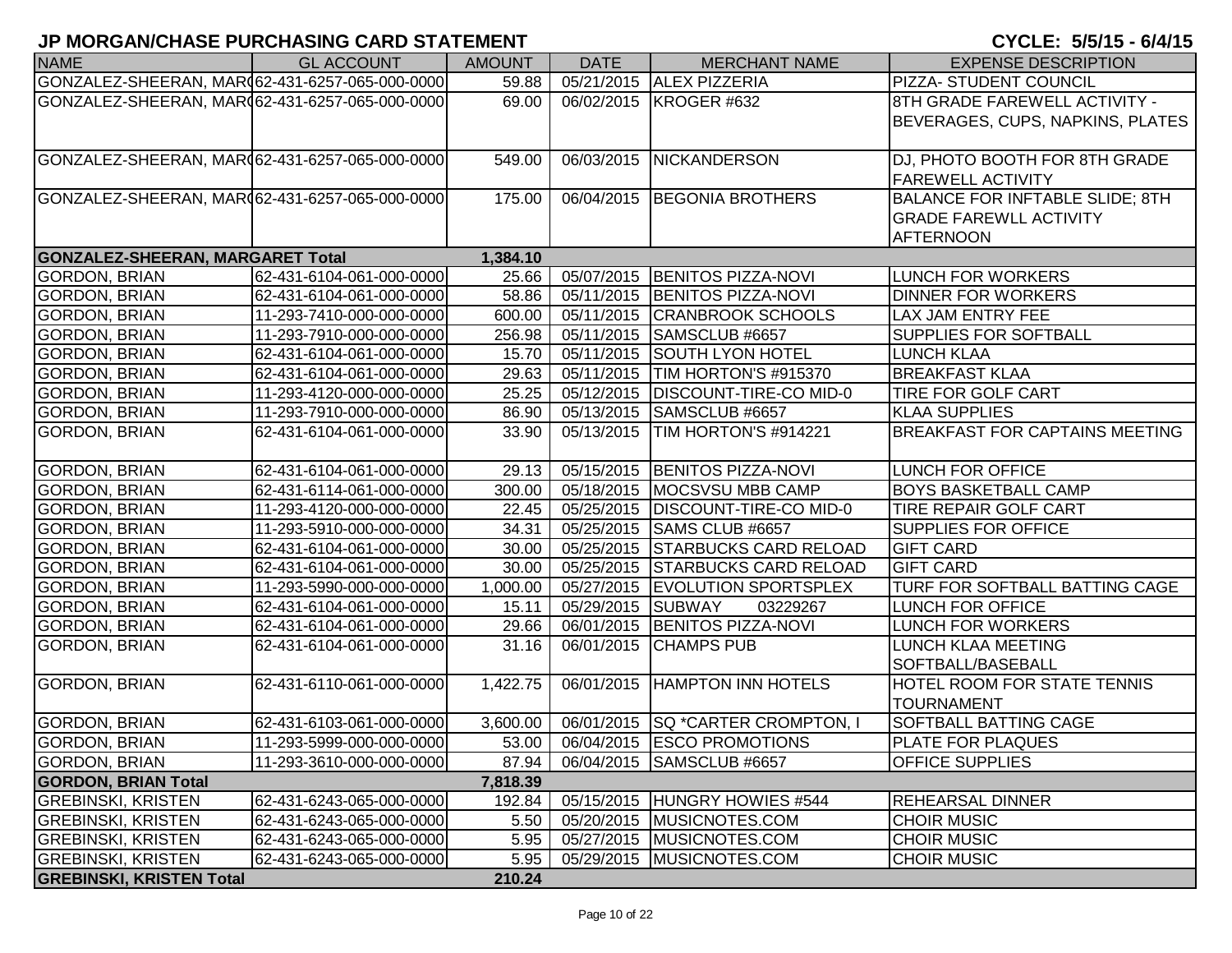| <b>NAME</b>                   | <b>GL ACCOUNT</b>        | <b>AMOUNT</b> | <b>DATE</b>             | <b>MERCHANT NAME</b>                | <b>EXPENSE DESCRIPTION</b>                                     |
|-------------------------------|--------------------------|---------------|-------------------------|-------------------------------------|----------------------------------------------------------------|
| <b>HANSEN, ANN</b>            | 11-311-3220-000-000-0000 | 117.00        |                         | 05/15/2015 APPELBAUM TRAINING INS   | <b>STAFF TRAININGS FOR LICENSING</b>                           |
|                               |                          |               |                         |                                     | <b>COMPLIANCE</b>                                              |
| HANSEN, ANN                   | 11-351-3220-000-953-0000 | 15.00         | 05/19/2015              | <b>APPELBAUM TRAINING INS</b>       | <b>STAFF TRAINING FOR LICENSING</b>                            |
|                               |                          |               |                         |                                     | <b>COMPLIANCE</b>                                              |
| <b>HANSEN, ANN Total</b>      |                          | 132.00        |                         |                                     |                                                                |
| HARVEY, JENNIFER              | 11-113-5110-071-414-0000 | 168.70        |                         | 05/05/2015   UTRECHT ART 8004471892 | MAT BOARD FOR IB SHOW                                          |
| HARVEY, JENNIFER              | 11-113-5110-071-414-0000 | 25.73         |                         | 05/06/2015 HOBBY-LOBBY #645         | <b>PAINT FOR IB</b>                                            |
| HARVEY, JENNIFER              | 11-113-5110-071-414-0000 | 23.15         |                         | 05/13/2015 THE HOME DEPOT 2737      | <b>SUPPLIES</b>                                                |
| HARVEY, JENNIFER              | 11-113-5110-071-414-0000 | 44.58         | $\overline{05/21}/2015$ | THE HOME DEPOT 2737                 | <b>SUPPLIES</b>                                                |
| <b>HARVEY, JENNIFER Total</b> |                          | 262.16        |                         |                                     |                                                                |
| HENDERSON, BETH               | 62-431-6501-055-000-0000 | 135.64        |                         | 05/07/2015   IN * PRINT & MARKETING | <b>DF PTO BANKING SUPPLIES</b>                                 |
| <b>HENDERSON, BETH</b>        | 11-252-5910-000-000-0000 | 354.91        |                         | 05/25/2015 STAPLS7137072720000001   | <b>BUSINESS OFFICE SUPPLIES</b>                                |
| <b>HENDERSON, BETH Total</b>  |                          | 490.55        |                         |                                     |                                                                |
| HOLLY, SHEILA                 | 11-221-3220-000-411-0000 | 11.00         | 05/06/2015              | <b>GRAND TRAV RSRT FOOD/B</b>       | <b>MPAAA CONFERENCE, MEALS</b>                                 |
| <b>HOLLY, SHEILA</b>          | 11-221-3220-000-411-0000 | 11.50         | 05/07/2015              | <b>GRAND TRAV RSRT FOOD/B</b>       | <b>MPAAA CONFERENCE, MEALS</b>                                 |
| HOLLY, SHEILA                 | 11-221-3220-000-411-0000 | 429.15        | 05/08/2015              | <b>GRAND TRAV RESORT &amp; SP</b>   | MPAAA CONFERENCE, LODGING                                      |
| HOLLY, SHEILA                 | 11-221-3220-000-411-0000 | 504.75        | 05/08/2015              | <b>GRAND TRAV RESORT &amp; SP</b>   | MPAAA CONFERENCE, LODGING                                      |
| HOLLY, SHEILA                 | 11-221-7910-000-411-0000 | 26.69         | 05/15/2015  IIRP        |                                     | <b>RESTORATIVE PRACTICES</b>                                   |
|                               |                          |               |                         |                                     | <b>REFERENCE BOOKS</b>                                         |
| <b>HOLLY, SHEILA</b>          | 11-221-3220-000-411-0000 | 150.15        | 05/25/2015              | <b>RADISSON</b>                     | <b>IMPACT AND LEGACY HUMANEX</b>                               |
|                               |                          |               |                         |                                     | CONFERENCE, LODGING, EVALICIA                                  |
|                               |                          |               |                         |                                     | <b>SMITH</b>                                                   |
| <b>HOLLY, SHEILA</b>          | 11-221-5110-000-000-6845 | 4,505.00      | 05/28/2015              | <b>THINKING MAPS INC</b>            | THINKING MAPS TRAINING MATERIALS                               |
|                               |                          |               |                         |                                     |                                                                |
| <b>HOLLY, SHEILA</b>          | 11-221-3220-000-411-0000 | 137.76        |                         | 05/29/2015  BOYNE MOUNTAIN ONLINE   | PE/SEX ED CONFERENCE DEPOSIT,                                  |
|                               |                          |               |                         |                                     | SHEILA EBEL                                                    |
| <b>HOLLY, SHEILA</b>          | 11-221-3220-000-411-0000 | 3,845.00      | 05/29/2015              |                                     | HARVARD EVENT MANAGEME HARVARD GRADUATE SCHOOL OF              |
|                               |                          |               |                         |                                     | EDUCATION; INPROVING SCHOOLS:                                  |
|                               |                          |               |                         |                                     | THE ART OF LEADERSHIP; KATY                                    |
|                               |                          |               |                         |                                     | <b>DINKELMANN</b>                                              |
| <b>HOLLY, SHEILA</b>          | 11-221-3220-000-411-0000 | 3,845.00      |                         |                                     | 05/29/2015 HARVARD EVENT MANAGEME HARVARD GRADUATE SCHOOL OF   |
|                               |                          |               |                         |                                     | EDUCATION; INPROVING SCHOOLS:                                  |
|                               |                          |               |                         |                                     | THE ART OF LEADERSHIP; JENIFER                                 |
|                               |                          |               |                         |                                     | <b>MICHOS</b>                                                  |
| HOLLY, SHEILA                 | 11-221-3220-000-411-0000 | 3,845.00      |                         |                                     | 05/29/2015  HARVARD EVENT MANAGEME  HARVARD GRADUATE SCHOOL OF |
|                               |                          |               |                         |                                     | EDUCATION; INPROVING SCHOOLS:                                  |
|                               |                          |               |                         |                                     | THE ART OF LEADERSHIP; ANDREW                                  |
|                               |                          |               |                         |                                     | <b>COMB</b>                                                    |
| <b>HOLLY, SHEILA</b>          | 11-221-7910-000-411-0000 | 120.00        |                         | 06/01/2015   KROGER #632            | INTERSCHOOL COUNCIL END OF THE                                 |
|                               |                          |               |                         |                                     | <b>YEAR</b>                                                    |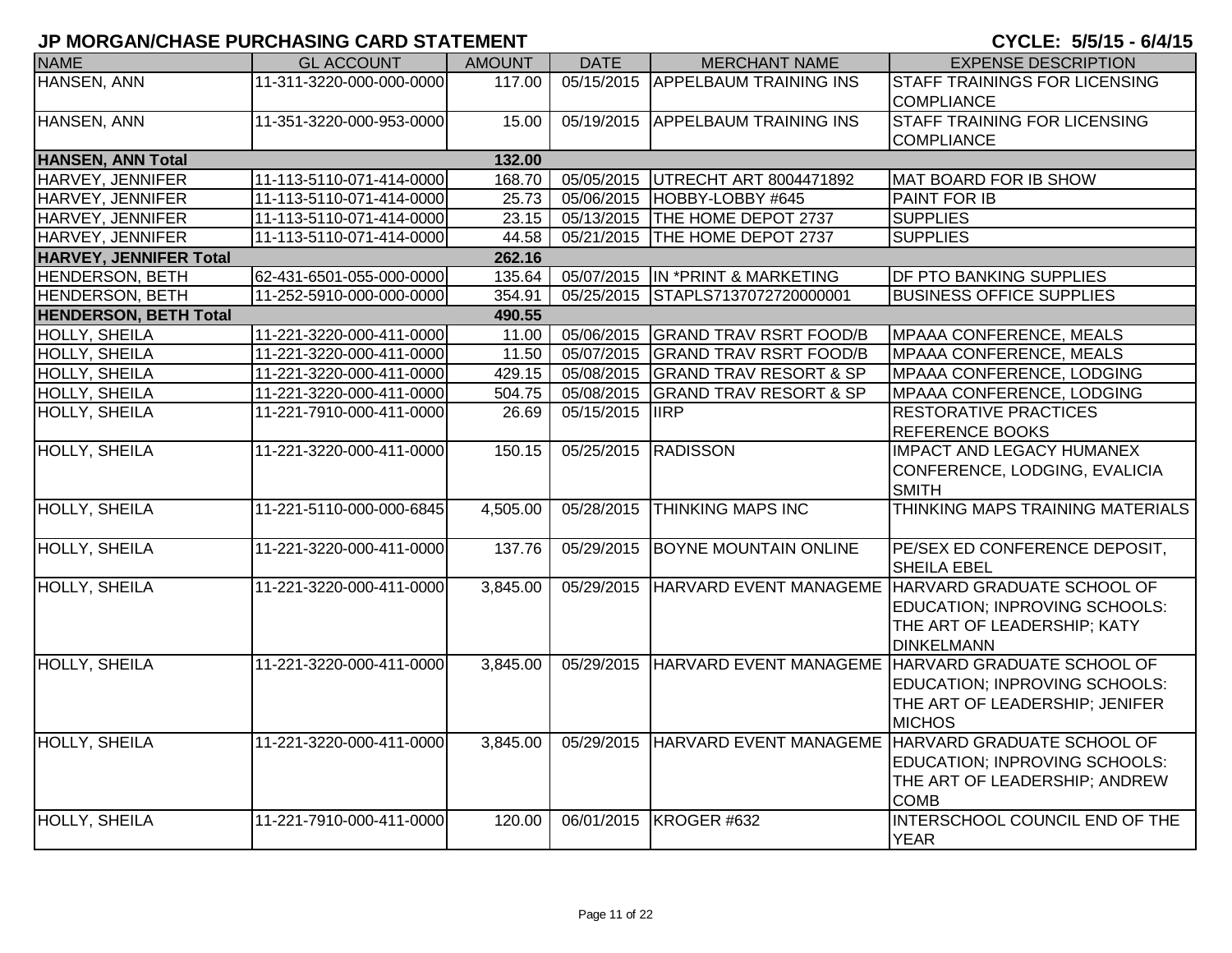| <b>NAME</b>                 | <b>GL ACCOUNT</b>        | <b>AMOUNT</b> | <b>DATE</b> | <b>MERCHANT NAME</b>                | <b>EXPENSE DESCRIPTION</b>                    |
|-----------------------------|--------------------------|---------------|-------------|-------------------------------------|-----------------------------------------------|
| <b>HOLLY, SHEILA</b>        | 11-125-5110-012-000-6015 | 189.83        |             | 06/03/2015 CAPSTONE PUBLISHERS      | TITLE I CLASSROOM BOOK                        |
|                             |                          |               |             |                                     | <b>COLLECTION, PAULINE</b>                    |
|                             |                          |               |             |                                     | <b>WOLSTENCROFT</b>                           |
| <b>HOLLY, SHEILA</b>        | 11-125-5110-012-000-6015 | 1,893.63      |             | 06/04/2015 CAPSTONE PUBLISHERS      | TITLE I, BOOK COLLECTION, OH                  |
| HOLLY, SHEILA               | 11-371-4910-000-276-7665 | 625.00        |             | 06/04/2015   O CAPTAIN! EDUCATION   | TITLE IIA, NOVI ADVANCED                      |
|                             |                          |               |             |                                     | PLACEMENT SUMMER INSTITUTE,                   |
|                             |                          |               |             |                                     | <b>CHRISTOPHER GISMONDI</b>                   |
| <b>HOLLY, SHEILA Total</b>  |                          | 20,139.46     |             |                                     |                                               |
| HOSKINS, DIANE              | 62-431-6301-033-000-0000 | 31.19         |             | 05/05/2015   MEIJER INC #122<br>Q01 | <b>STUDENT FOOD</b>                           |
| HOSKINS, DIANE              | 62-431-6301-033-000-0000 | 121.60        |             | 05/05/2015 RED OLIVE XV             | <b>STUDENT DINNER</b>                         |
| HOSKINS, DIANE              | 62-431-6301-033-000-0000 | 50.58         |             | 05/06/2015 RED OLIVE XV             | <b>STUDENT FOOD</b>                           |
| <b>HOSKINS, DIANE</b>       | 62-431-6301-033-000-0000 | 62.84         | 05/07/2015  | MEIJER INC #122<br>Q01              | <b>STUDENT FOOD</b>                           |
| HOSKINS, DIANE              | 11-131-5110-000-000-6710 | 22.99         |             | 05/07/2015 STAPLS7135825691000002   | <b>JOURNALS</b>                               |
| HOSKINS, DIANE              | 62-431-6301-033-000-0000 | 89.09         |             | 05/11/2015 JIMMY JOHNS - 1659 - E   | STAFF APPRECIATION - PER LINDA                |
| HOSKINS, DIANE              | 62-431-6301-033-000-0000 | 14.83         |             | 05/12/2015 PANERA BREAD #667        | MEETING, BURLINGTON & ESL STAFF               |
| HOSKINS, DIANE              | 62-431-6301-033-000-0000 | 138.56        |             | 05/12/2015 RED OLIVE XV             | <b>STUDENT DINNER</b>                         |
| <b>HOSKINS, DIANE</b>       | 62-431-6301-033-000-0000 | 175.46        |             | 05/12/2015 SAMSCLUB #6657           | STUDENT FOOD/STAFF APPRECIATION               |
|                             |                          |               |             |                                     | <b>CELEBRATION</b>                            |
| HOSKINS, DIANE              | 62-431-6301-033-000-0000 | 82.38         |             | 05/13/2015 RED OLIVE XV             | <b>STUDENT DINNER</b>                         |
| <b>HOSKINS, DIANE</b>       | 62-431-6301-033-000-0000 | 71.15         |             | 05/19/2015   MEIJER INC #122<br>Q01 | <b>STUDENT FOOD</b>                           |
| <b>HOSKINS, DIANE</b>       | 62-431-6301-033-000-0000 | 121.60        |             | 05/19/2015 RED OLIVE XV             | <b>STUDENT DINNER</b>                         |
| <b>HOSKINS, DIANE</b>       | 62-431-6301-033-000-0000 | 106.76        |             | 05/20/2015 RED OLIVE XV             | <b>STUDENT DINNER</b>                         |
| HOSKINS, DIANE              | 62-431-6301-033-000-0000 | 48.68         |             | 05/27/2015   AMAZON MKTPLACE PMTS   | <b>ESL END OF YEAR</b>                        |
| HOSKINS, DIANE              | 62-431-6301-033-000-0000 | 109.77        | 05/27/2015  | <b>GUIDOS PREMIUM PIZZA I</b>       | <b>STUDENT DINNER</b>                         |
| HOSKINS, DIANE              | 62-431-6301-033-000-0000 | 49.07         |             | 05/27/2015   MEIJER INC #122 Q01    | <b>FOOD FOR STUDENTS</b>                      |
| HOSKINS, DIANE              | 62-431-6301-033-000-0000 | 95.03         |             | 05/28/2015 HUNGRY HOWIE'S #1014     | <b>STUDENT FOOD</b>                           |
| HOSKINS, DIANE              | 62-431-6301-033-000-0000 | 18.25         |             | 05/29/2015 JIMMY JOHNS - 1659 - E   | MEETING, LINDA & BOB & R.J                    |
| HOSKINS, DIANE              | 11-131-5110-000-000-6710 | 330.43        |             | 06/01/2015 STAPLS7137232445000001   | <b>SUPPLIES</b>                               |
| HOSKINS, DIANE              | 11-131-5110-000-000-6710 | 37.73         |             | 06/01/2015 STAPLS7137232445000002   | <b>SUPPLIES</b>                               |
| HOSKINS, DIANE              | 11-131-5110-000-000-6710 | 66.69         | 06/01/2015  | STAPLS7137232445000003              | <b>SUPPLIES</b>                               |
| HOSKINS, DIANE              | 62-431-6301-033-000-0000 | 385.79        |             | 06/02/2015   FAMOUS DAVES           | END OF YEAR, GRADUATION BBQ                   |
| HOSKINS, DIANE              | 62-431-6301-033-000-0000 | 114.48        |             | 06/03/2015 RED OLIVE XV             | <b>STUDENT FOOD</b>                           |
| <b>HOSKINS, DIANE Total</b> |                          | 2,344.95      |             |                                     |                                               |
| <b>HOURIGAN, MARK</b>       | 11-113-5110-071-050-0000 | 17.00         |             | 05/27/2015   PAYPAL * BRASSWORKS4   | PURCHASE OF SOLO AND ENSEMBLE<br><b>MUSIC</b> |
| <b>HOURIGAN, MARK</b>       | 11-113-5110-071-050-0000 | 9.31          | 05/27/2015  | <b>PAYPAL *SAXPRESS</b>             | PURCHASE OF SOLO AND ENSEMBLE<br><b>MUSIC</b> |
| <b>HOURIGAN, MARK</b>       | 11-113-5110-071-050-0000 | 53.26         | 06/01/2015  | <b>OFFICE DEPOT #366</b>            | <b>CLASSROOM SUPPLIES - DRY ERASE</b>         |
|                             |                          |               |             |                                     | MARKERS, BINDING MATERIAL, PENS               |
| <b>HOURIGAN, MARK</b>       | 11-113-5110-071-050-0000 | 39.99         | 06/04/2015  | GCI*MSCN-FRND-WB                    | OBOE CASE COVER                               |
| <b>HOURIGAN, MARK Total</b> |                          | 119.56        |             |                                     |                                               |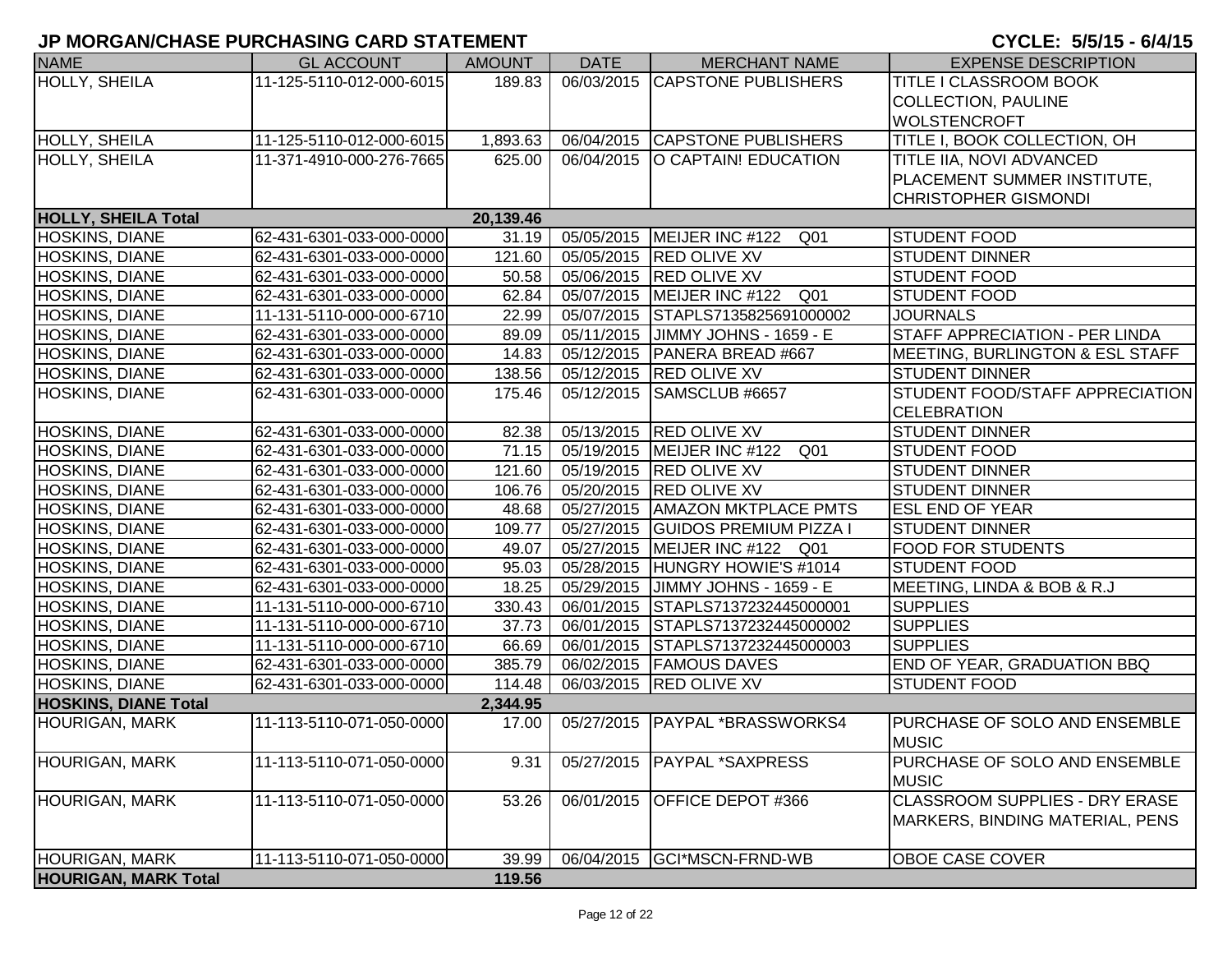| <b>NAME</b>                      | <b>GL ACCOUNT</b>        | <b>AMOUNT</b> | <b>DATE</b> | <b>MERCHANT NAME</b>                 | <b>EXPENSE DESCRIPTION</b>                     |
|----------------------------------|--------------------------|---------------|-------------|--------------------------------------|------------------------------------------------|
| JUOPPERI, JOHN                   | 11-261-5992-065-000-0000 | 1,683.00      |             | 05/11/2015 REDFORD LOCK COMPANY I    | <b>MS STOCK</b>                                |
| JUOPPERI, JOHN                   | 11-261-5992-071-000-0000 | 220.20        |             | 05/27/2015  REDFORD LOCK COMPANY I   | <b>HS LOCKERS</b>                              |
| JUOPPERI, JOHN Total             |                          | 1,903.20      |             |                                      |                                                |
| KORTLANDT, PATRICIA              | 11-241-5910-011-000-0000 | 276.80        |             | 05/08/2015 THE RIEGLE PRESS          | CA-60'S AND CA-60 A, CA-60 C, CA-60 T          |
|                                  |                          |               |             |                                      | <b>INSERTS</b>                                 |
| KORTLANDT, PATRICIA              | 62-431-6275-011-000-0000 | 19.95         | 05/12/2015  | <b>AMAZON MKTPLACE PMTS</b>          | UKULELE INSTRUCTION BOOK                       |
| KORTLANDT, PATRICIA              | 62-431-6275-011-000-0000 | 99.00         | 05/14/2015  | AMAZON.COM                           | <b>CONCERT UKULELE</b>                         |
| <b>KORTLANDT, PATRICIA</b>       | 11-111-5110-011-060-0000 | 120.00        | 05/14/2015  | SQ *BOOKS ARE FUN-CHEL               | SPLAT THE CAT BOOK SETS FOR K                  |
|                                  |                          |               |             |                                      | AND <sub>1</sub>                               |
| KORTLANDT, PATRICIA              | 11-111-5110-011-025-0000 | 839.25        | 05/14/2015  | <b>SSI*PREMIER HAM&amp;STEPH</b>     | ASSIGNMENT BOOKS FOR 3RD AND                   |
|                                  |                          |               |             |                                      | <b>4TH GRADE</b>                               |
| KORTLANDT, PATRICIA              | 62-431-6270-011-000-0000 | 143.98        | 05/15/2015  | <b>FOLLETT SCHOOL SOLUTIO</b>        | <b>BARCODE LABELS</b>                          |
| <b>KORTLANDT, PATRICIA</b>       | 62-431-6275-011-000-0000 | 901.00        |             | 05/28/2015   TRI-C / SUMMER SKILLS B | <b>SUMMER SKILLS WORKBOOKS</b>                 |
| <b>KORTLANDT, PATRICIA Total</b> |                          | 2,399.98      |             |                                      |                                                |
| LAINE, MARGARET                  | 62-431-6105-071-000-0000 | 36.95         |             | 05/28/2015   PANERA BREAD #667       | THANK YOU FOR STAFF                            |
|                                  |                          |               |             |                                      | PARTICIPATING IN AP TESTING                    |
| LAINE, MARGARET                  | 11-221-3220-000-414-0000 | 785.00        | 06/01/2015  | <b>RICE U - GSCS</b>                 | <b>IB TRAINING FOR BARB CLIFT IN</b>           |
|                                  |                          |               |             |                                      | <b>OCTOBER</b>                                 |
| LAINE, MARGARET                  | 11-221-3220-000-414-0000 | 785.00        |             | 06/01/2015 RICE U - GSCS             | <b>IB TRAINING FOR JODI FORSTER IN</b>         |
|                                  |                          |               |             |                                      | <b>OCTOBER</b>                                 |
| <b>LAINE, MARGARET Total</b>     |                          | 1,606.95      |             | 05/05/2015 AERO FILTER, INC          |                                                |
| LAMBERT, ELIZABETH               | 11-261-5992-013-000-0000 | 283.10        |             |                                      | <b>NW FILTERS</b>                              |
| LAMBERT, ELIZABETH               | 11-261-4910-000-000-0000 | 1,875.00      | 05/05/2015  | <b>ARCH ENVIRONMENTAL GRO</b>        | MTCE AHERA COMPLIANCE JAN TO<br><b>JUNE 30</b> |
| LAMBERT, ELIZABETH               | 11-261-4910-055-000-0000 | 254.25        | 05/05/2015  | <b>ARCH ENVIRONMENTAL GRO</b>        | MTCE NM ASBESTOS SAMPLING                      |
| LAMBERT, ELIZABETH               | 11-261-4910-071-000-0000 | 941.20        | 05/05/2015  | <b>CUMMINS BRIDGEWAY-1</b>           | HS GENERATOR 175GTA12-GS-10                    |
|                                  |                          |               |             |                                      | <b>ANNUAL MAINTENANCE</b>                      |
| LAMBERT, ELIZABETH               | 11-261-4910-071-000-0000 | 938.06        | 05/05/2015  | <b>CUMMINS BRIDGEWAY-1</b>           | HS GENERATOR 125RZG ANNUAL                     |
|                                  |                          |               |             |                                      | <b>MAINTENANCE</b>                             |
| LAMBERT, ELIZABETH               | 11-261-4910-065-000-0000 | 834.64        | 05/05/2015  | <b>CUMMINS BRIDGEWAY-1</b>           | MS GENERATOR 100.0GGHD ANNUAL                  |
|                                  |                          |               |             |                                      | <b>MAINTENANCE</b>                             |
| LAMBERT, ELIZABETH               | 11-261-4910-013-000-0000 | 842.96        | 05/05/2015  | <b>CUMMINS BRIDGEWAY-1</b>           | NW GENERATOR 60RZ6 ANNUAL                      |
|                                  |                          |               |             |                                      | <b>MAINTENANCE</b>                             |
| LAMBERT, ELIZABETH               | 11-261-4910-011-000-0000 | 25.00         |             | 05/05/2015 ERADICO SERVICES          | <b>VO PEST MANAGEMENT</b>                      |
| LAMBERT, ELIZABETH               | 11-261-4910-071-000-0000 | 30.00         |             | 05/05/2015 ERADICO SERVICES          | <b>HS PEST MANAGEMENT</b>                      |
| LAMBERT, ELIZABETH               | 11-261-4910-013-000-0000 | 25.00         |             | 05/05/2015   ERADICO SERVICES        | <b>NW PEST MANAGEMENT</b>                      |
| LAMBERT, ELIZABETH               | 11-261-4910-055-000-0000 | 25.00         |             | 05/05/2015   ERADICO SERVICES        | <b>NM6 PEST MANAGEMENT</b>                     |
| LAMBERT, ELIZABETH               | 11-261-4910-001-000-0000 | 40.00         |             | 05/05/2015   ERADICO SERVICES        | <b>ESB PEST MANAGEMENT</b>                     |
| LAMBERT, ELIZABETH               | 11-261-4910-060-000-0000 | 25.00         |             | 05/05/2015   ERADICO SERVICES        | <b>ITC PEST MANAGEMENT</b>                     |
| LAMBERT, ELIZABETH               | 11-261-4910-055-000-0000 | 25.00         |             | 05/05/2015   ERADICO SERVICES        | <b>NM5 PEST MANAGEMENT</b>                     |
| LAMBERT, ELIZABETH               | 11-261-4910-003-000-0000 | 28.00         |             | 05/05/2015   ERADICO SERVICES        | PS PEST MANAGEMENT                             |
| LAMBERT, ELIZABETH               | 11-261-4910-015-000-0000 | 25.00         |             | 05/05/2015   ERADICO SERVICES        | <b>DF PEST MANAGEMENT</b>                      |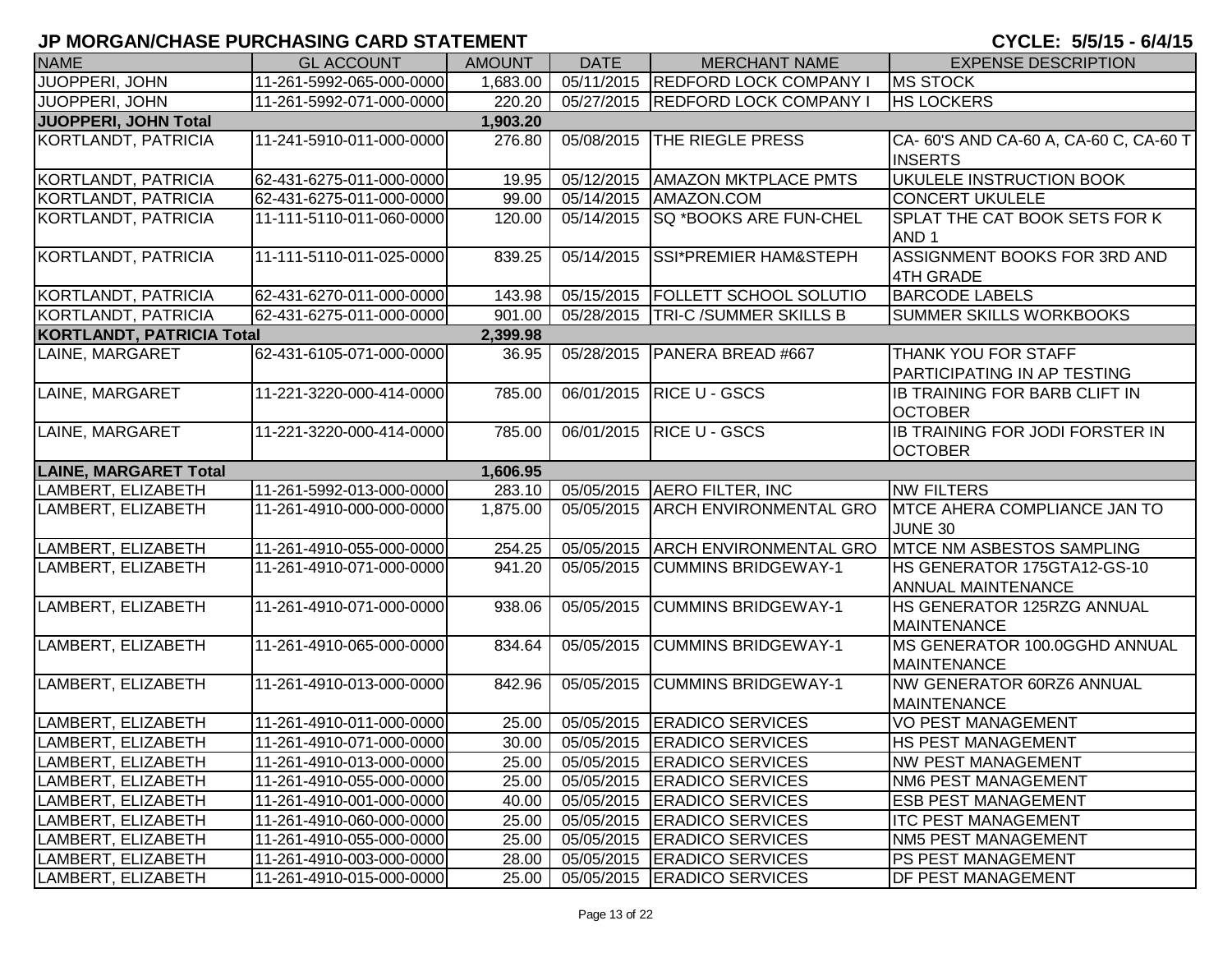| <b>NAME</b>        | <b>GL ACCOUNT</b>                                    | <b>AMOUNT</b>         | DATE               | <b>MERCHANT NAME</b>                                               | <b>EXPENSE DESCRIPTION</b>                                      |
|--------------------|------------------------------------------------------|-----------------------|--------------------|--------------------------------------------------------------------|-----------------------------------------------------------------|
| LAMBERT, ELIZABETH | 11-261-4910-012-000-0000                             | 25.00                 |                    | 05/05/2015   ERADICO SERVICES                                      | OH PEST MANAGEMENT                                              |
| LAMBERT, ELIZABETH | 11-261-4910-014-000-0000                             | 25.00                 |                    | 05/05/2015 ERADICO SERVICES                                        | <b>PV PEST MANAGEMENT</b>                                       |
| LAMBERT, ELIZABETH | 11-261-4910-065-000-0000                             | 34.00                 |                    | 05/05/2015   ERADICO SERVICES                                      | <b>MS PEST MANAGEMENT</b>                                       |
| LAMBERT, ELIZABETH | 11-261-5730-000-000-0000                             | 157.22                |                    | 05/06/2015 BRIGHTON FORD MERCURY                                   | MTCE OLD HVAC VAN #11                                           |
| LAMBERT, ELIZABETH | 11-261-5991-011-000-0000                             | 636.73                | 05/06/2015 NICHOLS |                                                                    | VO CUSTODIAL SUPPLIES                                           |
| LAMBERT, ELIZABETH | 11-261-5991-012-000-0000                             | 364.66                | 05/06/2015 NICHOLS |                                                                    | OH CUSTODIAL SUPPLIES                                           |
| LAMBERT, ELIZABETH | 11-261-5991-015-000-0000                             | 422.22                | 05/06/2015 NICHOLS |                                                                    | <b>DF CUSTODIAL SUPPLIES</b>                                    |
| LAMBERT, ELIZABETH | 11-261-5991-065-000-0000                             | 905.61                | 05/06/2015         | <b>NICHOLS</b>                                                     | <b>MS CUSTODIAL SUPPLIES</b>                                    |
| LAMBERT, ELIZABETH | 11-261-5991-071-000-0000                             | 1,867.02              | 05/06/2015 NICHOLS |                                                                    | <b>HS CUSTODIAL SUPPLIES</b>                                    |
| LAMBERT, ELIZABETH | 11-261-5991-005-000-0000                             | 301.91                | 05/06/2015 NICHOLS |                                                                    | <b>MTCE/TRANS CUSTODIAL SUPPLIES</b>                            |
| LAMBERT, ELIZABETH | 11-261-5991-055-000-0000                             | 768.64                | 05/06/2015         | <b>NICHOLS</b>                                                     | <b>NM6 CUSTODIAL SUPPLIES</b>                                   |
| LAMBERT, ELIZABETH | 11-261-5991-055-000-0000                             | 947.48                | 05/06/2015         | <b>NICHOLS</b>                                                     | <b>NM5 CUSTODIAL SUPPLIES</b>                                   |
| LAMBERT, ELIZABETH | 11-261-5991-014-000-0000                             | 271.94                | 05/06/2015         | <b>NICHOLS</b>                                                     | PV CUSTODIAL SUPPLIES                                           |
| LAMBERT, ELIZABETH | 11-261-5991-013-000-0000                             | 621.09                | 05/06/2015         | <b>NICHOLS</b>                                                     | <b>NW CUSTODIAL SUPPLIES</b>                                    |
| LAMBERT, ELIZABETH | 41-261-4110-010-000-4449                             | $\overline{2,}456.00$ |                    | 05/07/2015 IN *SECURE DOORS LLC                                    | <b>TRANS GARAGE DOOR REPAIR</b>                                 |
| LAMBERT, ELIZABETH | 11-261-4910-010-000-0000                             | 163.00                |                    | 05/07/2015 IN *SECURE DOORS LLC                                    | <b>TRANS REPLACE DRIVE GEAR</b>                                 |
| LAMBERT, ELIZABETH | 11-261-5910-000-000-0000                             | 61.00                 |                    | 05/11/2015 ABSOPURE WATER COMPANY MTCE BOTTLED WATER               |                                                                 |
| LAMBERT, ELIZABETH | 11-261-4910-000-000-0611                             | 4,433.00              |                    | 05/13/2015 ARCH ENVIRONMENTAL GRO DISTRICT STORM WATER             |                                                                 |
|                    |                                                      |                       |                    |                                                                    | <b>MANAGEMENT</b>                                               |
| LAMBERT, ELIZABETH | 11-261-4910-014-000-0000                             | 199.00                |                    | 05/13/2015 GBC*ECOMMERCE                                           | <b>PV LAMINATOR REPAIR</b>                                      |
| LAMBERT, ELIZABETH | 11-261-5992-000-000-0000                             | 89.00                 |                    | 05/14/2015 AIRGASS NORTH                                           | <b>MTCE DISTRICT WELDING</b>                                    |
| LAMBERT, ELIZABETH | 11-261-5993-000-000-0000                             | 193.75                |                    | 05/14/2015 AMERICAN SPRINKLER                                      | <b>HS SPRINKLER REPAIRS</b>                                     |
| LAMBERT, ELIZABETH | 11-261-4910-060-000-0000                             | 370.73                | 05/14/2015         | <b>CUMMINS BRIDGEWAY-1</b>                                         | <b>ITC GENERATOR</b>                                            |
| LAMBERT, ELIZABETH | 11-261-5992-013-000-0000                             | $\overline{3,864.40}$ | 05/14/2015         | <b>HOH WATER TECHNOLOGY</b>                                        | <b>NW COOLING TOWER CHEMICALS</b>                               |
| LAMBERT, ELIZABETH | 11-261-4910-071-000-0000                             | 473.02                | 05/14/2015         | IN *AQUATIC SOURCE, LL                                             | HS POOL CHECK PPM PROBE,                                        |
|                    |                                                      |                       |                    |                                                                    | CONTROLLER, MEMBRANE                                            |
| LAMBERT, ELIZABETH | 11-261-4910-071-000-0000                             | 140.00                |                    | 05/14/2015  IN *AQUATIC SOURCE, LL                                 | <b>HS POOL MAINTENANCE VISIT</b>                                |
| LAMBERT, ELIZABETH | 11-261-5992-071-000-0000                             | 335.00                |                    | 05/14/2015 IN *AQUATIC SOURCE, LL                                  | <b>HS POOL CHLORINE</b>                                         |
| LAMBERT, ELIZABETH | 11-261-5992-011-000-0000                             | 87.12                 |                    | 05/15/2015 WW GRAINGER                                             | <b>VO CHILLER</b>                                               |
| LAMBERT, ELIZABETH | 11-261-3840-000-000-0000                             | 23.25                 |                    | 05/19/2015  REPUBLIC SERVICES TRAS                                 | PV ROLL OFF WASTE CONTAINERS                                    |
| LAMBERT, ELIZABETH | 11-261-4910-010-000-0000                             | 199.32                |                    | 05/20/2015 ALLIED INC                                              | TRANS AIR COMPRESSOR, AIR DRYER                                 |
|                    |                                                      |                       |                    |                                                                    | <b>SWITCH</b>                                                   |
| LAMBERT, ELIZABETH | 11-261-4910-071-000-0000                             | 218.07                |                    | 05/21/2015 IN *AQUATIC SOURCE, LL                                  | <b>HS POOL EMERGENCY REPAIR -</b>                               |
|                    |                                                      |                       |                    |                                                                    | <b>CHLORINE LINE LEAK</b><br><b>MTCE VEHICLE REPAIRS ON RED</b> |
| LAMBERT, ELIZABETH | 11-261-5730-000-000-0000                             |                       |                    | 287.84   05/21/2015   NAPA PARTS 0024965                           |                                                                 |
|                    |                                                      |                       |                    |                                                                    | DIESEL DUMP, TRUCK 22, 24, OLD                                  |
|                    |                                                      |                       |                    |                                                                    | HVAC VAN, CREDIT FROM PREVIOUS                                  |
| LAMBERT, ELIZABETH |                                                      |                       |                    |                                                                    | <b>MONTH</b><br><b>HS POOL SPRING INSPECTION</b>                |
| LAMBERT, ELIZABETH | 11-261-4910-071-000-0000<br>41-261-4110-071-000-4449 | 550.00                |                    | 05/21/2015   THERMALNETICS, INC.<br>05/21/2015 THERMALNETICS, INC. |                                                                 |
| LAMBERT, ELIZABETH | 11-261-5710-000-000-0000                             | 3,745.00              |                    |                                                                    | <b>HS IGNITION CONTROLLER</b><br><b>MTCE FUEL</b>               |
|                    |                                                      | 1,016.21              |                    | 05/22/2015 CORRIGAN OIL #2 - BRI                                   |                                                                 |
| LAMBERT, ELIZABETH | 11-266-4934-000-000-0000                             | 949.25                |                    | 05/22/2015   PROTECTION ONE ALARM                                  | <b>DISTRICT ALARM SERVICE</b>                                   |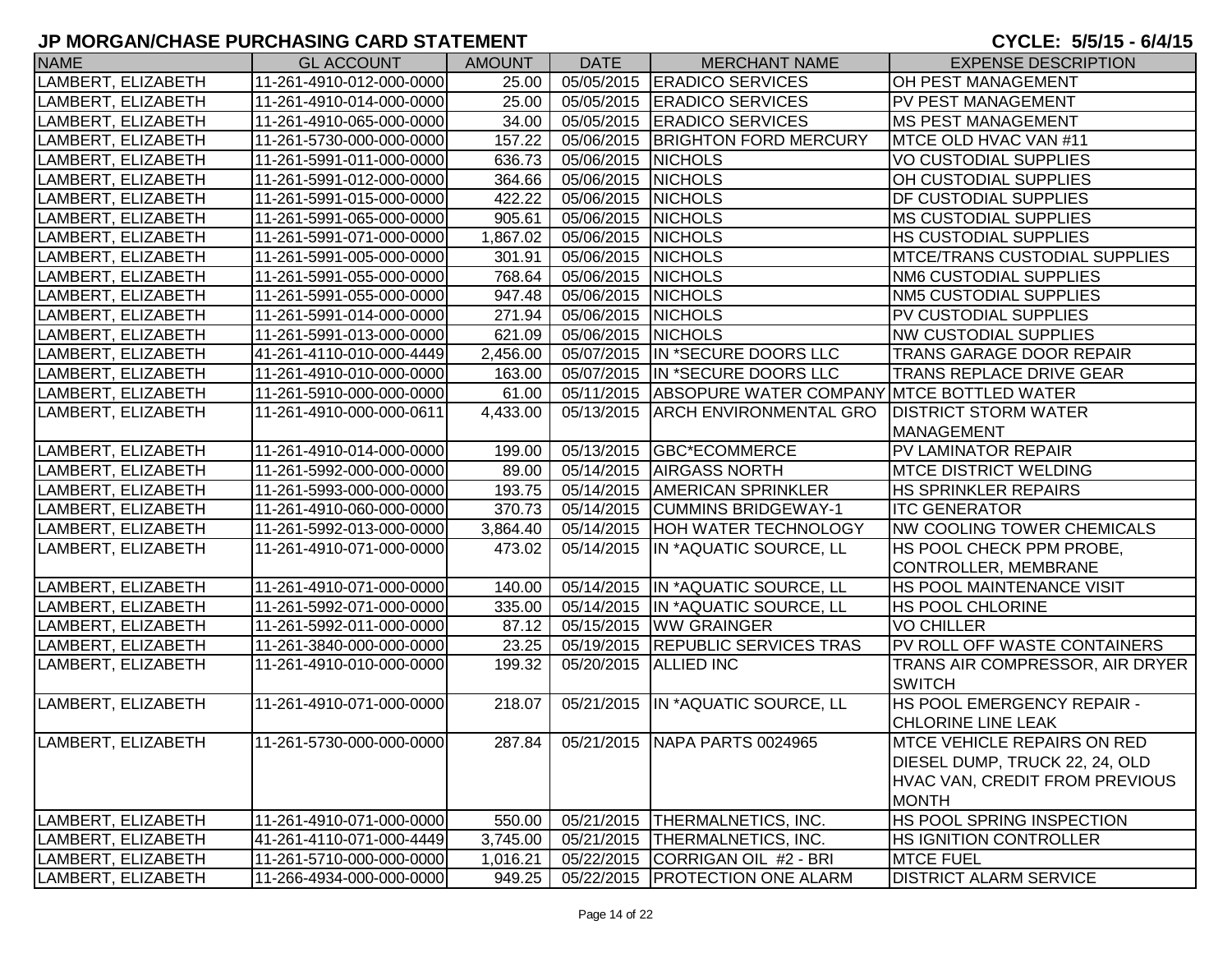| <b>NAME</b>                     | <b>GL ACCOUNT</b>        | <b>AMOUNT</b> | <b>DATE</b>        | <b>MERCHANT NAME</b>                            | <b>EXPENSE DESCRIPTION</b>          |
|---------------------------------|--------------------------|---------------|--------------------|-------------------------------------------------|-------------------------------------|
| LAMBERT, ELIZABETH              | 11-266-4934-000-000-0000 | 10.00         |                    | 05/22/2015   PROTECTION ONE ALARM               | <b>ESB ALARM SERVICE</b>            |
| LAMBERT, ELIZABETH              | 11-261-5992-055-000-0000 | 275.63        |                    | 05/22/2015 WW GRAINGER                          | <b>NM5 KITCHEN</b>                  |
| LAMBERT, ELIZABETH              | 11-261-4910-000-000-0000 | 429.00        |                    | 05/27/2015 ARCH ENVIRONMENTAL GRO               | <b>DIST HAZARDOUS MATERIALS</b>     |
|                                 |                          |               |                    |                                                 | <b>SERVICE</b>                      |
| LAMBERT, ELIZABETH              | 11-261-4910-014-000-0000 | 395.00        |                    | 06/02/2015 NATIONAL TIME                        | PV EMERGENCY SERVICE CALL           |
| LAMBERT, ELIZABETH              | 41-261-4110-011-000-4449 | 1,137.03      |                    | 06/03/2015   DE-CAL INC                         | VO FAULTY FLOW SWITCH               |
| LAMBERT, ELIZABETH              | 11-261-4910-001-000-0000 | 148.00        |                    | 06/03/2015 DETROIT ELEVATOR COMPA               | <b>ESB MTCE VISIT JUNE</b>          |
| LAMBERT, ELIZABETH              | 11-261-4910-071-000-0000 | 140.00        |                    | 06/03/2015  IN *AQUATIC SOURCE, LL              | HS POOL MTCE VISIT                  |
| LAMBERT, ELIZABETH              | 11-261-5730-000-000-0000 | 17.10         |                    | 06/03/2015 NAPA PARTS 0024965                   | <b>MTCE VEHICLE LAMPS</b>           |
| LAMBERT, ELIZABETH              | 11-261-5991-065-000-0000 | 748.58        | 06/03/2015 NICHOLS |                                                 | <b>MS CUSTODIAL SUPPLIES</b>        |
| LAMBERT, ELIZABETH              | 11-261-5991-012-000-0000 | 499.52        | 06/03/2015         | <b>NICHOLS</b>                                  | OH CUSTODIAL SUPPLIES               |
| LAMBERT, ELIZABETH              | 11-261-5991-015-000-0000 | 271.42        | 06/03/2015 NICHOLS |                                                 | DF CUSTODIAL SUPPLIES               |
| LAMBERT, ELIZABETH              | 11-261-5991-055-000-0000 | 558.27        | 06/03/2015 NICHOLS |                                                 | <b>NM6 CUSTODIAL SUPPLIES</b>       |
| LAMBERT, ELIZABETH              | 11-261-5991-011-000-0000 | 284.78        | 06/03/2015         | <b>NICHOLS</b>                                  | <b>VO CUSTODIAL SUPPLIES</b>        |
| LAMBERT, ELIZABETH              | 11-261-5991-071-000-0000 | 2,829.80      | 06/03/2015 NICHOLS |                                                 | HS CUSTODIAL SUPPLIES               |
| LAMBERT, ELIZABETH              | 11-261-5991-013-000-0000 | 535.23        | 06/03/2015 NICHOLS |                                                 | <b>NW CUSTODIAL SUPPLIES</b>        |
| LAMBERT, ELIZABETH              | 11-261-5991-014-000-0000 | 147.60        | 06/03/2015 NICHOLS |                                                 | PV CUSTODIAL SUPPLIES               |
| LAMBERT, ELIZABETH              | 11-261-5991-055-000-0000 | 1,157.44      | 06/03/2015 NICHOLS |                                                 | <b>NM5 CUSTODIAL SUPPLIES</b>       |
| LAMBERT, ELIZABETH              | 11-261-3840-000-000-0000 | 3,177.27      |                    | 06/04/2015 WM EZPAY                             | <b>DISTRICT WASTE REMOVAL</b>       |
| LAMBERT, ELIZABETH              | 21-261-3840-000-000-0023 | 1,059.09      |                    | 06/04/2015 WM EZPAY                             | <b>DISTRICT WASTE REMOVAL - REC</b> |
|                                 |                          |               |                    |                                                 | <b>MILLAGE</b>                      |
| <b>LAMBERT, ELIZABETH Total</b> |                          | 47,240.45     |                    |                                                 |                                     |
| LANEY, CHRISTOPHER              | 62-431-6247-065-000-0000 | 63.18         |                    | 05/06/2015   THE HOME DEPOT 2737                | MATERIALS FOR 8TH GRADE STEM        |
| LANEY, CHRISTOPHER              | 62-431-6247-065-000-0000 | 36.84         | 05/15/2015         | THE HOME DEPOT 2737                             | MATERIALS FOR 7TH GRADE APPLIED     |
|                                 |                          |               |                    |                                                 | TECH AND 8TH GRADE STEM             |
|                                 |                          |               |                    |                                                 |                                     |
| LANEY, CHRISTOPHER              | 62-431-6247-065-000-0000 | 32.70         |                    | 05/29/2015   THE HOME DEPOT 2737                | MATERIALS FOR 7TH GRADE APPLIED     |
|                                 |                          |               |                    |                                                 | TECH AND 8TH GRADE STEM             |
|                                 |                          |               |                    |                                                 |                                     |
| <b>LANEY, CHRISTOPHER Total</b> |                          | 132.72        |                    |                                                 |                                     |
| LUDWIG, CORINA                  | 11-112-5110-065-041-0000 | 249.44        |                    | 05/11/2015   MEIJER INC #054<br>Q01             | <b>SUPPLIES</b>                     |
| LUDWIG, CORINA                  | 62-431-6249-065-000-0000 | 6.95          |                    | 05/18/2015   HAAN CRAFTS                        | <b>SUPPLIES</b>                     |
| LUDWIG, CORINA                  | 62-431-6249-065-000-0000 | 73.63         | 05/18/2015         | MEIJER INC #054<br>Q <sub>01</sub>              | <b>SUPPLIES</b>                     |
| <b>LUDWIG, CORINA Total</b>     |                          | 330.02        |                    |                                                 |                                     |
| LUMLEY, SHERYL                  | 62-431-6301-033-000-0000 | 17.12         |                    | 05/27/2015 SAMS CLUB #6657                      | <b>FOOD FOR STUDENTS</b>            |
| LUMLEY, SHERYL                  | 62-431-6301-033-000-0000 | 102.03        |                    | 06/02/2015   MEIJER INC #122<br>Q <sub>01</sub> | <b>FOOD FOR STUDENTS</b>            |
| LUMLEY, SHERYL                  | 62-431-6301-033-000-0000 | 119.70        |                    | 06/02/2015 SAMS CLUB #6657                      | <b>FOOD FOR STUDENTS</b>            |
| <b>LUMLEY, SHERYL Total</b>     |                          | 238.85        |                    |                                                 |                                     |
| <b>LUSSENDEN, ASHLEY</b>        | 11-118-5110-000-951-0000 | 14.95         |                    | 05/11/2015   MEIJER INC #122<br>Q <sub>01</sub> | <b>CLASSROOM SUPPLIES</b>           |
| LUSSENDEN, ASHLEY               | 11-118-5110-000-951-0000 | 10.89         |                    | 05/12/2015   MEIJER INC #122<br>Q <sub>01</sub> | <b>CLASSROOM SUPPLIES</b>           |
| <b>LUSSENDEN, ASHLEY Total</b>  |                          | 25.84         |                    |                                                 |                                     |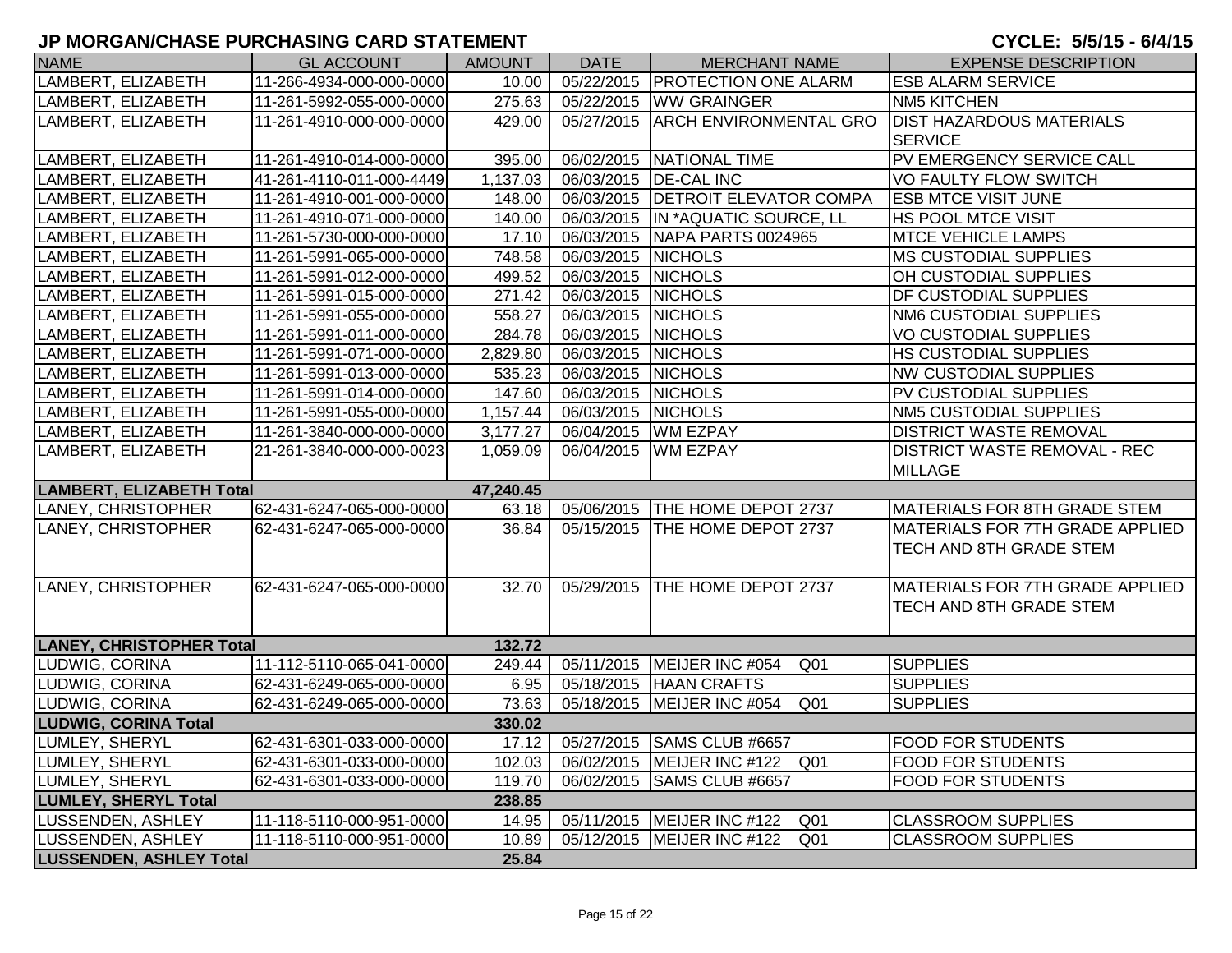| <b>NAME</b>                     | <b>GL ACCOUNT</b>        | <b>AMOUNT</b> | <b>DATE</b> | <b>MERCHANT NAME</b>                       | <b>EXPENSE DESCRIPTION</b>               |
|---------------------------------|--------------------------|---------------|-------------|--------------------------------------------|------------------------------------------|
| MATTHEWS, STEVEN                | 12-192-9192-000-000-0000 | 300.00        |             | 06/03/2015 MICH ASSOC OF SCH ADMI          | <b>REGISTRATION FOR FALL</b>             |
|                                 |                          |               |             |                                            | <b>CONFERENCE</b>                        |
| <b>MATTHEWS, STEVEN Total</b>   |                          | 300.00        |             |                                            |                                          |
| MCDOUGALL, BARBARA              | 62-431-6104-061-000-0000 | 46.16         | 05/14/2015  | <b>BENITOS PIZZA-NOVI</b>                  | LUNCH MEETING WITH HOCKEY                |
|                                 |                          |               |             |                                            | COACHES, BRIAN & NORTHVILLE AD           |
| MCDOUGALL, BARBARA              | 62-431-6149-061-000-0000 | 200.00        | 05/22/2015  | SHERATON                                   | <b>BOYS' TRACK BANQUET</b>               |
| MCDOUGALL, BARBARA              | 62-431-6149-061-000-0000 | 1,000.00      | 05/22/2015  | SHERATON                                   | <b>BOYS' TRACK BANQUET</b>               |
| MCDOUGALL, BARBARA              | 62-431-6187-061-000-0000 | 75.00         | 05/25/2015  | <b>SIGNS BY TOMORROW</b>                   | LETTERS TO CHANGE THE RECORDS            |
|                                 |                          |               |             |                                            | <b>BOARD</b>                             |
| <b>MCDOUGALL, BARBARA Total</b> |                          | 1,321.16      |             |                                            |                                          |
| <b>MCKAIG, HEATHER</b>          | 62-431-6169-071-000-0000 | 7.37          | 05/21/2015  | <b>AMAZON MKTPLACE PMTS</b>                | <b>CD - HAIRSPRAY</b>                    |
| MCKAIG, HEATHER                 | 62-431-6143-071-000-0000 | 30.00         | 05/21/2015  | AMAZON.COM                                 | <b>BOOKS</b>                             |
| <b>MCKAIG, HEATHER</b>          | 62-431-6143-071-000-0000 | 149.00        | 05/25/2015  | <b>PAYPAL *EDUCATIONAL</b>                 | <b>TROPHIES FOR BANQUET</b>              |
| <b>MCKAIG, HEATHER Total</b>    |                          | 186.37        |             |                                            |                                          |
| MICHOS, JENNIFER                | 62-431-6275-014-000-0000 | 22.23         | 05/05/2015  | <b>GREAT LAKES ACE HARDWA</b>              | <b>FUEL FOR FOOD TRAYS</b>               |
| MICHOS, JENNIFER                | 62-431-6275-014-000-0000 | 228.71        | 05/06/2015  | <b>BORDER CANTINA</b>                      | <b>STAFF APPRECIATION LUNCHEON</b>       |
| <b>MICHOS, JENNIFER Total</b>   |                          | 250.94        |             |                                            |                                          |
| MILLER, HELEN                   | 11-283-5910-000-000-0000 | 104.50        | 05/25/2015  | STAPLS7137052558000001                     | <b>OFFICE SUPPLIES BINDERS/ICHAT REP</b> |
|                                 |                          |               |             |                                            |                                          |
| MILLER, HELEN                   | 11-283-5610-000-000-0000 | 20.04         | 05/27/2015  | SAMSCLUB #6657                             | <b>WATER/REFRESHMENTS FOR</b>            |
|                                 |                          |               |             |                                            | <b>INTERVIEW TEAMS</b>                   |
| MILLER, HELEN                   | 62-431-6770-001-000-0000 | 53.88         |             | 06/02/2015   THE HOME DEPOT 2762           | <b>FLOWERS/OUTSIDE PLANTERS</b>          |
| <b>MILLER, HELEN Total</b>      |                          | 178.42        |             |                                            |                                          |
| MILLER, WILLIAM                 | 11-261-5992-055-000-0000 | 347.43        | 05/11/2015  | <b>THE TRANE COMPANY</b>                   | NM5 RTU4                                 |
| MILLER, WILLIAM                 | 11-261-5992-000-000-0000 | 34.79         | 05/12/2015  | <b>WW GRAINGER</b>                         | <b>IMTCE TRUCK STOCK TOOL</b>            |
| MILLER, WILLIAM                 | 11-261-5992-013-000-0000 | 50.78         | 05/13/2015  | BEHLER YOUNG COMPANY N NW HOT WATER HEATER |                                          |
| MILLER, WILLIAM                 | 11-261-5992-014-000-0000 | 6.25          | 05/13/2015  | <b>ETNA DISTRIBUTORS WIXO</b>              | PV ROOM 120 COUPLING                     |
| MILLER, WILLIAM                 | 11-261-5992-071-000-0000 | 488.81        | 05/14/2015  | <b>THE TRANE COMPANY</b>                   | HS CHILLER CONDENSER FAN MOTOR           |
|                                 |                          |               |             |                                            |                                          |
| MILLER, WILLIAM                 | 11-261-5992-000-000-0000 | 30.30         | 05/19/2015  | THE HOME DEPOT 2737                        | <b>IMTCE TRUCK PLUMBING STOCK</b>        |
| MILLER, WILLIAM                 | 11-261-5992-071-000-0000 | 440.55        | 05/22/2015  | COCHRANE SUPPLY AND EN                     | <b>HS AUDITORIUM</b>                     |
| MILLER, WILLIAM                 | 11-261-5992-001-000-0000 | 104.48        | 05/25/2015  | <b>WW GRAINGER</b>                         | <b>ESB TRANE UNIT FILTER</b>             |
| MILLER, WILLIAM                 | 11-261-5992-015-000-0000 | 434.99        | 05/27/2015  | <b>COCHRANE SUPPLY AND EN</b>              | <b>DF AIR HANDLER D2</b>                 |
| MILLER, WILLIAM                 | 11-261-5992-015-000-0000 | 419.93        | 05/29/2015  | COCHRANE SUPPLY AND EN                     | <b>DF AHU D2</b>                         |
| MILLER, WILLIAM                 | 11-261-5992-071-000-0000 | 839.83        | 06/01/2015  | COCHRANE SUPPLY AND EN                     | <b>HS AHU-K1 &amp; K2 ACTUATORS</b>      |
| MILLER, WILLIAM                 | 11-261-5992-015-000-0000 | (419.92)      |             | 06/01/2015 COCHRANE SUPPLY AND EN          | <b>DF AHU D2 RETURN</b>                  |
| MILLER, WILLIAM                 | 11-261-5992-000-000-0000 | 96.60         | 06/01/2015  | <b>THE TRANE COMPANY</b>                   | <b>IMTCE SPARE MOTOR, ACTUATOR</b>       |
| MILLER, WILLIAM                 | 11-261-5992-014-000-0000 | 190.38        | 06/02/2015  | <b>THERMALNETICS, INC.</b>                 | PV MUSIC ROOM MOTOR                      |
| MILLER, WILLIAM                 | 11-261-5992-000-000-0000 | 45.41         | 06/03/2015  | DOWNRIVER REFRIG SUP C                     | <b>IMTCE TRUCK CO2 STOCK</b>             |
| <b>MILLER, WILLIAM Total</b>    |                          | 3,110.61      |             |                                            |                                          |
| NESMITH, RUSSELL                | 11-261-5992-065-000-0000 | 15.94         |             | 05/08/2015   THE HOME DEPOT 2737           | <b>IMS KITCHEN MOUSE TRAPS</b>           |
| NESMITH, RUSSELL                | 11-261-5992-071-000-0000 | 127.97        |             | 05/11/2015 BEST PLUMBING SPECIALT          | <b>HS ATHLETIC FIELD BATHROOM</b>        |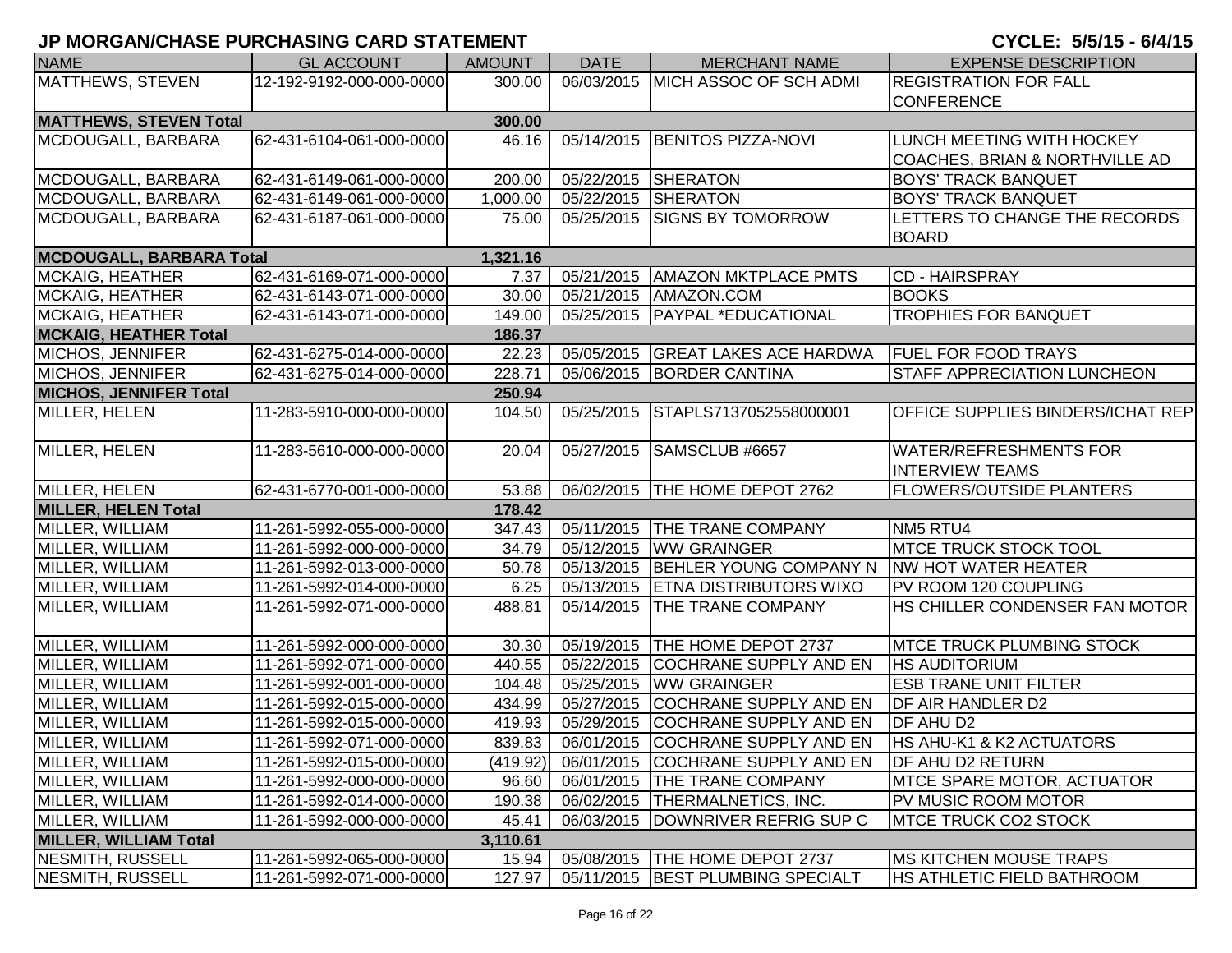| <b>NAME</b>                     | <b>GL ACCOUNT</b>        | <b>AMOUNT</b> | <b>DATE</b>       | <b>MERCHANT NAME</b>                 | <b>EXPENSE DESCRIPTION</b>           |
|---------------------------------|--------------------------|---------------|-------------------|--------------------------------------|--------------------------------------|
| <b>NESMITH, RUSSELL</b>         | 11-261-5993-071-000-0000 | 14.97         |                   | 05/11/2015   THE HOME DEPOT 2737     | <b>HS STADIUM SPRAYER</b>            |
| NESMITH, RUSSELL                | 11-261-5992-000-000-0000 | 275.12        |                   | 05/14/2015   BEST PLUMBING SPECIALT  | <b>IMTCE PLUMBING SUPPLIES</b>       |
| NESMITH, RUSSELL                | 11-261-5993-000-000-0000 | 352.20        |                   | 05/18/2015   PIONEER REVERE 8008771  | <b>GRNDS ATHLETIC FIELDS PAINT</b>   |
| NESMITH, RUSSELL                | 11-261-5993-000-000-0000 | 45.74         |                   | 05/18/2015   THE HOME DEPOT 2737     | <b>GRNDS SUPPLIES</b>                |
| NESMITH, RUSSELL                | 11-261-5993-011-000-0000 | 199.00        |                   | 05/18/2015 THE HOME DEPOT 2737       | <b>VO TRIMMER</b>                    |
| NESMITH, RUSSELL                | 11-261-5992-010-000-0000 | 21.16         |                   | 05/18/2015   THE HOME DEPOT 2737     | TRANS ICE MAKER HOOKUP - GARAGE      |
|                                 |                          |               |                   |                                      | <b>KITCHEN</b>                       |
| <b>NESMITH, RUSSELL</b>         | 11-261-5992-012-000-0000 | 15.94         |                   | 05/18/2015   THE HOME DEPOT 2737     | <b>OH MOUSE TRAPS</b>                |
| NESMITH, RUSSELL                | 11-261-5992-055-000-0000 | 23.04         |                   | 05/19/2015   THE HOME DEPOT 2737     | NM PAINT FOR SOCCER GOALS            |
| NESMITH, RUSSELL                | 11-261-5993-071-000-0000 | 123.20        | 05/27/2015        | <b>CHET'S RENT ALL - NOVI</b>        | <b>GRNDS TRAILER FOR MOVING</b>      |
|                                 |                          |               |                   |                                      | <b>ARTIFICIAL TURF FOR S. SPORTS</b> |
|                                 |                          |               |                   |                                      | <b>PARK BATTING CAGES</b>            |
| NESMITH, RUSSELL                | 11-261-5992-000-000-0000 | 500.76        |                   | 06/01/2015   BEST PLUMBING SPECIALT  | <b>IMTCE PLUMBING STOCK</b>          |
| NESMITH, RUSSELL                | 11-261-5710-000-000-0000 | 41.88         |                   | 06/01/2015   MARATHON PETRO144568    | <b>IMTCE FUEL FOR RENTAL TRUCK</b>   |
| NESMITH, RUSSELL                | 11-261-4290-000-000-0000 | 338.00        |                   | 06/03/2015   PENSKE TRK LSG 059110   | <b>MTCE 5/29 TRUCK RENTAL</b>        |
| NESMITH, RUSSELL                | 11-261-4290-000-000-0000 | 59.26         |                   | 06/03/2015   PENSKE TRK LSG 059110   | MTCE 6/1 TRUCK RENTAL                |
| <b>NESMITH, RUSSELL Total</b>   |                          | 2,154.18      |                   |                                      |                                      |
| OCONNOR, GAIL                   | 62-431-6355-031-000-0000 | 149.99        |                   | 05/07/2015   AMAZON MKTPLACE PMTS    | <b>TEACHING SUPPLIES</b>             |
| OCONNOR, GAIL                   | 11-118-5110-000-951-0000 | 60.23         |                   | 05/07/2015 MEIJER INC #122 Q01       | <b>TEACHING SUPPLIES</b>             |
| OCONNOR, GAIL                   | 11-118-5110-000-951-0000 | (31.35)       |                   | 05/07/2015 STAPLS7135361186001001    | <b>TEACHING SUPPLIES</b>             |
| OCONNOR, GAIL                   | 62-431-6355-031-000-0000 | 147.99        |                   | 05/08/2015   AMAZON.COM              | <b>TEACHING SUPPLIES</b>             |
| OCONNOR, GAIL                   | 11-118-5110-000-951-0000 | 18.99         |                   | 05/08/2015 STAPLS7136086235000001    | <b>TEACHING SUPPLIES</b>             |
| <b>OCONNOR, GAIL</b>            | 11-118-5110-000-951-0000 | 29.91         | 05/08/2015        | STAPLS7136086235000002               | <b>TEACHING SUPPLIES</b>             |
| OCONNOR, GAIL                   | 62-431-6355-031-000-0000 | 733.00        |                   | 06/02/2015   IN * ACME PARTYWORKS (2 | <b>TEACHING SUPPLIES</b>             |
| OCONNOR, GAIL                   | 11-118-5110-000-951-0000 | 301.10        |                   | 06/02/2015   THE RIEGLE PRESS        | <b>TEACHING SUPPLIES</b>             |
| <b>OCONNOR, GAIL Total</b>      |                          | 1,409.86      |                   |                                      |                                      |
| <b>OSMONSON, KIMBERLY</b>       | 11-112-5110-065-065-0000 | 237.77        |                   | 05/12/2015   FLINN SCIENTIFIC, I     | 8TH GRADE SCIENCE MISC. SUPPLIES     |
|                                 |                          |               |                   |                                      | <b>&amp; EQUIPMENT</b>               |
| <b>OSMONSON, KIMBERLY</b>       | 11-112-5110-065-065-0000 | 227.36        |                   | 05/19/2015 LAB AIDS INC              | 8TH GRADE SCIENCE MISC. SUPPLIES     |
|                                 |                          |               |                   |                                      | <b>&amp; EQUIPMENT</b>               |
| <b>OSMONSON, KIMBERLY Total</b> |                          | 465.13        |                   |                                      |                                      |
| PATEL, SHAILEE                  | 11-226-3220-000-000-0000 | 84.00         |                   | 05/21/2015   SQ * GROWING LEADERS, I | HUMANEX TRAINING                     |
| <b>PATEL, SHAILEE</b>           | 11-226-3220-000-000-0000 | 3.49          |                   | 05/22/2015  RIO COFFEE SHOP          | HUMANEX TRAINING MAY 20TH            |
| <b>PATEL, SHAILEE</b>           | 11-226-3220-000-000-0000 | 87.14         | 05/22/2015 ZAZIOS |                                      | HUMANEX TRAINING MAY 20              |
| <b>PATEL, SHAILEE</b>           | 11-226-3220-000-000-0000 | 37.74         |                   | 05/25/2015   BURDICK'S BREAKFAST EA  | HUMANEX MAY 20                       |
| <b>PATEL, SHAILEE Total</b>     |                          | 212.37        |                   |                                      |                                      |
| <b>REICHLEY, CARRIE</b>         | 11-111-5110-015-099-0000 | 89.13         | 05/12/2015        | <b>AMSTERDAM PRNT &amp; LITHO</b>    | <b>STAFF CALENDARS FOR NEXT YEAR</b> |
| <b>REICHLEY, CARRIE</b>         | 62-431-6275-015-000-0000 | 100.00        | 05/14/2015        | JIMMY JOHNS - 1659 - E               | LUNCHEON FOR SCHOOL                  |
|                                 |                          |               |                   |                                      | <b>IMPROVEMENT TEAM</b>              |
| <b>REICHLEY, CARRIE</b>         | 62-431-6275-015-000-0000 | 59.20         |                   | 05/18/2015   NEBRASKA SCIENTIFIC AN  | COW EYES FOR DISECTION-GRADE 2       |
| <b>REICHLEY, CARRIE</b>         | 11-111-5110-015-060-0000 | 88.97         | 05/22/2015        | <b>BOOKS ARE FUN IVR</b>             | <b>SPLAT THE CAT FOR LEVELED</b>     |
|                                 |                          |               |                   |                                      | <b>LIBRARY</b>                       |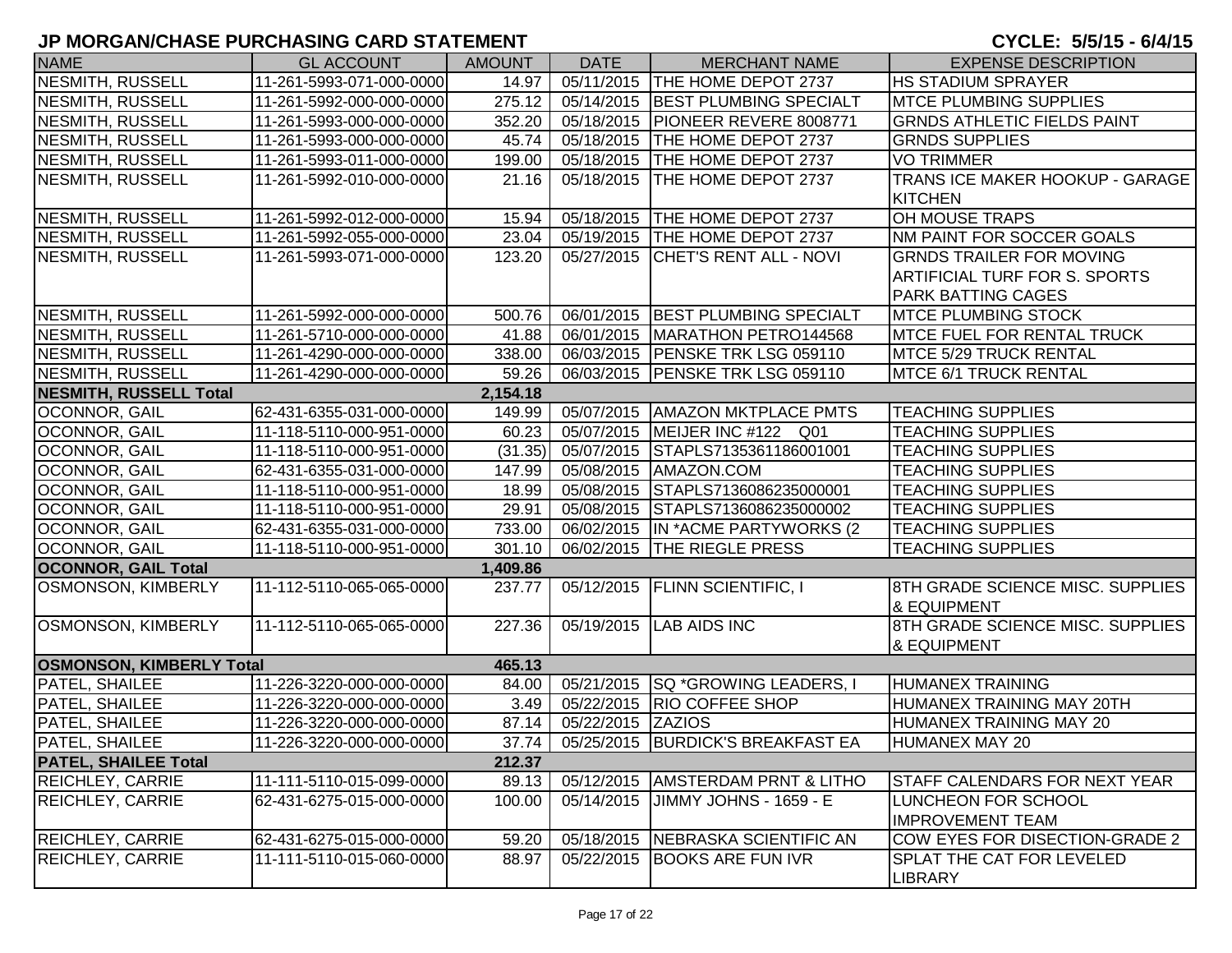| <b>NAME</b>                      | <b>GL ACCOUNT</b>        | <b>AMOUNT</b> | <b>DATE</b>             | <b>MERCHANT NAME</b>          | <b>EXPENSE DESCRIPTION</b>                            |
|----------------------------------|--------------------------|---------------|-------------------------|-------------------------------|-------------------------------------------------------|
| <b>REICHLEY, CARRIE</b>          | 62-431-6501-015-000-0000 | 544.00        | 05/27/2015              | <b>DETROIT ZOOLOGICAL SOC</b> | KINDERGARTEN FIELD TRIP TO ZOO                        |
| <b>REICHLEY, CARRIE</b>          | 62-431-6275-015-000-0000 | 100.00        | 06/02/2015              | <b>EMAGINE NOVI</b>           | <b>GIFT CARD FOR JACKIE</b>                           |
|                                  |                          |               |                         |                               | <b>STASSINOPOULOS FOR</b>                             |
|                                  |                          |               |                         |                               | VOLUNTEERING IN THE DF OFFICE                         |
| <b>REICHLEY, CARRIE Total</b>    |                          | 981.30        |                         |                               |                                                       |
| RODRIGUEZ, SANDRA                | 11-111-5110-013-025-0000 | 72.00         | 05/11/2015              | <b>BOOKS ARE FUN IVR</b>      | <b>BOOKS ORDERED FOR STUDENT</b>                      |
|                                  |                          |               |                         |                               | <b>GUIDED READING LIBRARY. SIX SETS</b>               |
|                                  |                          |               |                         |                               | OF SPLAT THE CAT SERIES                               |
| RODRIGUEZ, SANDRA                | 11-111-5110-013-025-0000 | 137.66        | 05/15/2015              | SSI*SCHOOL SPECIALTY          | <b>BULLENTIN BOARD FOR RESOURCE</b>                   |
|                                  |                          |               |                         | <b>FLAGPOLE CO</b>            | <b>ROOM HALLWAY</b>                                   |
| RODRIGUEZ, SANDRA                | 62-431-6275-013-000-0000 | 64.95         | 05/25/2015              |                               | NEW FLAG FOR THE FRONT OF NOVI<br><b>WOODS SCHOOL</b> |
| RODRIGUEZ, SANDRA                | 62-431-6275-013-000-0000 | 149.09        | 05/28/2015              | <b>IIRP</b>                   | <b>BOOK ORDER BY DAVID ASCHER FOR</b>                 |
|                                  |                          |               |                         |                               | <b>STAFF - RESTORATIVE CIRCLES IN</b>                 |
|                                  |                          |               |                         |                               | <b>SCHOOLS</b>                                        |
| RODRIGUEZ, SANDRA                | 62-431-6275-013-000-0000 | 30.00         | 06/01/2015              | <b>OAKLAND SCHOOLS-RC INT</b> | <b>REGISTRATION FOR EVENT AT</b>                      |
|                                  |                          |               |                         |                               | <b>OAKLAND SCHOOLS-ENSURING</b>                       |
|                                  |                          |               |                         |                               | <b>STUDENT SUCCESS - PROMOTING</b>                    |
|                                  |                          |               |                         |                               | <b>ATTENDANCE</b>                                     |
|                                  |                          |               |                         |                               | 2 ATTENDING - DAVID ASCHER AND                        |
|                                  |                          |               |                         |                               | <b>MARY MARSON</b>                                    |
| <b>RODRIGUEZ, SANDRA Total</b>   |                          | 453.70        |                         |                               |                                                       |
| <b>SCHRINER, STEPHANIE</b>       | 11-221-3220-065-000-0000 | 50.00         | 05/06/2015              | <b>OAKLAND SCHOOLS-RC INT</b> | SCIENCE STANDARDS WORKSHOP                            |
| <b>SCHRINER, STEPHANIE</b>       | 11-222-5990-065-000-0000 | 151.80        | 06/04/2015              | <b>BAUDVILLE INC.</b>         | <b>HONOR ROLL AWARD CERTIFICATES</b>                  |
| <b>SCHRINER, STEPHANIE Total</b> |                          | 201.80        |                         |                               |                                                       |
| <b>SCHURIG, CLAIRE</b>           | 62-431-6122-071-000-0000 | 91.00         | $\overline{05/28}/2015$ | <b>DINN BROS INCINTERNET</b>  | NAME PLATES FOR HALL OF FAME                          |
|                                  |                          |               |                         |                               | <b>PLAQUE</b>                                         |
| <b>SCHURIG, CLAIRE</b>           | 62-431-6122-071-000-0000 | 126.14        | 06/03/2015              | J W PEPPER AND SON INC        | MUSIC FOR HONORS CHOIR AND 2015-                      |
| <b>SCHURIG, CLAIRE Total</b>     |                          | 217.14        |                         |                               | 2016                                                  |
| <b>SHAFER, RACHELLE</b>          | 62-431-6703-012-000-0000 | 47.11         | 05/06/2015              | DMI* DELL K-12 PTR            | <b>BLACK CARTRIDGE-COLOR PRINTER</b>                  |
| <b>SHAFER, RACHELLE</b>          | 62-431-6704-012-000-0000 | 69.50         | 05/06/2015              | DMI* DELL K-12 PTR            | <b>BLACK CARTRIDGE-COLOR PRINTER</b>                  |
| SHAFER, RACHELLE                 | 62-431-6709-012-000-0000 | 13.58         | 05/06/2015              | DMI* DELL K-12 PTR            | <b>BLACK CARTRIDGE-COLOR PRINTER</b>                  |
| SHAFER, RACHELLE                 | 62-431-6709-012-000-0000 | 8.27          | 05/12/2015              | <b>DIDAX EDUCATIONAL RESO</b> | <b>CLASSROOM SUPPLIES FOR PAULINE</b>                 |
|                                  |                          |               |                         |                               | W.                                                    |
| SHAFER, RACHELLE                 | 62-431-6706-012-000-0000 | 25.71         | 05/12/2015              | <b>DIDAX EDUCATIONAL RESO</b> | <b>CLASSROOM SUPPLIES FOR PAULINE</b>                 |
|                                  |                          |               |                         |                               | W.                                                    |
| SHAFER, RACHELLE                 | 62-431-6770-012-000-0000 | 79.67         | 05/12/2015              | <b>DIDAX EDUCATIONAL RESO</b> | <b>CLASSROOM SUPPLIES FOR PAULINE</b>                 |
|                                  |                          |               |                         |                               | W.                                                    |
| SHAFER, RACHELLE                 | 62-431-6275-012-000-0000 | (1.92)        | 05/18/2015              | <b>LEARNING RESOURCES</b>     | <b>SALES TAX REFUND</b>                               |
| SHAFER, RACHELLE                 | 62-431-6770-012-000-0000 | 101.93        | 05/25/2015              | SSI*SCHOOL SPECIALTY          | <b>CLASSROOM SUPPLIES FOR ELLA</b>                    |
|                                  |                          |               |                         |                               | <b>MACARTHUR</b>                                      |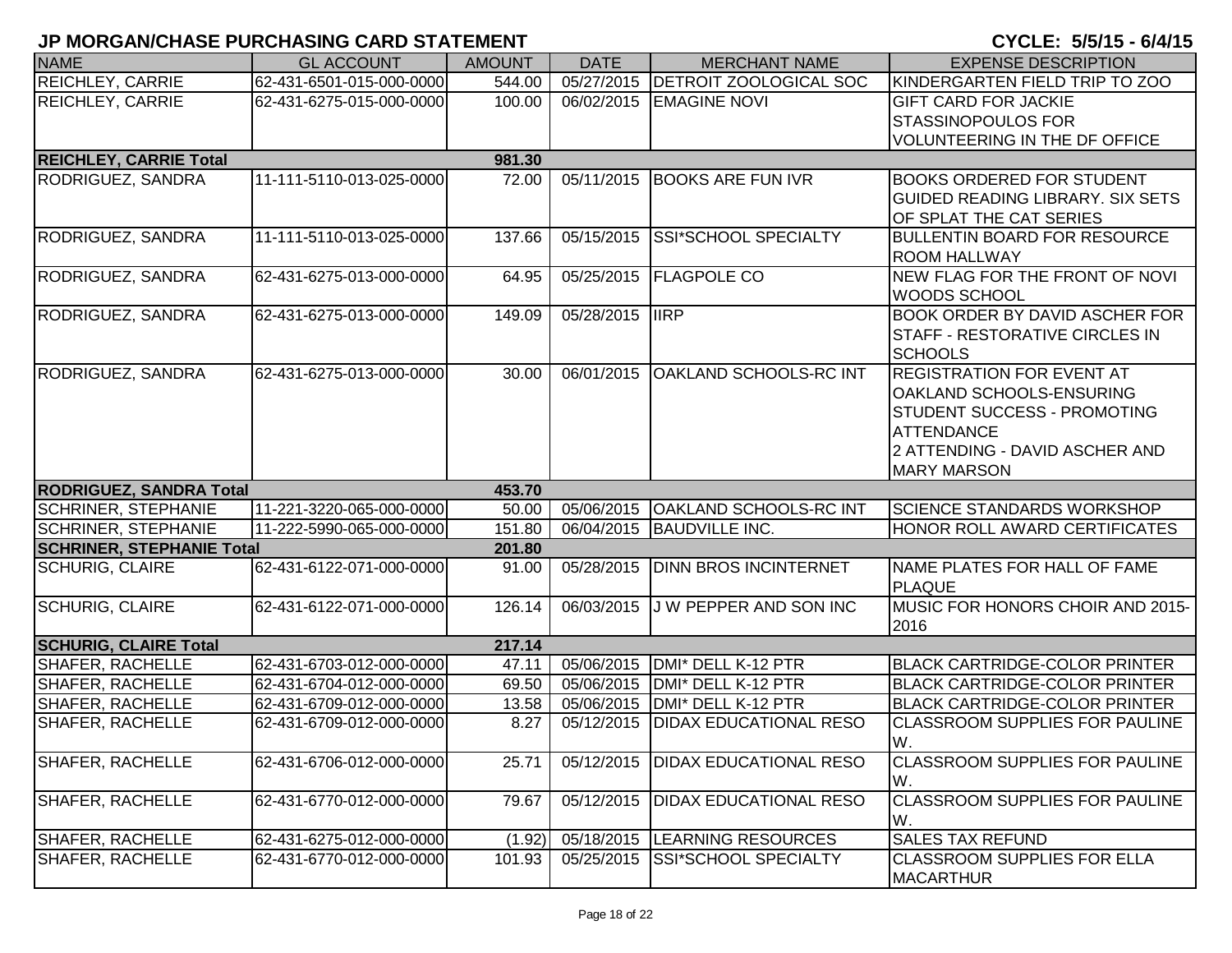| <b>NAME</b>                      | <b>GL ACCOUNT</b>        | <b>AMOUNT</b> | <b>DATE</b> | <b>MERCHANT NAME</b>                       | <b>EXPENSE DESCRIPTION</b>          |
|----------------------------------|--------------------------|---------------|-------------|--------------------------------------------|-------------------------------------|
| <b>SHAFER, RACHELLE Total</b>    |                          | 343.85        |             |                                            |                                     |
| SHPAKOFF, KATHLEEN               | 11-351-5110-000-953-0000 | 19.99         | 05/08/2015  | WAL-MART #5048                             | <b>TEACHING MATERIALS</b>           |
| SHPAKOFF, KATHLEEN               | 11-351-3220-000-953-0000 | 185.00        |             | 05/19/2015   APPELBAUM TRAINING INS        | <b>CONFERENCE</b>                   |
| SHPAKOFF, KATHLEEN               | 11-351-3220-000-953-0000 | 39.00         |             | 06/02/2015 APPELBAUM TRAINING INS          | <b>CONFERENCE</b>                   |
| <b>SHPAKOFF, KATHLEEN Total</b>  |                          | 243.99        |             |                                            |                                     |
| SMITH, JENNIFER                  | 11-118-5110-000-951-0000 | 7.00          | 05/13/2015  | DOLRTREE 3945 00039453                     | <b>SUPPLIES</b>                     |
| SMITH, JENNIFER                  | 11-118-5110-000-951-0000 | 5.17          | 05/13/2015  | MICHAELS STORES 5054                       | <b>SUPPLIES</b>                     |
| SMITH, JENNIFER                  | 11-118-5110-000-951-0000 | 11.96         | 05/14/2015  | MEIJER INC #046 Q01                        | <b>SUPPLIES</b>                     |
| SMITH, JENNIFER                  | 11-118-5110-000-951-0000 | 6.07          | 06/01/2015  | <b>TEACHER'S STORE LIVONI</b>              | <b>SUPPLIES</b>                     |
| <b>SMITH, JENNIFER Total</b>     |                          | 30.20         |             |                                            |                                     |
| <b>STEC, MEGAN</b>               | 11-118-5110-000-951-0000 | 4.77          | 06/03/2015  | MEIJER INC #122 Q01                        | <b>TEACHING MATERIALS</b>           |
| <b>STEC, MEGAN</b>               | 11-118-5110-000-951-0000 | 14.34         |             | 06/04/2015   MICHAELS STORES 3744          | <b>TEACHING MATERIALS</b>           |
| <b>STEC, MEGAN Total</b>         |                          | 19.11         |             |                                            |                                     |
| STEEH, ROBERT                    | 11-311-3220-000-000-0000 | 324.80        | 05/06/2015  | AMWAY GRAND PLAZA HOTE ADULT ED CONFERENCE |                                     |
| <b>STEEH, ROBERT Total</b>       |                          | 324.80        |             |                                            |                                     |
| <b>STRICKER, CHRISTINE</b>       | 11-351-5110-000-953-0000 | 118.28        |             | 05/25/2015 JOANN ETC #1933                 | <b>SUMMER CARE CRAFT MATERIALS</b>  |
| <b>STRICKER, CHRISTINE Total</b> |                          | 118.28        |             |                                            |                                     |
| <b>TURNER, NANCY</b>             | 11-122-5110-065-194-0006 | 180.60        |             | 05/20/2015   ATTAINMENT COMPANY, IN        | POST SECONDARY START UP             |
| <b>TURNER, NANCY</b>             | 11-122-5110-065-194-0006 | 210.63        | 05/20/2015  | <b>FLAGHOUSE INC</b>                       | POST SECONDARY START UP             |
| <b>TURNER, NANCY</b>             | 11-122-5110-065-194-0006 | 801.31        | 05/20/2015  | NASCO MAIL ORDER                           | POST SECONDARY START UP             |
| <b>TURNER, NANCY</b>             | 11-122-5110-065-194-0006 | 773.44        | 05/20/2015  | OVR*O.CO/OVERSTOCK.COM                     | POST SECONDARY START UP             |
| <b>TURNER, NANCY</b>             | 11-122-5110-065-194-0006 | 84.34         | 05/20/2015  | REHABMART.COM                              | POST SECONDARY START UP             |
| <b>TURNER, NANCY</b>             | 11-122-5110-065-194-0006 | 325.26        | 05/20/2015  | <b>REMEDIA PUBLICATIONS</b>                | POST SECONDARY START UP             |
| <b>TURNER, NANCY</b>             | 11-122-5110-065-194-0006 | 919.32        | 05/22/2015  | S*JOANND                                   | POST SECONDARY START UP             |
| <b>TURNER, NANCY</b>             | 11-122-5110-065-194-0006 | 697.90        | 05/27/2015  | <b>PYRAMID EDUCATIONAL CO</b>              | POST SECONDARY START UP             |
| <b>TURNER, NANCY</b>             | 11-122-5110-065-194-0006 | 170.40        | 05/28/2015  | <b>ELENCO</b>                              | POST SECONDARY START UP             |
| <b>TURNER, NANCY</b>             | 11-122-5110-065-194-0006 | 184.84        | 05/28/2015  | <b>FLAGHOUSE INC</b>                       | POST SECONDARY START UP             |
| <b>TURNER, NANCY</b>             | 11-122-5110-065-194-0006 | 1,591.15      | 05/28/2015  | <b>PRO ED INC</b>                          | POST SECONDARY START UP             |
| <b>TURNER, NANCY</b>             | 11-122-5110-065-194-0006 | 726.36        | 05/29/2015  | <b>FLAGHOUSE INC</b>                       | POST SECONDARY START UP             |
| <b>TURNER, NANCY</b>             | 11-122-5110-065-194-0006 | 622.36        | 06/01/2015  | <b>FLAGHOUSE INC</b>                       | POST SECONDARY START UP             |
| <b>TURNER, NANCY</b>             | 11-122-5110-065-194-0006 | 4,572.15      | 06/03/2015  | <b>FLAGHOUSE INC</b>                       | POST SECONDARY START UP             |
| <b>TURNER, NANCY</b>             | 11-226-3220-000-000-0000 | 330.00        | 06/03/2015  | <b>PAYPAL *MAASE</b>                       | <b>MAASE SUMMER INSTITUTE</b>       |
| <b>TURNER, NANCY</b>             | 11-122-5110-065-194-0006 | 161.29        | 06/04/2015  | NASCO MAIL ORDER                           | POST SECONDARY START UP             |
| <b>TURNER, NANCY Total</b>       |                          | 12,351.35     |             |                                            |                                     |
| VALENTINE, CYNTHIA               | 11-271-3220-000-000-0000 |               |             | (75.00) 05/11/2015 CROWNE PLAZA HOTELS     | <b>PARKING CREDIT</b>               |
| <b>VALENTINE, CYNTHIA</b>        | 11-271-3220-000-000-0000 |               |             | (75.00) 05/11/2015 CROWNE PLAZA HOTELS     | <b>PARKING CREDIT</b>               |
| <b>VALENTINE, CYNTHIA</b>        | 11-271-7910-000-000-0000 | 15.29         | 05/12/2015  | AMAZON.COM                                 | PERSONAL, REIMB W/ CASH             |
| VALENTINE, CYNTHIA               | 11-271-3220-000-000-0000 | (75.00)       | 05/15/2015  | <b>CROWNE PLAZA HOTELS</b>                 | <b>PARKING CREDIT</b>               |
| <b>VALENTINE, CYNTHIA</b>        | 11-271-3220-000-000-0000 | 150.00        | 05/15/2015  | <b>CROWNE PLAZA HOTELS</b>                 | <b>PARKING</b>                      |
| <b>VALENTINE, CYNTHIA</b>        | 11-271-3220-000-000-0000 | 110.00        | 05/18/2015  | <b>HOLLAND MOTOR HOMES AN</b>              | <b>BLUEBIRD TRAINING - HURLBURT</b> |
| <b>VALENTINE, CYNTHIA</b>        | 11-271-7910-000-000-0000 | 94.62         | 06/04/2015  | <b>GFS STORE #1985</b>                     | PAPER TOWEL AND TISSUE              |
| <b>VALENTINE, CYNTHIA Total</b>  |                          | 144.91        |             |                                            |                                     |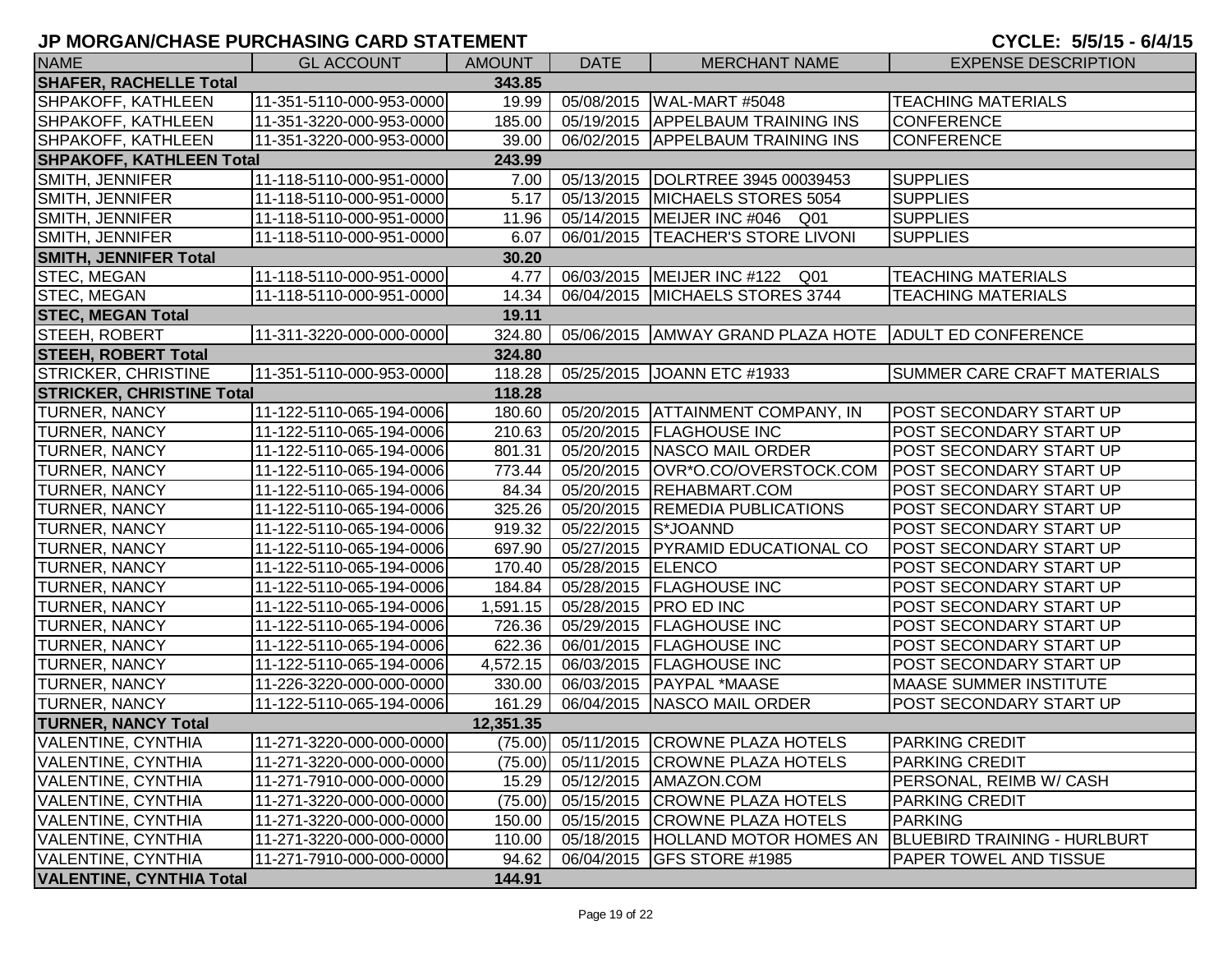| <b>NAME</b>                                    | <b>GL ACCOUNT</b>        | <b>AMOUNT</b> | <b>DATE</b>             | <b>MERCHANT NAME</b>              | <b>EXPENSE DESCRIPTION</b>                             |
|------------------------------------------------|--------------------------|---------------|-------------------------|-----------------------------------|--------------------------------------------------------|
| <b>VAUGHAN, ANGELA</b>                         | 11-231-7910-000-000-0000 | 59.58         |                         | 05/25/2015 PANERA BREAD #608009   | BOARD RETREAT MTG. 5/23/15                             |
| <b>VAUGHAN, ANGELA Total</b>                   |                          | 59.58         |                         |                                   |                                                        |
| VAUGHAN-SOUTHARD, HEA162-431-6129-071-000-0000 |                          | 508.25        | 05/28/2015              | <b>SUBURBAN COLLECTION SH</b>     | <b>NDC BANQUET</b>                                     |
| <b>VAUGHAN-SOUTHARD, HEATHER Total</b>         |                          | 508.25        |                         |                                   |                                                        |
| <b>VUICHARD, TATIANA</b>                       | 11-311-5910-000-000-0000 | 43.00         | 05/06/2015              | <b>THE RIEGLE PRESS</b>           | 2015-2016 SCHOOL CALENDARS FOR<br><b>OFFICE</b>        |
| <b>VUICHARD, TATIANA</b>                       | 11-311-5910-000-000-0000 | 133.24        | 05/08/2015              | STAPLS7136130343000001            | MISC. OFFICE SUPPLIES                                  |
| <b>VUICHARD, TATIANA</b>                       | 11-311-5910-000-000-0000 | 35.82         | 05/08/2015              | STAPLS7136130343000002            | MISC. OFFICE SUPPLIES                                  |
| VUICHARD, TATIANA                              | 11-311-4910-000-000-0000 | 971.03        | 05/11/2015              | <b>IMHE*MCGRAW-HILL ECOMM</b>     | MATH SKILLS LINKS BOOKLETS K-6<br><b>GRADE</b>         |
| <b>VUICHARD, TATIANA</b>                       | 11-311-5910-000-000-0000 | 210.00        | 05/11/2015              | <b>PRINTNOLOGY, INC. RETA</b>     | <b>BUSINESS CARDS FOR OFFICE STAFF</b>                 |
| <b>VUICHARD, TATIANA</b>                       | 11-311-5910-000-000-0000 | (6.35)        |                         | 05/11/2015 STAPLS7136130343001001 | <b>CREDIT FOR OFFICE SUPPLIES</b>                      |
| <b>VUICHARD, TATIANA</b>                       | 11-311-4910-000-000-0000 | 163.02        |                         | 05/20/2015 MHE*MCGRAW-HILL ECOMM  | MATH SKILLS LINKS K-6 BOOKLETS                         |
| <b>VUICHARD, TATIANA</b>                       | 11-311-4910-000-000-0000 | 304.56        |                         | 05/27/2015 MHE*MCGRAW-HILL ECOMM  | <b>MATH SKILLS LINKS BOOKLETS K-6</b>                  |
| <b>VUICHARD, TATIANA Total</b>                 |                          | 1,854.32      |                         |                                   |                                                        |
| <b>WARECK, MICHELE</b>                         | 62-431-6180-071-000-0000 | 371.20        | 05/06/2015 DELTA        |                                   | QUIZZ BOWL NATIONALS - FLIGHT<br><b>PAYMENT</b>        |
| <b>WARECK, MICHELE</b>                         | 62-431-6180-071-000-0000 | 371.20        | 05/06/2015              | DELTA                             | <b>QUIZZ BOWL NATIONALS - FLIGHT</b><br>PAYMENT        |
| <b>WARECK, MICHELE</b>                         | 62-431-6180-071-000-0000 | 25.00         | 05/06/2015              | <b>DELTA</b>                      | <b>QUIZZ BOWL NATIONALS - FLIGHT</b><br>PAYMENT        |
| <b>WARECK, MICHELE</b>                         | 62-431-6180-071-000-0000 | 371.20        | 05/06/2015              | <b>DELTA</b>                      | <b>QUIZZ BOWL NATIONALS - FLIGHT</b><br>PAYMENT        |
| <b>WARECK, MICHELE</b>                         | 62-431-6180-071-000-0000 | 371.20        | 05/06/2015              | DELTA                             | <b>QUIZZ BOWL NATIONALS - FLIGHT</b><br>PAYMENT        |
| <b>WARECK, MICHELE</b>                         | 62-431-6180-071-000-0000 | 25.00         | 05/06/2015              | DELTA                             | <b>QUIZZ BOWL NATIONALS - FLIGHT</b><br>PAYMENT        |
| <b>WARECK, MICHELE</b>                         | 62-431-6180-071-000-0000 | 25.00         | 05/06/2015              | DELTA                             | <b>QUIZZ BOWL NATIONALS - FLIGHT</b><br><b>PAYMENT</b> |
| <b>WARECK, MICHELE</b>                         | 62-431-6180-071-000-0000 | 371.20        | 05/06/2015              | <b>DELTA</b>                      | <b>QUIZZ BOWL NATIONALS - FLIGHT</b><br>PAYMENT        |
| <b>WARECK, MICHELE</b>                         | 62-431-6180-071-000-0000 | 25.00         | 05/06/2015              | DELTA                             | <b>QUIZZ BOWL NATIONALS - FLIGHT</b><br>PAYMENT        |
| <b>WARECK, MICHELE</b>                         | 62-431-6180-071-000-0000 |               | 371.20 05/06/2015 DELTA |                                   | QUIZZ BOWL NATIONALS - FLIGHT<br>PAYMENT               |
| <b>WARECK, MICHELE</b>                         | 62-431-6180-071-000-0000 | 25.00         | 05/06/2015              | <b>DELTA</b>                      | <b>QUIZZ BOWL NATIONALS - FLIGHT</b><br>PAYMENT        |
| <b>WARECK, MICHELE</b>                         | 62-431-6180-071-000-0000 | 371.20        | 05/06/2015              | <b>DELTA</b>                      | <b>QUIZZ BOWL NATIONALS - FLIGHT</b><br>PAYMENT        |
| <b>WARECK, MICHELE</b>                         | 62-431-6180-071-000-0000 | 25.00         | 05/06/2015 DELTA        |                                   | QUIZZ BOWL NATIONALS - FLIGHT<br>PAYMENT               |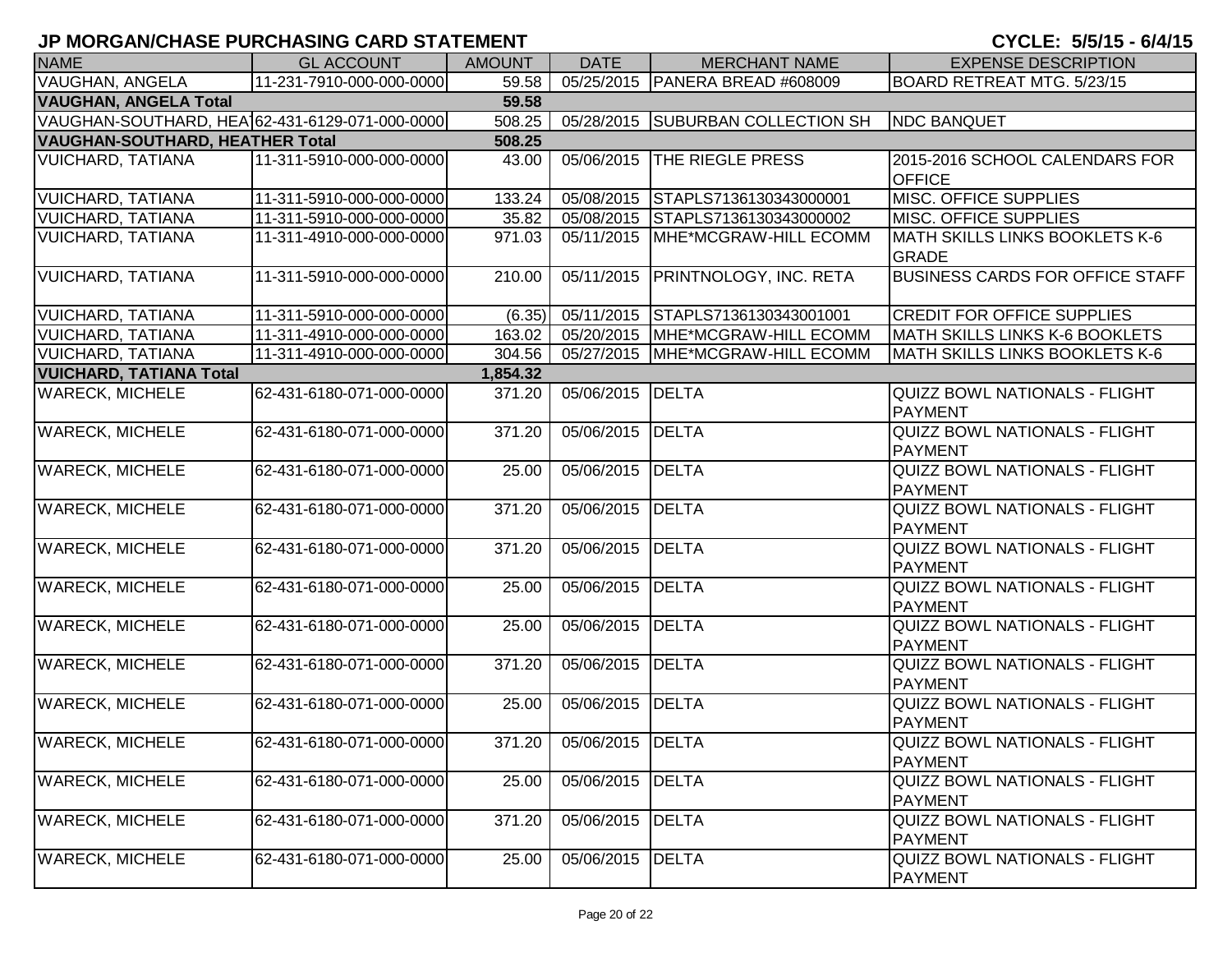| <b>NAME</b>                  | <b>GL ACCOUNT</b>        | <b>AMOUNT</b> | <b>DATE</b>        | <b>MERCHANT NAME</b>                            | <b>EXPENSE DESCRIPTION</b>                            |
|------------------------------|--------------------------|---------------|--------------------|-------------------------------------------------|-------------------------------------------------------|
| <b>WARECK, MICHELE</b>       | 62-431-6180-071-000-0000 | 25.00         | 05/06/2015 DELTA   |                                                 | <b>QUIZZ BOWL NATIONALS - FLIGHT</b>                  |
|                              |                          |               |                    |                                                 | <b>PAYMENT</b>                                        |
| <b>WARECK, MICHELE</b>       | 62-431-6770-071-000-0000 | 141.10        |                    | 05/06/2015   MEIJER INC #122<br>Q <sub>01</sub> | <b>STAFF APPRECIATION TREATS</b>                      |
| <b>WARECK, MICHELE</b>       | 62-431-6770-071-000-0000 | (61.61)       |                    | 05/06/2015   MEIJER INC #122<br>Q01             | <b>CREDIT - OVERCHARGED ON STAFF</b>                  |
|                              |                          |               |                    |                                                 | <b>APPRECIATION TREATS</b>                            |
| <b>WARECK, MICHELE</b>       | 62-431-6770-071-000-0000 | 174.82        | 05/06/2015         | SAMS CLUB #6657                                 | <b>STAFF APPRECIATION TREATS</b>                      |
| <b>WARECK, MICHELE</b>       | 62-431-6173-071-000-0000 | 128.70        |                    | 05/07/2015 NASSP MOTO                           | NOVI HIGH SCHOOL NATIONAL HONOR                       |
|                              |                          |               |                    |                                                 | <b>SOCIETY SUPPLIES</b>                               |
| <b>WARECK, MICHELE</b>       | 11-113-5110-071-044-0000 | 76.64         | 05/08/2015         | WAL-MART #2700                                  | LIFE SKILLS CLASSROOM COOKING                         |
|                              |                          |               |                    |                                                 | <b>SUPPLIES</b>                                       |
| <b>WARECK, MICHELE</b>       | 62-431-6147-071-000-0000 | 489.00        |                    | 05/11/2015 NOVI BOWL                            | <b>BUDDY TO BUDDY BOWLING</b>                         |
|                              |                          |               |                    |                                                 | <b>ADVENTURE</b>                                      |
| <b>WARECK, MICHELE</b>       | 62-431-6185-071-000-0000 | 550.00        |                    | 05/12/2015   EL PATIO MEXICAN RESTA             | <b>SPANISH FIELD TRIP LUNCHEON</b>                    |
| <b>WARECK, MICHELE</b>       | 11-113-5110-071-044-0000 | 29.88         |                    | 05/12/2015   WM SUPERCENTER #2700               | <b>CLASSROOM SUPPLIES/TREATS</b>                      |
| <b>WARECK, MICHELE</b>       | 11-113-5110-071-044-0000 | 116.23        |                    | 05/13/2015   WM SUPERCENTER #2700               | <b>LIFE SKILLS MANAGEMENT</b>                         |
|                              |                          |               |                    |                                                 | <b>CLASSROOM SUPPLIES</b>                             |
| <b>WARECK, MICHELE</b>       | 11-127-6411-071-042-3440 | 1,349.00      |                    | 05/14/2015   FLASHFORGE USA/BUMAT U             | <b>CLASSROOM 3D PRINTER</b>                           |
| <b>WARECK, MICHELE</b>       | 11-113-5110-071-065-0000 | 374.97        |                    | 05/15/2015   AMAZON MKTPLACE PMTS               | <b>SCIENCE SUPPLIES</b>                               |
| <b>WARECK, MICHELE</b>       | 11-127-6411-071-042-3440 | 173.05        |                    | 05/15/2015   FLASHFORGE USA/BUMAT U             | 3D PRINTER FOR CLASSROOM                              |
| <b>WARECK, MICHELE</b>       | 11-113-5110-071-020-0000 | 119.79        |                    | 05/15/2015 OFFICEMAX/OFFICEDEPOT6               | <b>COMPUTER SUPPLIES</b>                              |
| <b>WARECK, MICHELE</b>       | 11-113-5110-071-025-0000 | 47.47         | 05/15/2015 STAPLES | 00115659                                        | <b>GENERAL OFFICE SUPPLIES</b>                        |
| <b>WARECK, MICHELE</b>       | 11-113-5110-071-030-0000 | 254.60        |                    | 05/18/2015   THRIFT BOOKS, LLC                  | <b>ENGLISH CLASSROOM NOVELS</b>                       |
| <b>WARECK, MICHELE</b>       | 62-431-6175-071-000-0000 | 87.92         | 05/20/2015         | <b>WALMART.COM</b>                              | <b>SECURITY SUPPLIES</b>                              |
| <b>WARECK, MICHELE</b>       | 62-431-6185-071-000-0000 | 920.00        |                    | 05/21/2015   DETROIT INSTITUTE OF A             | SPANISH FIELD TRIP TO DIA                             |
| <b>WARECK, MICHELE</b>       | 11-113-5110-071-070-0000 | 420.75        |                    | 05/25/2015   DUARTE PRESS, LLC                  | <b>CONFERENCE FEES</b>                                |
| <b>WARECK, MICHELE</b>       | 11-113-5110-071-044-0000 | 74.79         |                    | 05/25/2015   MEIJER INC #122 Q01                | LIFE SKILLS MANAGEMENT                                |
|                              |                          |               |                    |                                                 | <b>CLASSROOM COOKING SUPPLIES</b>                     |
| <b>WARECK, MICHELE</b>       | 11-113-7410-071-000-0000 | 45.00         |                    | 05/27/2015 SAMS CLUB #6657                      | YEARLY MEMBERSHIP PAYMENT                             |
| <b>WARECK, MICHELE</b>       | 62-431-6770-071-000-0000 | 49.54         |                    | 05/27/2015 SAMSCLUB #6657                       | <b>STAFF MEETING SUPPLIES</b>                         |
| <b>WARECK, MICHELE</b>       | 11-113-5110-071-025-0000 | 19.99         | 05/27/2015 STAPLES | 00115659                                        | <b>DYMO LABELS</b>                                    |
| <b>WARECK, MICHELE</b>       | 62-431-6108-071-000-0000 | 646.00        |                    | 05/28/2015 ARC*SERVICES/TRAINING                | <b>CPR CARDS PAYMENTS</b>                             |
| <b>WARECK, MICHELE</b>       | 11-249-5999-071-000-0000 | 25.43         | 06/01/2015         | JO-ANN STORE #2277                              | <b>GRADUATION RIBBIN FOR STAGE</b>                    |
|                              |                          |               |                    |                                                 | <b>ARRANGEMENTS</b>                                   |
| <b>WARECK, MICHELE</b>       | 62-431-6770-071-000-0000 | 200.00        | 06/02/2015 TARGET  | 00008961                                        | <b>STAFF GIFT CARDS</b>                               |
| <b>WARECK, MICHELE</b>       | 11-113-5210-071-099-0000 | 54.00         |                    | 06/03/2015 CMU EDCTN MATERIALS CN               | <b>CLASSROOM MATERIALS</b>                            |
| <b>WARECK, MICHELE</b>       | 62-431-6190-071-000-0000 | 6,108.00      |                    | 06/04/2015 GROUP TICKETING - D                  | <b>HOSA NATIONALS TRIP</b>                            |
| <b>WARECK, MICHELE</b>       | 11-113-5110-071-025-0000 | 373.64        |                    | 06/04/2015 STAPLS6827968047000                  | <b>POSITIVE POSTCARDS</b>                             |
| <b>WARECK, MICHELE Total</b> |                          | 15,762.10     |                    |                                                 |                                                       |
| <b>WEBBER, RONALD</b>        | 11-221-7910-000-411-0000 | 15.18         | 05/15/2015         | <b>MONROE BAKERY</b>                            | <b>NILT MEETING</b>                                   |
| <b>WEBBER, RONALD</b>        | 11-221-7910-000-411-0000 | 15.18         | 05/25/2015         | <b>MONROE BAKERY</b>                            | <b>MTSS MEETING WITH FARMINGTON</b><br><b>SCHOOLS</b> |